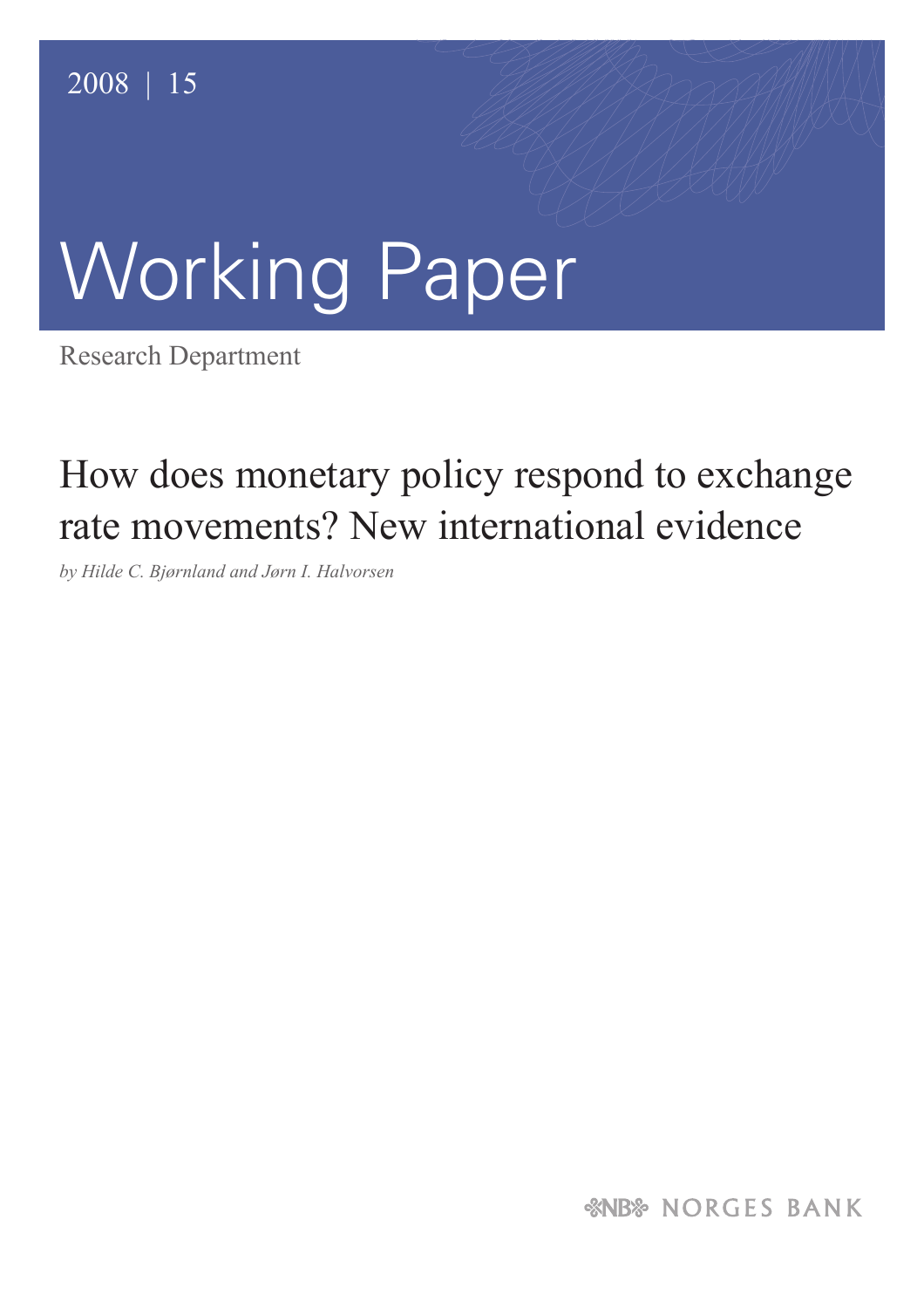**Working papers fra Norges Bank kan bestilles over e-post:**

tjenestetorget@norges-bank.no eller ved henvendelse til: Norges Bank, Abonnementsservice Postboks 1179 Sentrum 0107 Oslo Telefon 22 31 63 83, Telefaks 22 41 31 05

Fra 1999 og senere er publikasjonene tilgjengelige på www.norges-bank.no.

Working papers inneholder forskningsarbeider og utredninger som vanligvis ikke har fått sin endelige form. Hensikten er blant annet at forfatteren kan motta kommentarer fra kolleger og andre interesserte. Synspunkter og konklusjoner i arbeidene står for forfatternes regning.

#### **Working papers from Norges Bank can be ordered by e-mail:**

tjenestetorget@norges-bank.no or from Norges Bank, Subscription service P.O.Box. 1179 Sentrum N-0107Oslo, Norway. Tel. +47 22 31 63 83, Fax. +47 22 41 31 05

Working papers from 1999 onwards are available on www.norges-bank.no

Norges Bank's working papers present research projects and reports (not usually in their final form) and are intended inter alia to enable the author to benefit from the comments of colleagues and other interested parties. Views and conclusions expressed in working papers are the responsibility of the authors alone.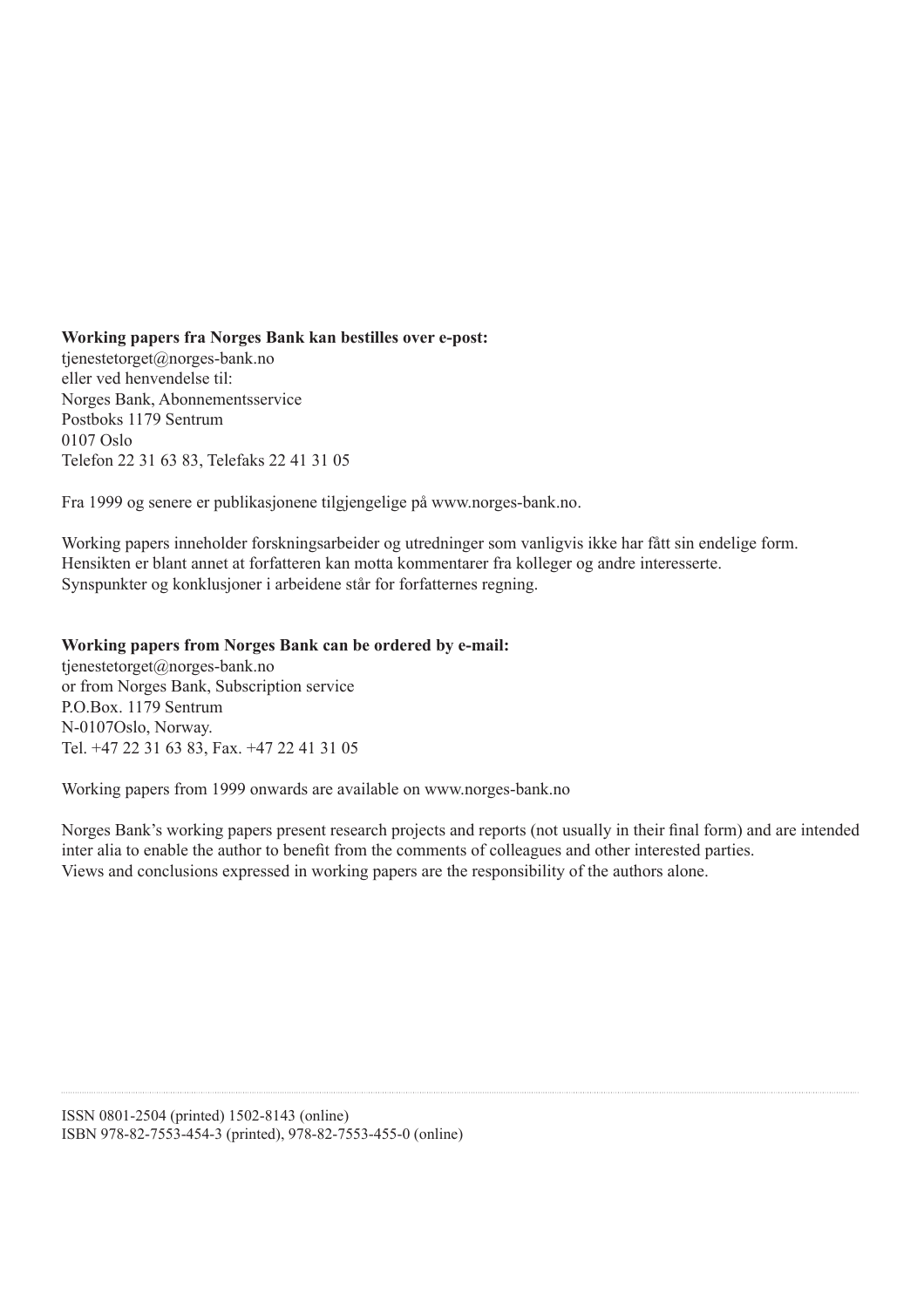# How does monetary policy respond to exchange rate movements? New international evidence.<sup>∗</sup>

Hilde C. Bjørnland†

Jørn I. Halvorsen

Norwegian School of Management

and

Norwegian School of Economics and Business Administration

Norges Bank

October 7, 2008

#### Abstract

This paper analyzes how monetary policy responds to exchange rate movements in open economies, paying particular attention to the two-way interaction between monetary policy and exchange rate movements. We address this issue using a structural VAR model that is identified using a combination of sign and short-term (zero) restrictions. Our suggested identification scheme allows for a simultaneous reaction between the variables that are observed to respond intraday to news (the interest rate and the exchange rate), but maintains the recursive order for the traditional macroeconomic variables (GDP and inflation). Doing so, we find strong interaction between monetary policy and exchange rate variation. Our results suggest more theory consistency in the monetary policy responses than what has previously been reported in the literature.

JEL-codes: C32, E52, F31, F41.

Keywords: Exchange rate, monetary policy, SVAR, Bayesian estimation, sign restrictions.

<sup>∗</sup>We thank Mardi Dungey, Renee A. Fry, Christian Kascha, Kai Leitemo, Francesco Ravazzolo, participants at the SOEGW conference in Toronto, the CFE conference in Neuchâtel, the MMF conference in London as well as seminar participants at the Norwegian School of Economics and Business Administration for their useful comments and suggestions. The authors thank the Norwegian Financial Market Fund under the Norwegian Research Council for financial support. Views expressed are those of the authors and do not necessarily reflect the views of Norges Bank.

<sup>†</sup>Corresponding author: Department of Economics, Norwegian School of Management (BI), 0442 Oslo, Norway. Email. hilde.c.bjornland@bi.no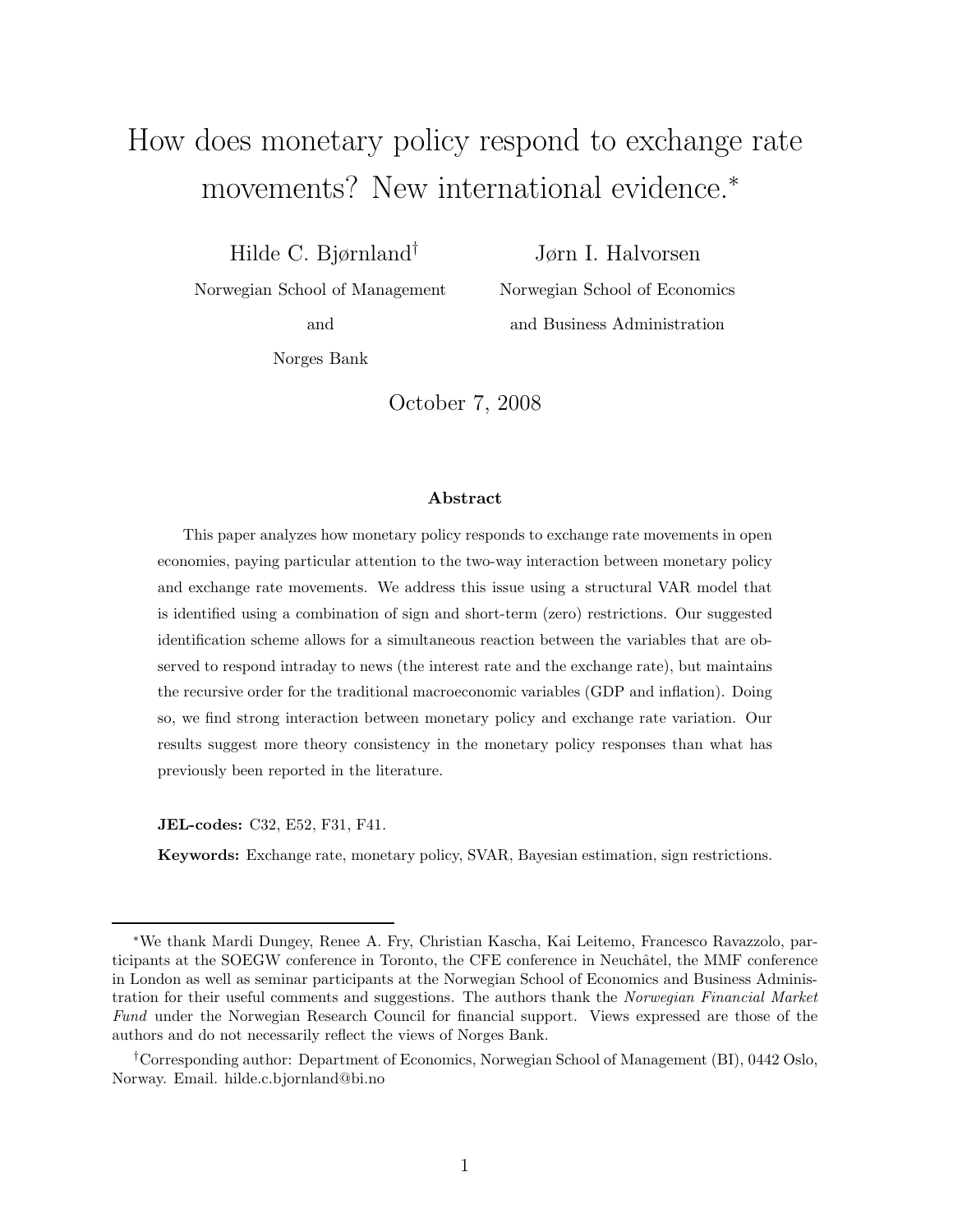# 1 Introduction

In 2001, John B. Taylor wrote: "An important and still unsettled issue for monetary policy in open economies is how much of an interest-rate reaction there should be to the exchange rate in a monetary regime of a flexible exchange rate, an inflation target, and a monetary policy rule." (Taylor  $(2001)$ ).

Seven years on, the issue still remains unsettled. Yet, several times a year, the Board of an inflation-targeting central bank meets to analyze the development of a series of economic variables, including the exchange rate. For a small open economy, the exchange rate plays a crucial role in relation to monetary policy. It plays a significant part in the formulation of monetary policy (being an important influence on the overall level of demand and prices), and is itself also influenced by monetary policy. Understanding the role of the exchange rate in the transmission mechanism of monetary policy, as well as quantifying the appropriate interest rate reaction to exchange rate fluctuations, is therefore imperative for the implementation of an efficient monetary policy strategy.

This paper analyzes the interaction between monetary policy and the exchange rate in six open (inflation-targeting) countries, focusing in particular on how monetary policy has responded to exchange rate movements. We address this issue using a structural vector autoregressive (VAR) model that is identified using a combination of sign and shortrun (zero) restrictions which preserves the endogenous interaction between the interest rate and the exchange rate commonly observed in the market. The novel feature of our approach is that, instead of the conventional view of using a recursive Cholesky ordering for all of the variables, or the more recent view of relying on only pure sign restrictions, we combine the two approaches in an intuitive way. That is, we allow for a simultaneous reaction between the variables that are observed to respond intraday to news (the interest rate and the exchange rate), but maintain the Cholesky recursive order for the traditional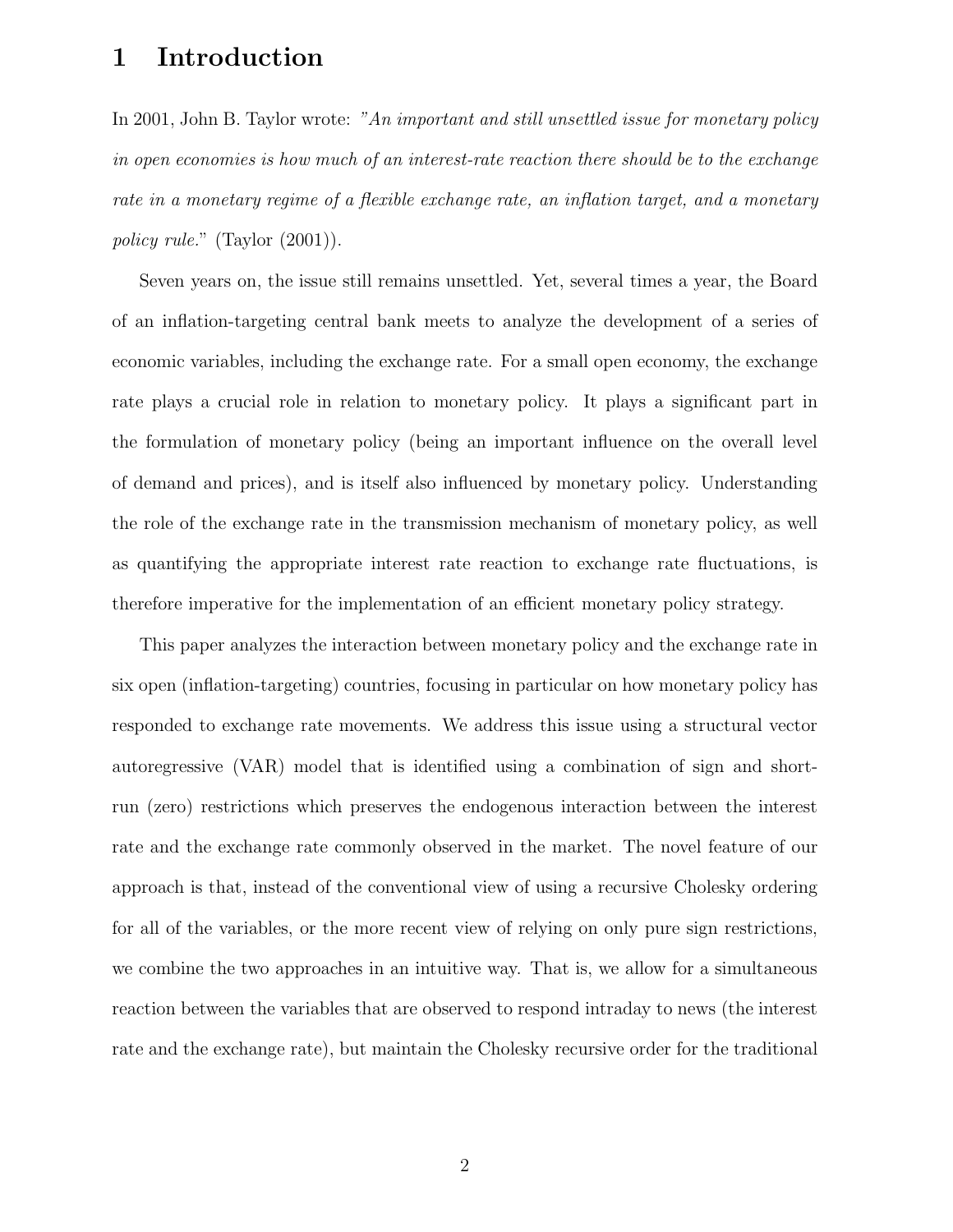macroeconomic variables that are observed to respond with delay (output, inflation etc.) to economic shocks. Identified in this way, we believe the VAR approach is likely to give very useful information about monetary policy and exchange rate dynamics in the open economy, that previous studies have been unable to recover.

The standard approach for analyzing monetary policy responses has been to estimate interest rate rules like the simple Taylor rule. For the closed economies, Taylor rules are often estimated using a single equation framework that quantifies the actual interest rate response to observed changes in economic variables such as inflation and the output gap, see e.g. Taylor (1999) for an overview. For open economies, the Taylor rule is frequently augmented to also include the exchange rate. However, the commonly observed simultaneity between the interest rate and the exchange rate implies that the policy rule needs to be estimated simultaneously with a reaction function for the exchange rate. In most cases this is not trivial, and parameters often end up being insignificant.

This has led some to instead favor a multivariate approach when estimating policy rules in the open economy, see e.g. Lubik and Schorfheide (2007) and Dong (2008). Using Bayesian estimation techniques and dynamic stochastic general equilibrium (DSGE) models, they estimate whether monetary policy responds to exchange rate movements. In contrast to the single equation approaches, both find that the interest rate increases systematically in all countries following an exchange rate depreciation. However, the degree of response varies with the assumption underlying the exchange rate behavior. While Lubik and Schorfheide (2007) find a modest interest rate response by assuming the exchange rate follows an exogenous AR process, Dong (2008) reports substantially more evidence using an endogenous specification for the exchange rate.

The focus of this paper will be to specify multivariate VARs to analyze policy reaction (operationalized through short-term interest rates) to shocks in the exchange rate. By investigating the impulse responses and variance decomposition of the policy instrument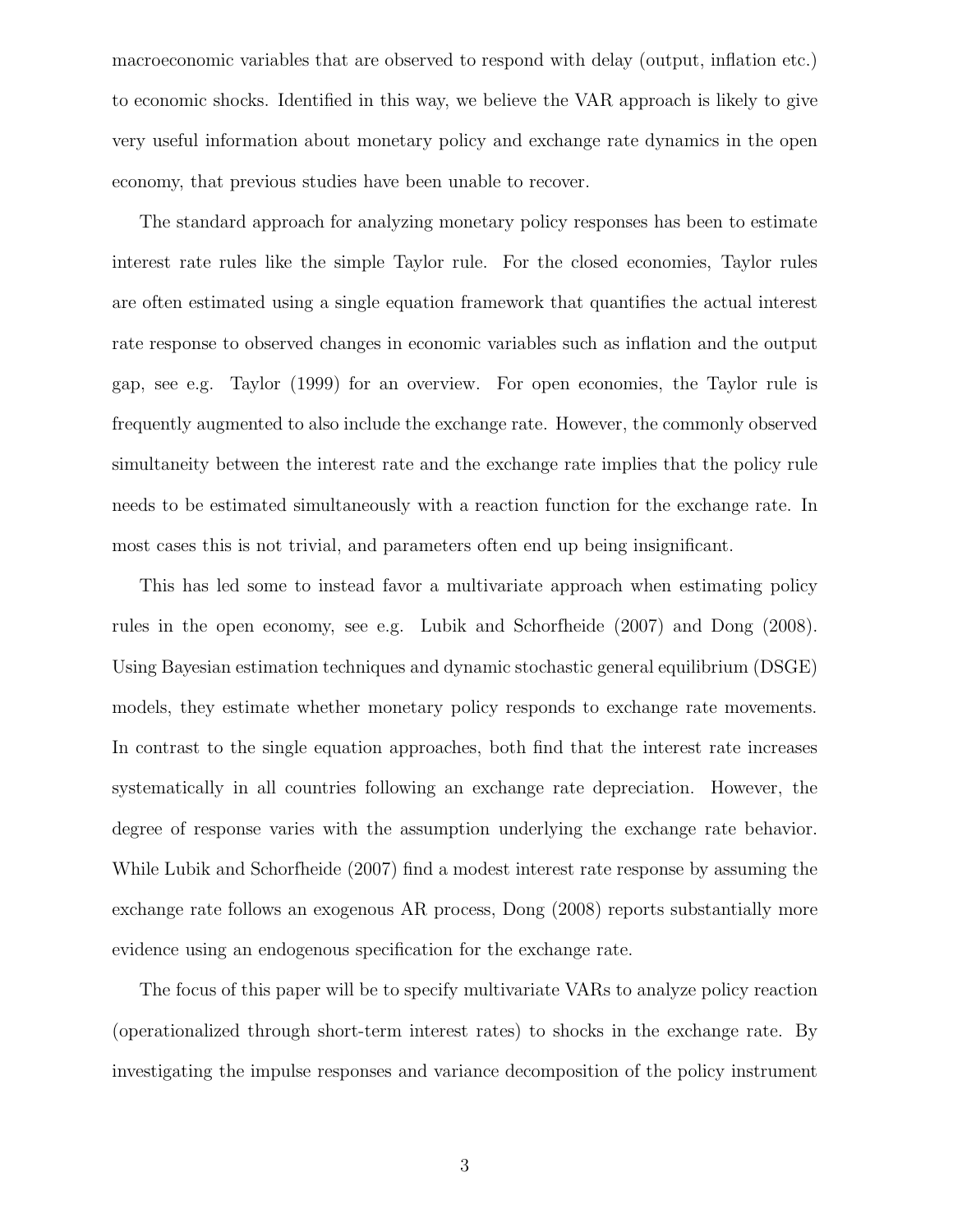in response to the identified shocks, one can get an idea of how central banks use the instrument to reach their goals. While this is not the same as estimating interest rate rules, we believe that the information as to how the interest rates actually react to shocks to be equally interesting, and more to the point, in describing how central banks implement policy. Furthermore, the empirical results may be an important addition to the more theoretically driven structural model responses derived in Lubik and Schorfheide (2007) and Dong (2008), where the chosen exchange rate specification will matter. The paper therefore contributes with new empirical evidence, as well as providing a methodological contribution on how one can identify monetary policy and exchange rate shocks in the open economy.

The analysis is applied to six open economies with floating exchange rates: Australia, Canada, New Zealand, Norway, Sweden and the UK. In all countries, the results suggest that the interest rate increases systematically in response to a shock that depreciates the exchange rate. Furthermore, we find the impact of monetary policy shocks on exchange rates to be non-trivial. In particular, following a contractionary monetary policy shock, the exchange rate appreciates on impact. The exchange rate then gradually depreciates back to baseline, broadly consistent with UIP. These results are in contrast to the results that have been found previously in the literature using recursive restrictions, or, pure sign restrictions, to identify the structural VARs.

The paper is organized as follows. Section 2 motivates and presents our suggested identification scheme (the Cholesky-sign decomposition) that is used to identify the shocks. In Section 3 we present the empirical results and discuss robustness. Section 4 concludes.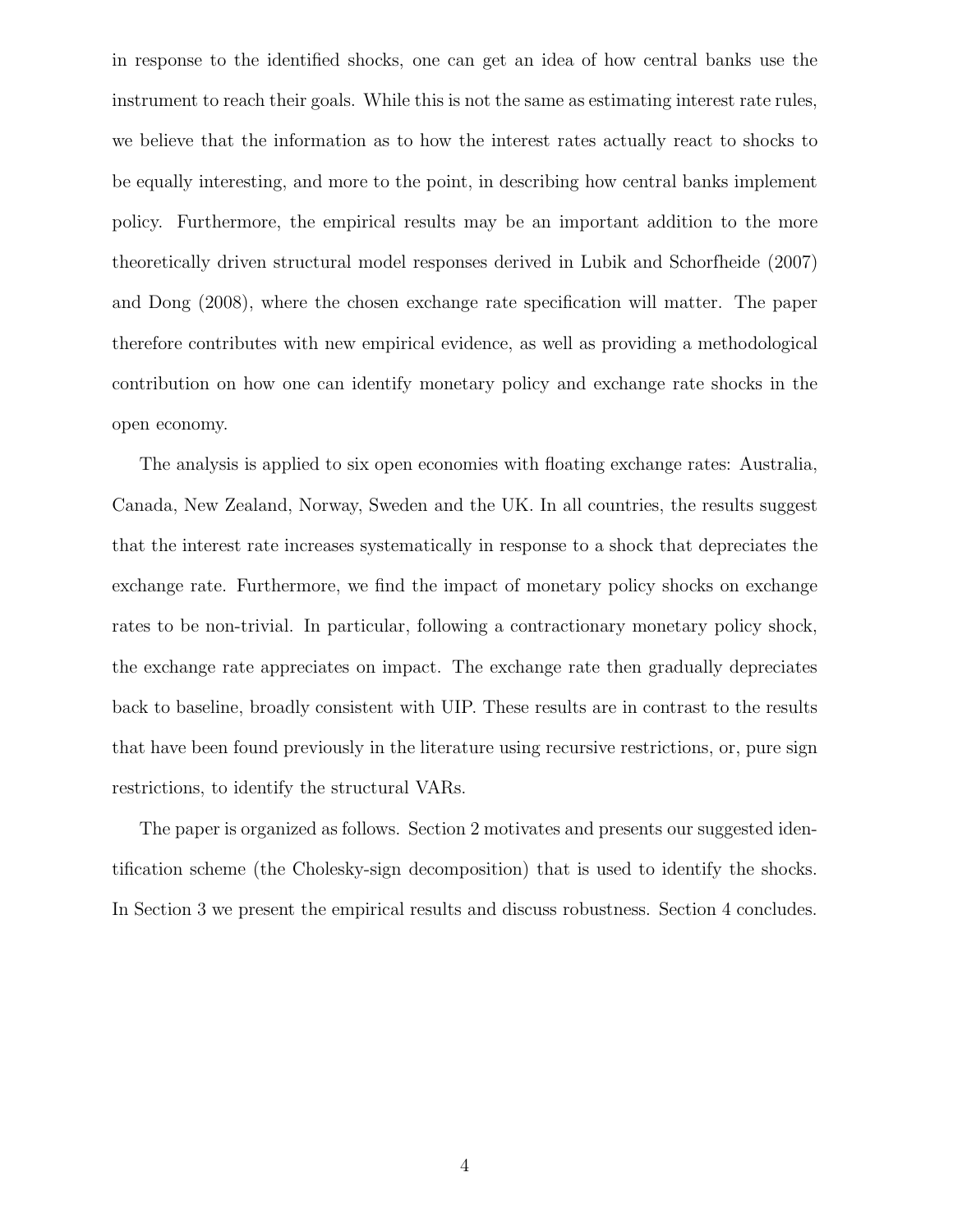# 2 Identifying monetary policy responses in the structural VAR model

Structural VAR models are increasingly being used as a method to analyze transmission mechanisms of monetary policy. Typically, the focus is on identifying the unsystematic monetary policy shocks and tracing out the effects of these shocks on various macroeconomic and financial variables<sup>1</sup> However, while the method has been successful in providing a consensus with regard to the effects of monetary policy in the closed economy, VAR studies of the open economy have provided several puzzles, in particular with regard to the effects on the exchange rate. For instance, following a contractionary monetary policy shock, the exchange rate is seen to depreciate, or if it appreciates, it does so for a prolonged period of up to three years, thereby giving a hump-shaped response that violates uncovered interest parity (UIP).<sup>2</sup>

A major challenge when analyzing monetary policy in the open economy, though, is how to identify the structural shocks when there is simultaneity between the interest rate and the exchange rate. Until recently, most of the traditional VAR studies of the open economies have typically ignored this simultaneity, by placing recursive, contemporaneous restrictions on the interaction between monetary policy and the exchange rate. Typically, they either assume a lagged response in the systematic monetary policy setting to exchange rate news (see e.g. Eichenbaum and Evans (1995), Peersman and Smets (2003) and Lindé  $(2003)$ , or a lagged response in the exchange rate to monetary policy shocks (see e.g. Kim  $(2002)^3$  and Mojon and Peersman  $(2003)$ ).

<sup>1</sup>See e.g. Sims (1980), Bernanke and Blinder (1992) and Christiano, Eichenbaum, and Evans (1999, 2005) for an analysis of the closed economy (i.e. the U.S.), Eichenbaum and Evans (1995) for an analysis of open economies and Bjørnland and Leitemo (2008) for an analysis of the stock market.

<sup>&</sup>lt;sup>2</sup>In the literature, the first phenomenon has been referred to as the exchange rate puzzle, whereas the second is termed delayed overshooting (or forward discount puzzle), see Cushman and Zha (1997).

<sup>3</sup>For some of the countries Kim (2002) also experiments with the reverse restrictions, i.e. that monetary policy responds to the exchange rate with a lag.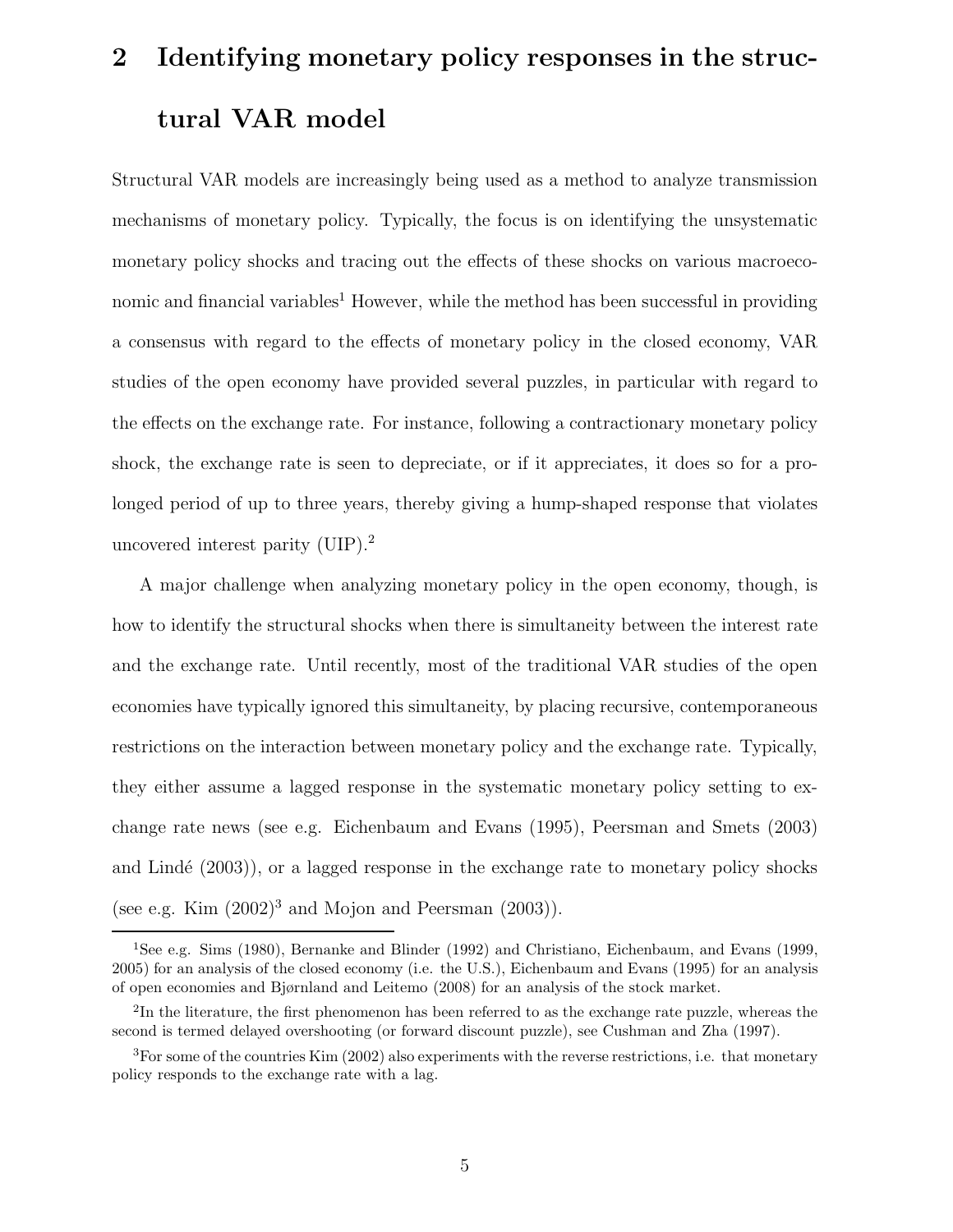This first restriction allows for an immediate exchange rate response to monetary policy shocks, but restricts the policymaker from using all the current information when designing monetary policy. There is, however, no a priori reason for why the monetary policymakers should disregard news on the exchange rate among all available information when deciding the appropriate interest rate response. In fact, many inflation-targeting central banks argue that they specifically look at the exchange rate, to assess to what extent it will impact on import prices and hence the inflation forecast.<sup>4</sup> Furthermore, the restriction is useless for the purpose of our study, which seeks to quantify this policy response.

The second restriction allows the monetary policymaker to respond immediately to exchange rate news, but imposes strong restrictions on the flexibility of the exchange rate. Daily observations in the market, as well as formal empirical evidence using among others (non-VAR) event studies, typically suggest that the exchange rate responds instantaneously to news, including monetary policy shocks (see e.g. Bonser-Neal, Roley, and Sellon (1998), Zettelmeyer (2004) and Kearns and Manners (2006) among others).

The short-run (zero) restrictions imposed on the contemporaneous interaction between monetary policy and the exchange rate, have recently been scrutinized in Faust and Rogers (2003). Using sign restrictions to test the implications of zero restrictions, they find that traditional VARs may have produced a numerically important bias in the estimate of the degree of interdependence. By relaxing the zero restrictions, they find that the exchange rate can appreciate on impact. However, their approach of relying of pure sign restriction can not identify the precise exchange rate responses to the monetary policy shocks, which could be immediate or delayed. To do so, one needs to apply additional restrictions, or,

<sup>&</sup>lt;sup>4</sup>For instance, Heikensten (1998) writes (p.1): In this context I should like to elaborate on the Riksbank's appraisal of the Swedish krona... The Riksbank does not target the krona's exchange rate. But as one of the factors behind inflation, the exchange rate is important for monetary policy in a flexible exchange rate regime. A considerable period with a weak exchange rate might lead to a forecast rate of inflation that exceeds the target, in which case the Riksbank has to respond in order to meet this target.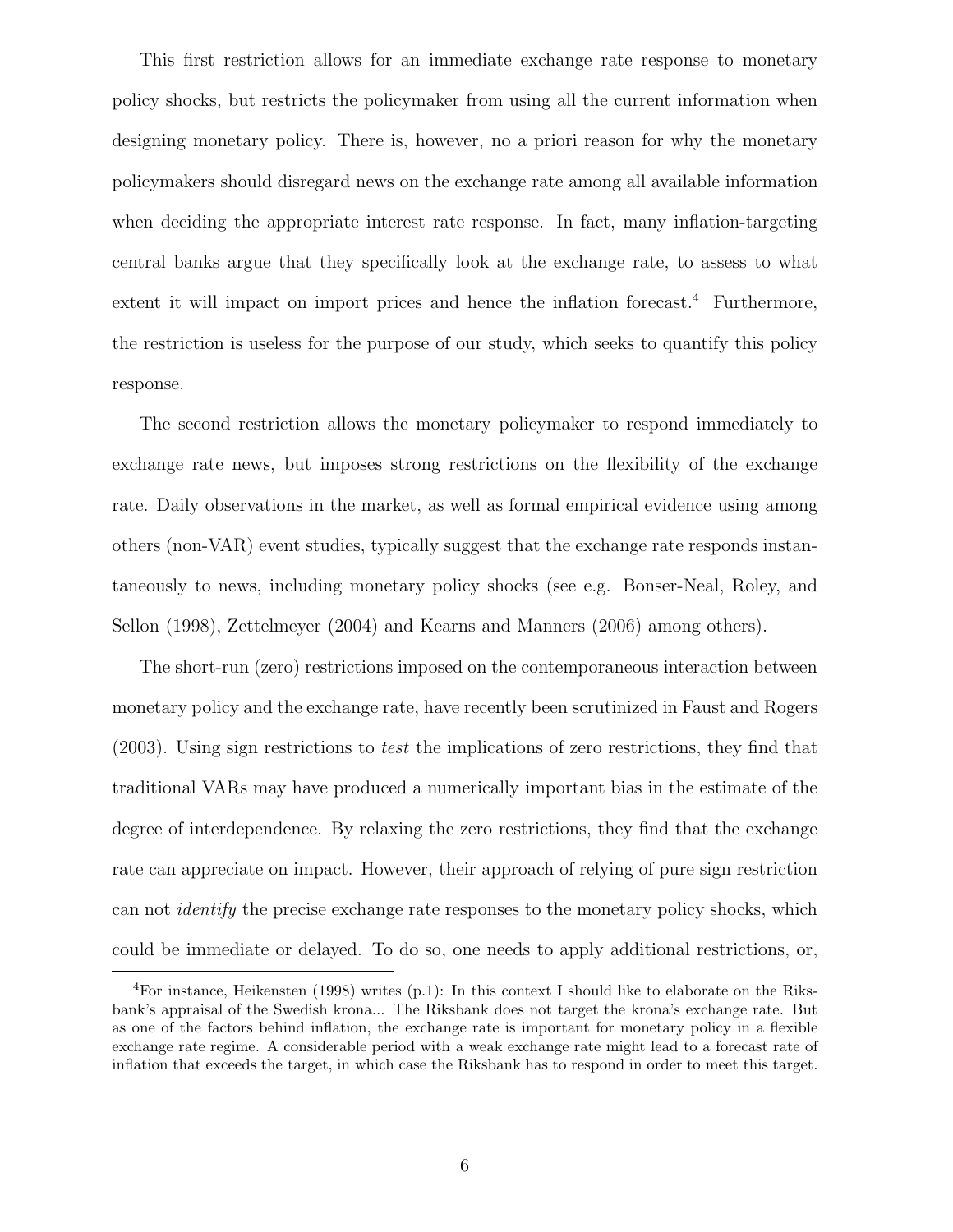allow the sign restrictions imposed to be effective for a prolonged period. An example of the latter is found in Uhlig and Scholl (2005), where they impose sign restrictions for up to a year after the shocks. Doing so, however, they find no evidence of instant overshooting as was the case in Faust and Rogers (2003).

An obstacle with the approach of relying on pure sign restrictions when identifying a structural VAR model, is that the identification scheme will be non-unique. This has been emphasized by Fry and Pagan (2007), which show that due to the weakness of information contained in the sign restrictions, there will be many impulse responses that can satisfy each sign restriction. When a series of impulse responses are compatible with a particular restriction, identification will not be exact. Paustian (2007) has further shown that sign restrictions can only uniquely pin down the unconstrained impulse responses when the imposed restrictions are sufficiently numerous. Otherwise, the use of sign restrictions could lead to the identified shock being a hybrid of shocks, lacking clear economic interpretation.

In this paper we suggest instead to combine sign and short-run (zero) restrictions (the Cholesky-Sign decomposition) in an intuitive way to identify the VAR. In particular, we explicitly account for the interdependence between monetary policy and exchange rate movements within a VAR model by applying the sign restriction that following a contractionary monetary policy shock (that increases the interest rate), the exchange rate has to fall immediately (i.e. appreciate). Such a response is consistent with formal empirical evidence from among others the event studies cited above. It is also in line with results found in Bjørnland (2008), using instead long run (neutrality) restrictions to identify the VAR. It seems therefore reasonable to assume that the restriction is uncontroversial. Note that in the periods following the initial response, the exchange rate is free to move in any direction. That is, we do not place any restrictions on whether the maximum response should be immediate or delayed. This way we can test for any evidence of delayed overshooting within our present framework. Finally, and at the core of this paper, by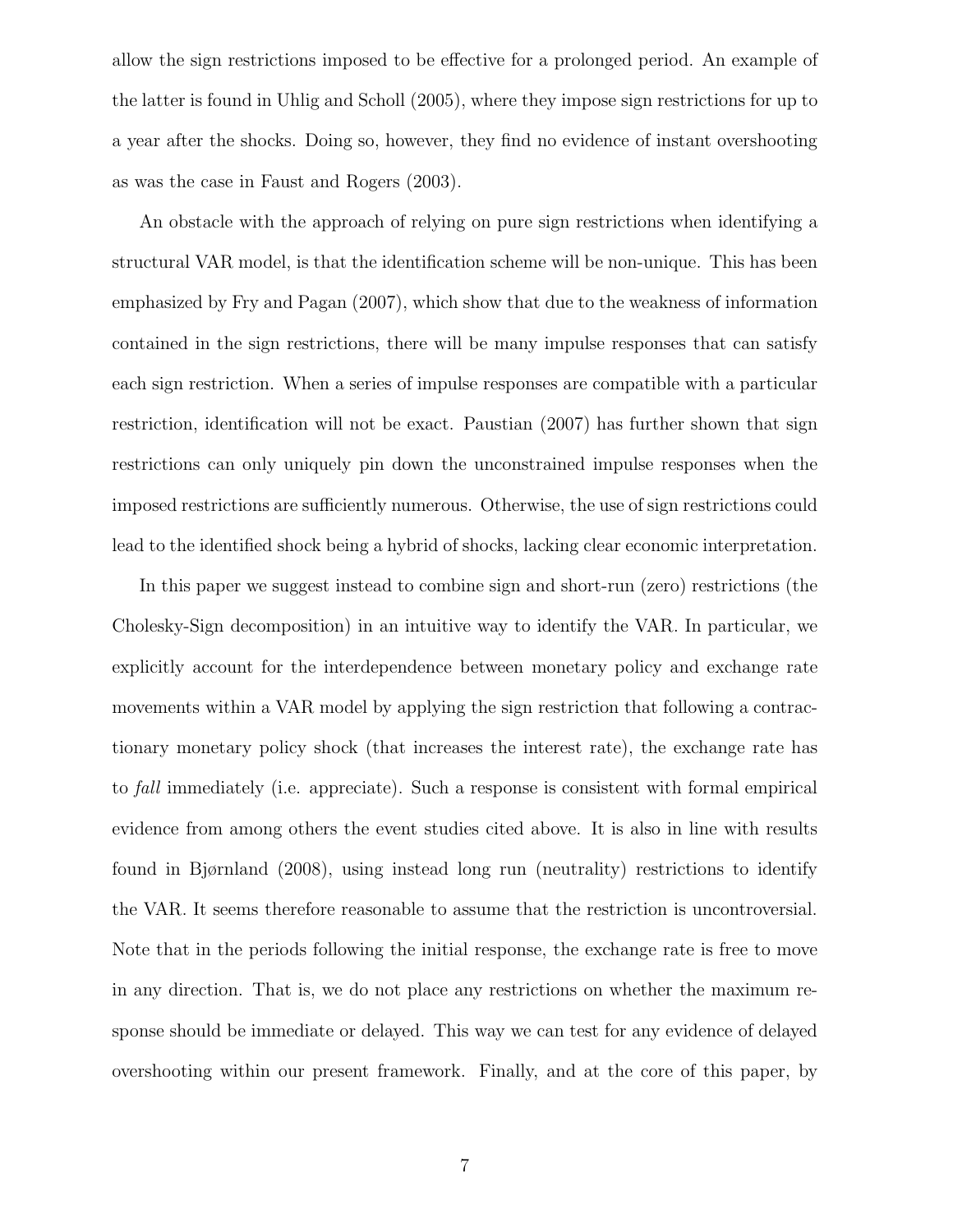restricting the response in the exchange rate only, we leave the issue of how monetary policy responds to exchange rate movements open for testing.

Once allowing for a contemporaneous relationship between the interest rate and the exchange rate, the remaining VAR will be identified using standard recursive zero restrictions on the impact matrix of shocks that are commonly used in the closed economy literature, see e.g. Christiano, Eichenbaum, and Evans (1999). That is, we identify a recursive structure between domestic macroeconomic variables and monetary policy, so that monetary policy can react to all shocks, but the macroeconomic variables (such as output and inflation) react with a lag to monetary policy shocks. These restrictions are less controversial, and studies identifying monetary policy without these restrictions have found qualitatively similar results: see for example Faust, Swanson, and Wright (2004). Below we set out to explain how we impose the restrictions in more detail.

#### 2.1 The Cholesky-sign identification scheme

The choice of variables included in the VAR model is based on small open economies with a New-Keynesian framework, such as the one described in Svensson (2000) and Clarida, Gali, and Gertler (2001). Formally, the variables to be included consist of  $X_t =$  $[i_t^*$  $t^*, y_t, \pi_t, i_t, re_t]'$ , where  $i_t^*$  $t$ <sup>\*</sup> is the foreign short-term nominal interest rate,  $y_t$  is the log of real GDP,  $\pi_t$ , is the log of the price differential within a year,  $i_t$  the short-term nominal interest rate, and  $re_t$  the log of the country's real exchange rate.

The five variables can be estimated jointly in the reduced form  $VAR(p)$ , which in matrix form (ignoring any deterministic terms) can be expressed as

$$
A(L)X_t = e_t, \text{ with } \Sigma_e = E(e_t e_t'),\tag{1}
$$

 $A(L)$  is here a (5x5) matrix polynomial in the lag operator L,  $A(L) = \sum_{i=0}^{p} A_i L^i$  with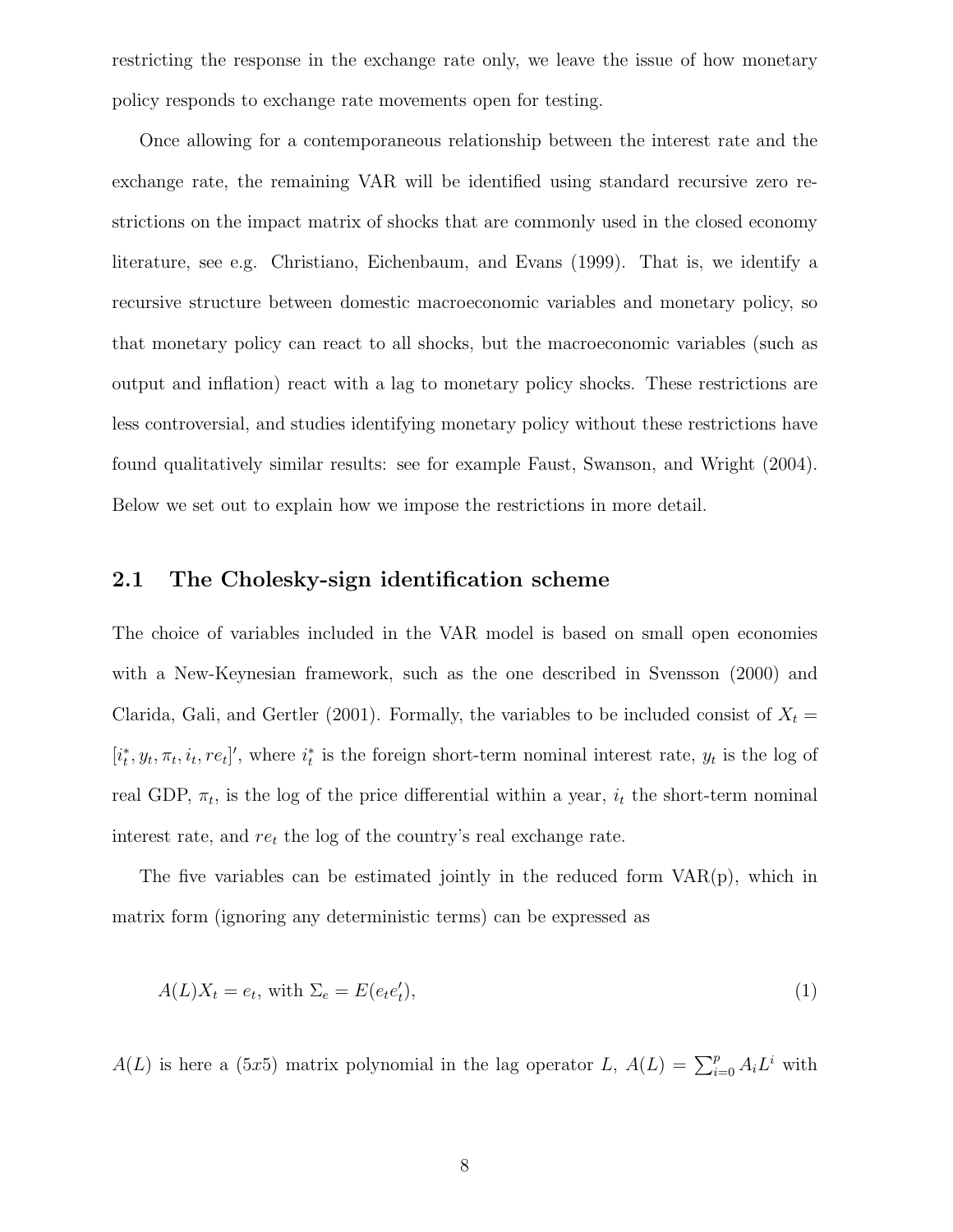$A_0 = I_5$ ,  $e_t$  is the one step ahead prediction error which is assumed to be normally distributed with a positive semidefinite covariance matrix  $\Sigma_e$ . Given that  $A(L)$  is invertible, the VAR model can also be written in terms of its moving average (MA) representation:

$$
X_t = B(L)e_t,\tag{2}
$$

where  $B(L) = A(L)^{-1}$ .

We assume that the error term  $e_t$  is linearly related to a vector of five independent structural shocks specified as  $\varepsilon_t = [\varepsilon_t^{i^*}]$  $i^*, \varepsilon_t^y$  $t^y, \varepsilon_t^{\pi}, \varepsilon_t^{mp}$  $\int_t^{mp}, \varepsilon_t^{ex}$ ''. It is common to loosely identify  $\varepsilon_t^{i^*}$ t as foreign interest rate shocks,  $\varepsilon_t^y$  as output shocks and  $\varepsilon_t^{\pi}$  as inflation shocks (or cost-push shocks). For the latter two shocks (the main focus of this paper),  $\varepsilon_t^{mp}$  $t_t^{mp}$  represents monetary policy shocks and  $\varepsilon_t^{ex}$  refers to real exchange rate shocks. If we normalize the structural shocks to have unit variance, the relationship between the error term and structural shocks can be written as

$$
e_t = A\varepsilon_t, \text{ with } I_5 = E(\varepsilon_t \varepsilon'_t). \tag{3}
$$

By substituting for equation (3) into (2), the model can be written in the form of a structural MA-representation

$$
X_t = C(L)\varepsilon_t,\tag{4}
$$

where  $C(L) = B(L)A$ . In order to derive the impulse responses and the variance decomposition, the matrix A needs to be identified. So far the only restriction on A comes from equation (3) that implies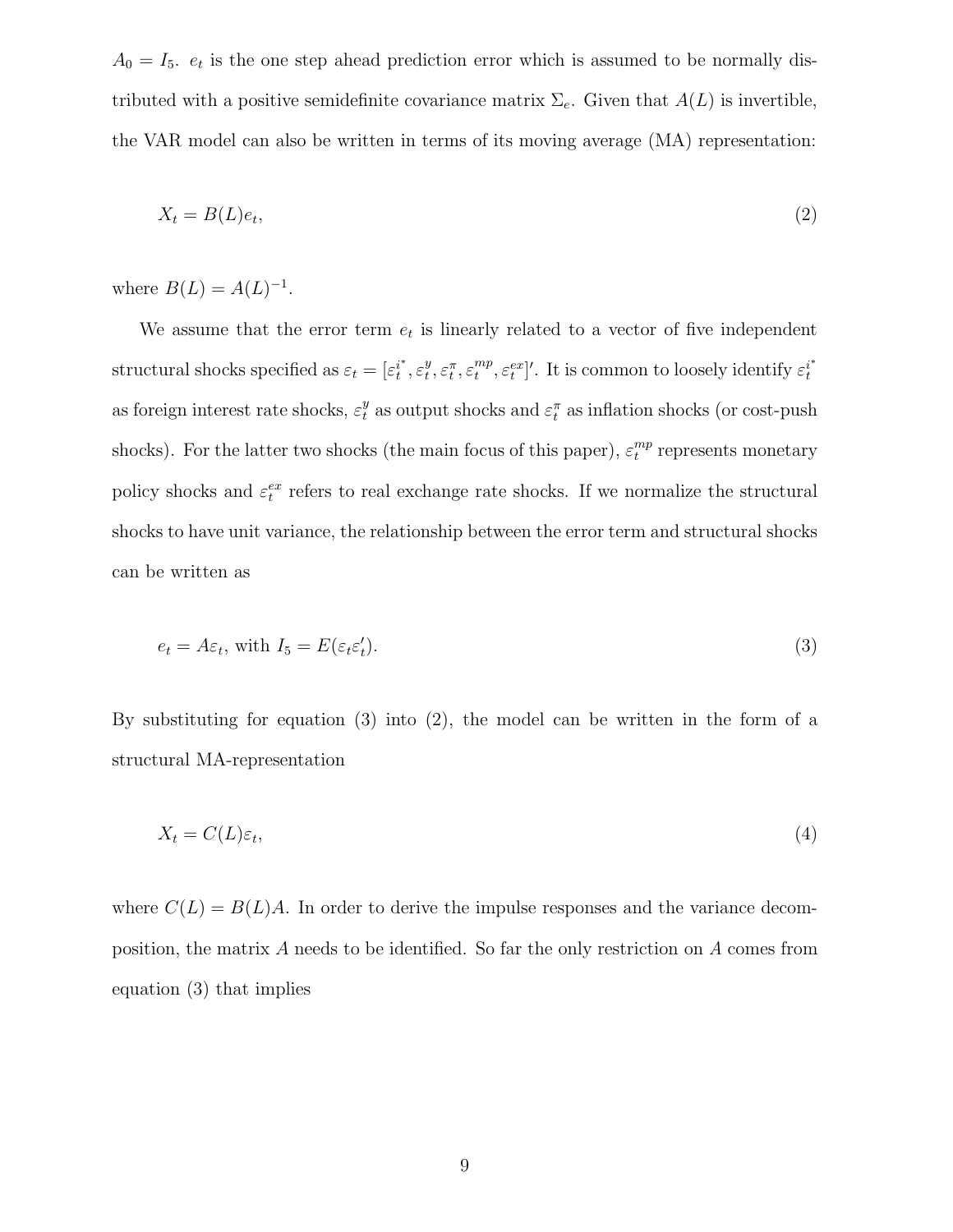$$
\Sigma_e = E(e_t e_t') = AE(\varepsilon_t \varepsilon_t') A' = AA'.
$$
\n(5)

There are, however, many different decompositions satisfying  $AA' = \sum_{e}$ , hence we do not have a unique MA representation in terms of the structural shocks. We know, however, that for two different decompositions,  $\Sigma_e = AA'$  and  $\Sigma_e = \tilde{A}\tilde{A}'$ , it must be the case that  $A = \tilde{A}Q$  with Q being an orthogonal matrix, i.e.  $QQ' = I_5$ . A property of this type of matrix is that the columns  $Q = [q_1, ..., q_5]$  are orthonormal which tells us that its vectors are mutually perpendicular, i.e.  $\langle q_i, q_j \rangle = 0$  for  $i \neq j$ , and of unit length, i.e.  $||q_i||=1$ .

For the case of our small open economy model, we will identify the matrix A by using a combination of a Cholesky and sign identification approach. Technically, it amounts to partitioning the matrix  $X_t$  into two blocks of variables where the relationship among the structural shocks of the first block is cast in a recursive order while for the second block, a contemporaneous relationship among the structural shocks is allowed for. For our model, the two blocks are specified to be  $X_{1t} = [i_t^*]$  $[t, y_t, \pi_t]'$  and  $X_{2t} = [i_t, re_t]'$ . If we select  $\tilde{A} = A^c$ , where  $A<sup>c</sup>$  is equal to the lower triangular product of the Cholesky decomposition, one can verify that the block structure forces  $Q$  to be restricted to  $Q_r$  such that the relationship between the error term and the structural shock now can be written as

$$
A\varepsilon_t = A^c Q_r \varepsilon_t = \begin{pmatrix} a_{11}^c & 0 & 0 & 0 & 0 \\ a_{21}^c & a_{22}^c & 0 & 0 & 0 \\ a_{31}^c & a_{32}^c & a_{32}^c & 0 & 0 \\ a_{41}^c & a_{42}^c & a_{43}^c & a_{44}^c & 0 \\ a_{51}^c & a_{52}^c & a_{53}^c & a_{54}^c & a_{55}^c \end{pmatrix} \begin{pmatrix} 1 & 0 & 0 & 0 & 0 \\ 0 & 1 & 0 & 0 & 0 \\ 0 & 0 & 1 & 0 & 0 \\ 0 & 0 & 0 & \cos(\theta) & -\sin(\theta) \\ 0 & 0 & 0 & \sin(\theta) & \cos(\theta) \end{pmatrix} \begin{pmatrix} \varepsilon_t^{i^*} \\ \varepsilon_t^{i^*} \\ \varepsilon_t^{m} \\ \varepsilon_t^{m} \\ \varepsilon_t^{ex} \end{pmatrix}
$$

From this setup one should note that the zero elements on the fourth and fifth column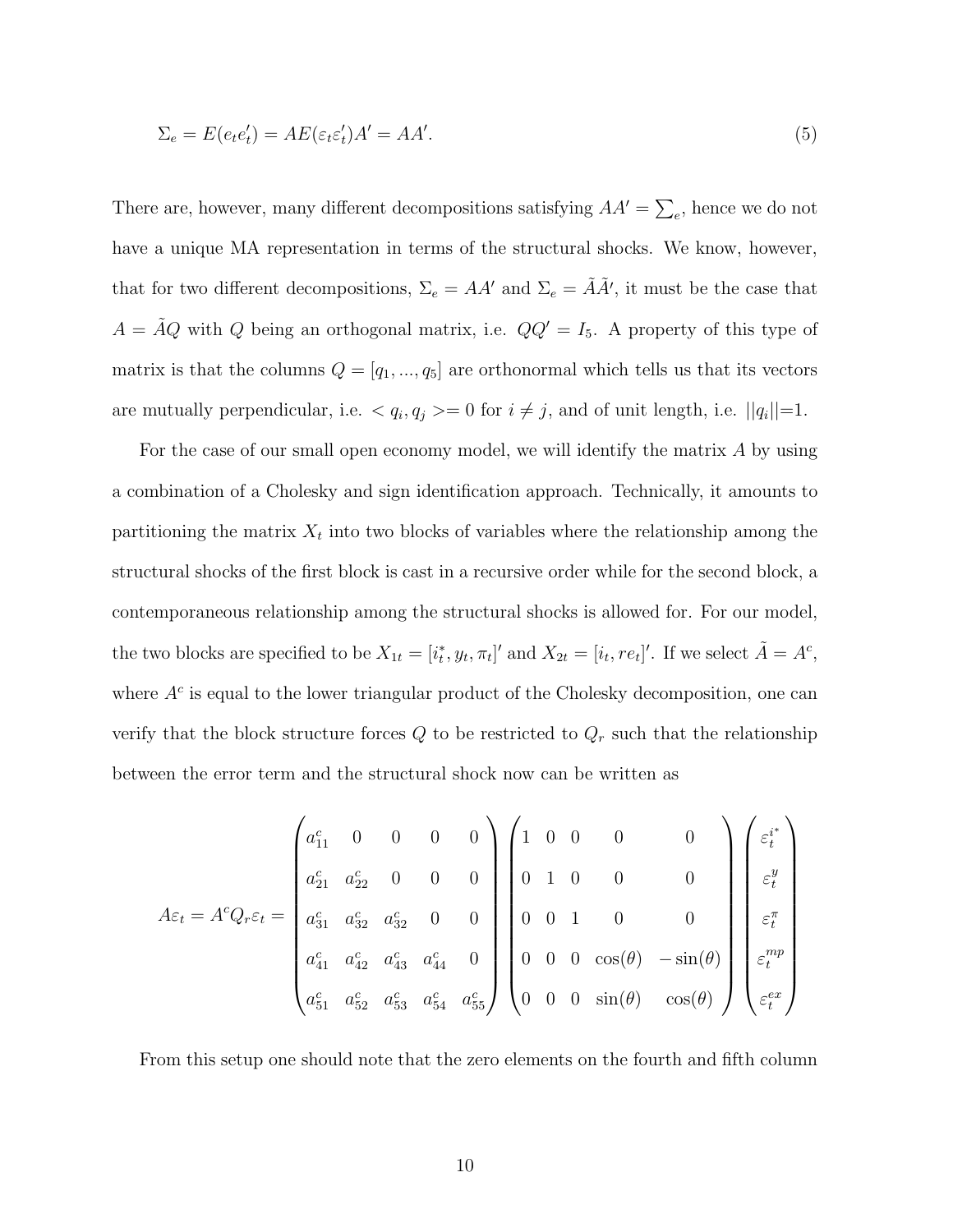of  $Q_r$  together with the multiplication of the Cholesky decomposition imply that monetary policy shocks and exchange rate shocks can have a non-immediate impact on the variables belonging in  $X_{1t}$ . For monetary policy shocks we find this to be convenient since it represents the conventional view used in the closed economy literature (Christiano, Eichenbaum, and Evans (1999)), namely that monetary policy can react immediately to macroeconomic variables (such as output and inflation), while such a relationship does not exist the other way around (i.e. macroeconomic variables react with a lag to policy shocks).<sup>5</sup> Similar assumptions pertain to the exchange rate shocks: The exchange rate can react immediately to all shocks, but due to nominal rigidities, there is a slow process of exchange rate pass through to macroeconomic variables. Regarding the ordering of the first three variables, we will show that the effects of the monetary policy shocks (or the exchange rate shocks) will be invariant to how these variables are ordered. This follows from a generalization of proposition 4.1 in Christiano, Eichenbaum, and Evans (1999), and is discussed further in the robustness section below.

For our second block of variables, we allow for contemporaneous interactions between the interest rate and the exchange rate. By varying the value of  $\theta$  around the unit circle  $(0, 2\pi)$ , all potential contemporaneous relationships can be traced out. To identify the monetary policy shocks, we then impose one sign restriction, namely the conditional overshooting hypothesis that a monetary contraction will be met by an immediate appreciation of the real exchange rate.<sup>6</sup>

<sup>&</sup>lt;sup>5</sup>Having the foreign interest rate in the recursive block should neither be controversial, since shocks to the domestic variables in a small open economy are usually assumed to have little or no influence on foreign variables, at least on impact.

<sup>&</sup>lt;sup>6</sup>Note that, due to the form of  $Q_r(\theta)$ , this restriction implies that an unexpected appreciation of the exchange rate must have an immediate non-positive impact on the interest rate.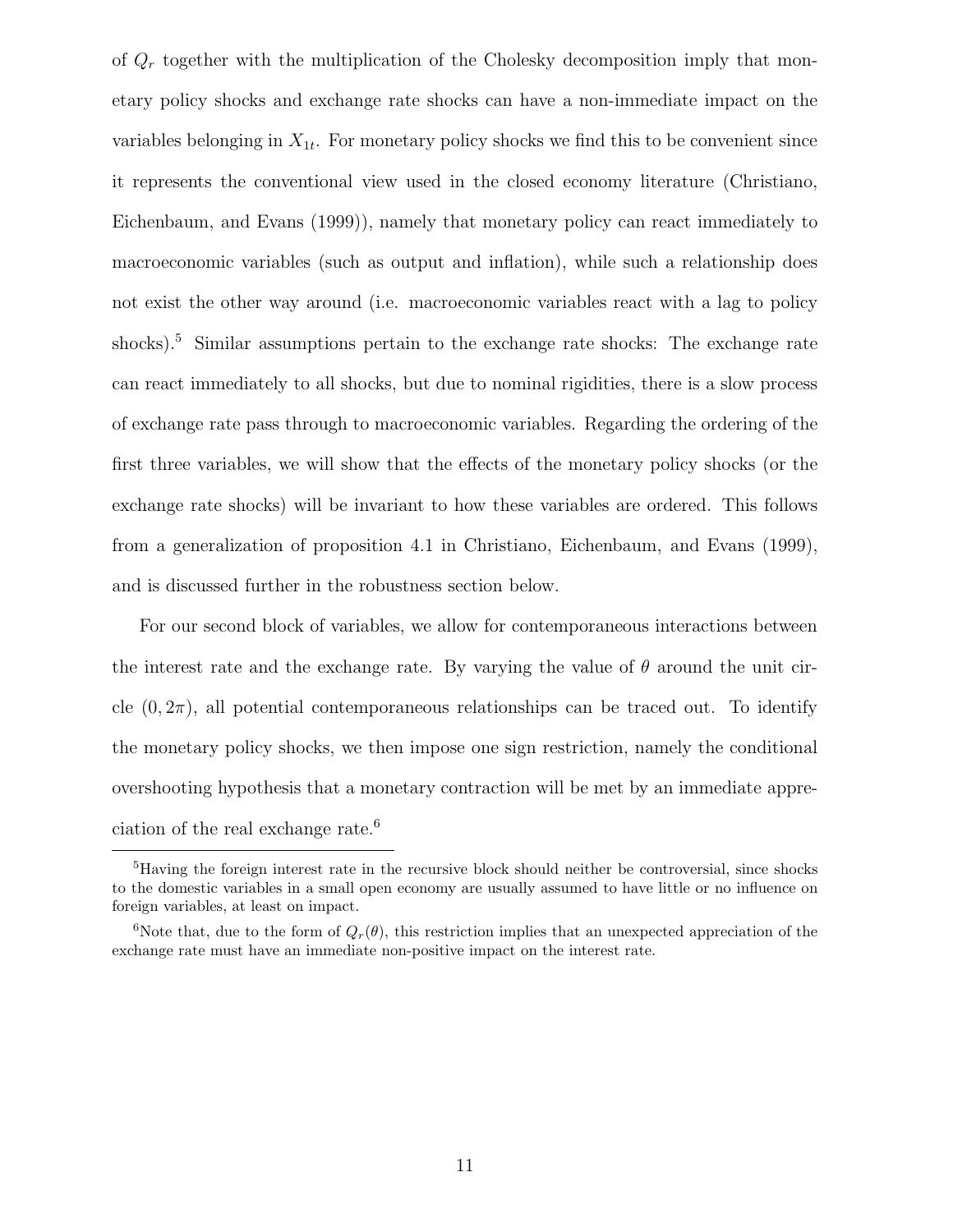#### 2.2 Estimation and inference

To estimate the model, we adopt a Bayesian approach. As shown in Uhlig (2005) such a approach is computationally simple and allows for a conceptually clean way of drawing error bands for the statistics of interest (such as impulse responses and variance decomposition). The prior for our reduced form coefficients and covariance matrix is chosen to be non-informative. We let  $\theta$  have a uniform prior specified as  $U(0, 2\pi)$ .

Within this setting the first three shock of our VAR model will be identified using the Cholesky decomposition based only on draws from the posterior VAR. For the last two shocks, however, a sign restriction approach must be implemented as in Uhlig (2005). That is, for each of the draw from the VAR posterior we make a uniform draw for  $\theta$ , calculate the impulse responses and check whether our sign restriction is satisfied. If this is the case, we keep the draw; otherwise the draw is discarded. Error bands are then calculated based on all the draws that are accepted.

#### 3 Empirical results

The model is estimated for six countries: Australia, Canada, New Zealand, Norway, Sweden and the UK, using quarterly data from 1983Q1 to 2004Q4. Using an earlier starting period will make it hard to identify a stable monetary policy regime, as monetary policy prior to 1983 has undergone important structural changes and unusual operating procedures (see Bagliano and Favero (1998) and Clarida, Gali, and Gertler (2000)).

Consistent with most other related studies, the variables, with the exception of prices, are specified in levels. Rather than including prices, we include a measure of inflation, calculated as annual changes in the CPI. We have chosen to focus on annual inflation as it is a direct measure of the monetary policy target in inflation-targeting countries. One may argue (Giordani (2004)) that with the theoretical model of Svensson (1997) as a data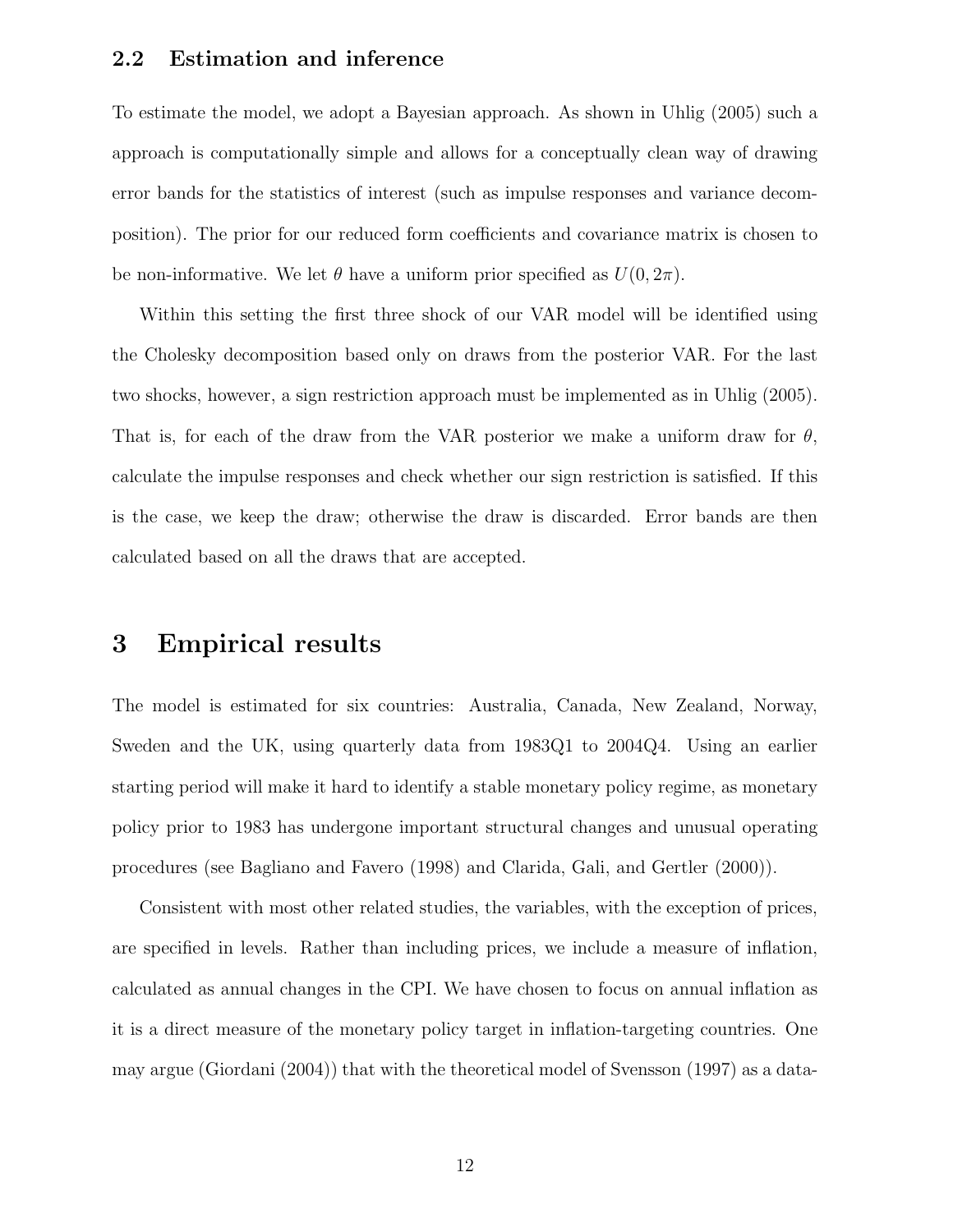generating process, rather than including output in levels, one should either include the output gap in the VAR, or the output gap along with the trend level of output. However, as pointed out by Lind´e (2003), a practical point that Giordani does not address is how to compute trend output (thereby also the output gap). To overcome this issue, we therefore instead follow Lindé (2003) and include a linear trend in the VAR along with output in levels. In that way we try to address this problem by modelling the trend implicit in the VAR. However, as will be seen in the robustness section below, excluding the trend does not change the main results. We choose four lags for all countries. Again, results will be robust to alternative lag orders.

#### 3.1 Empirical results using Cholesky-sign identification

Figures 1-6 show, for each of the six countries: Australia, Canada, New Zealand, Norway, Sweden and the UK respectively, the effect of the monetary policy shock (in the left column) on all five variables and the effect of an exchange rate shock (in the right column) on the same variables, using the Cholesky-sign identification. The solid line represents the median response of the error bands for the impulse responses, while the dotted lines are the 16 and 84 percentiles. Before analyzing the systematic monetary policy response to exchange rate shocks, we discuss the effects of the unsystematic monetary policy shocks on all macroeconomic variables (left column).

The figures suggest that a contractionary monetary policy shock (that increases the interest rate temporarily) has the usual effects identified in other international studies. In particular, output falls gradually for 1-2 years before the effects essentially die out. The effect on inflation is also eventually negative as expected and reaches its minimum after 2-3 years. However, for some countries, and in particular the UK, there is some evidence that consumer prices increase initially, commonly referred to as the price puzzle.<sup>7</sup> Though,

<sup>7</sup>The puzzle has often been explained by a cost channel of the interest rate, where part of the increase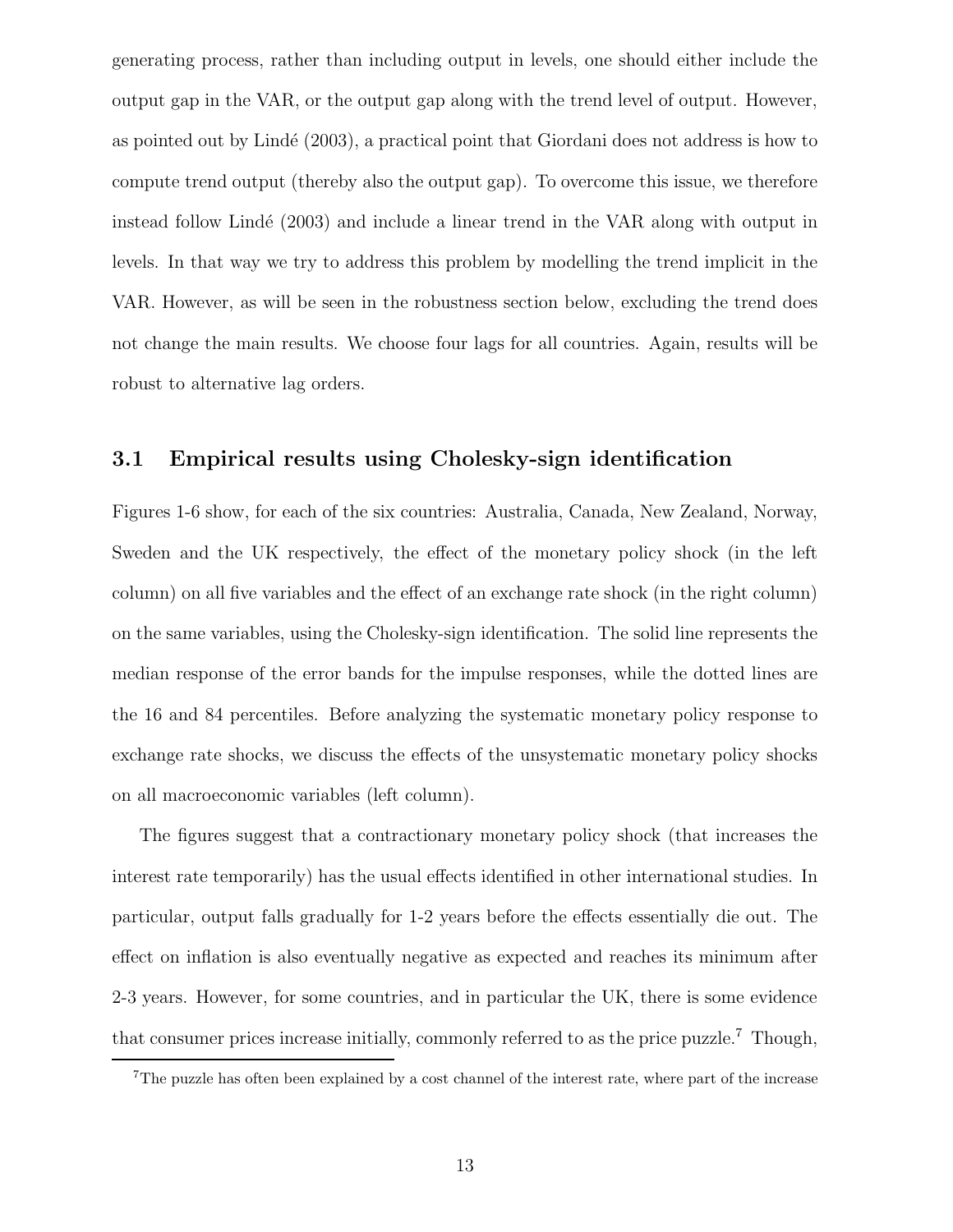Figure 1: Australia: The response to monetary policy shocks and exchange rate shocks



#### **Impulse responses**

in most cases, this initial response is not significant.

There is a high degree of interest-rate inertia in the model, in the sense that a monetary policy shock is only offset by a gradual reduction in the interest rate. The interest rate response is consistent with what has become known as good monetary policy conduct (see Woodford (2003)). In particular, interest-rate inertia is known to let the policymaker smooth the effects of policy over time by affecting private-sector expectations. Moreover, the reversal of the interest rate stance is consistent with the policymaker trying to offset the adverse effects of the initial policy deviation from the systematic part of policy.

Regarding the exchange rate, the figures show that in all countries the exchange rate

in firms' borrowing costs is offset by an increase in prices (Ravenna and Walsh (2006) and Chowdhury, Hoffmann, and Schabert (2006)).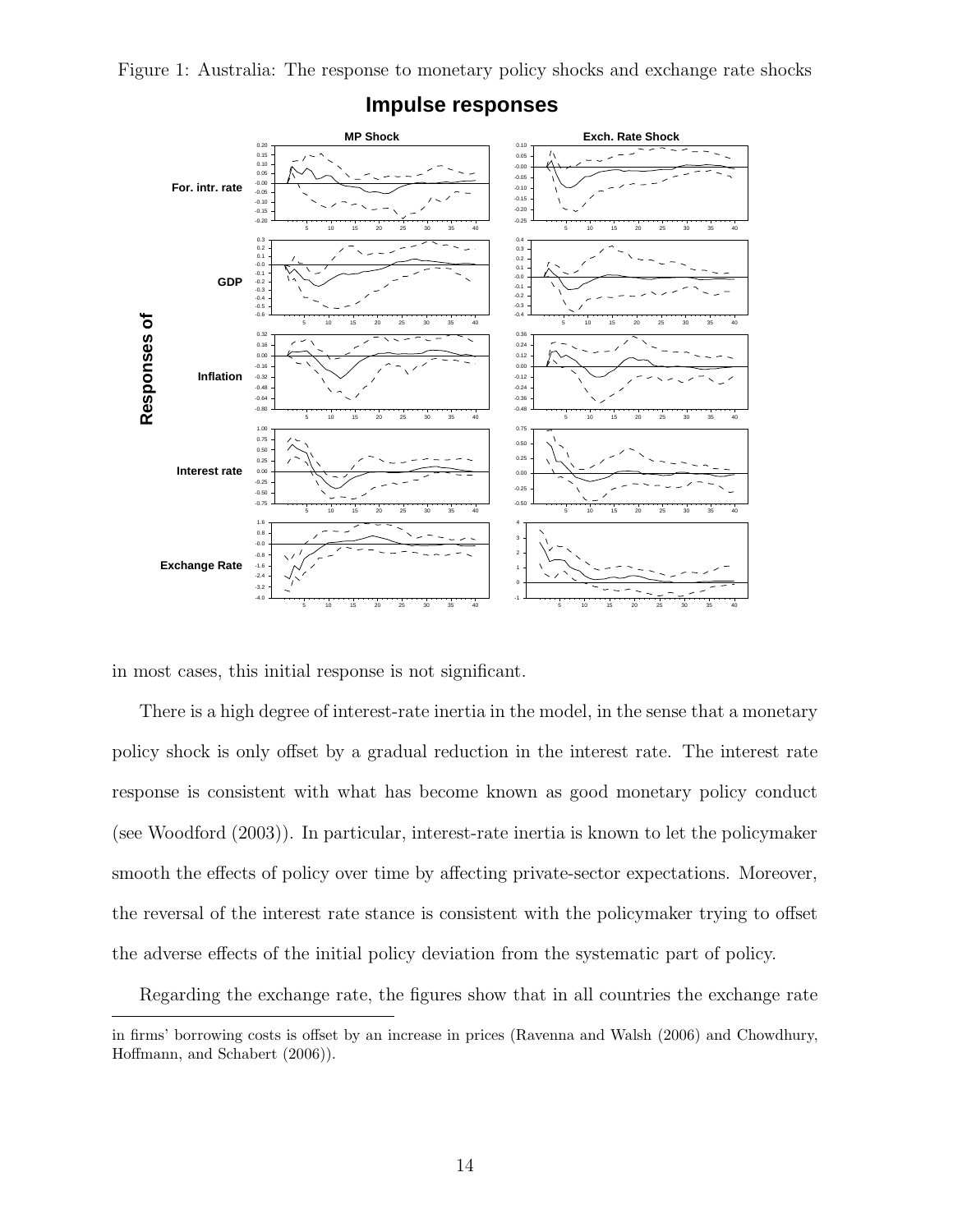Figure 2: Canada: The response to monetary policy shocks and exchange rate shocks



#### **Impulse responses**

appreciates on impact (as assumed). However, the response is far from trivial. The median response indicates that the exchange rate may fall by approximately 2.5-4 percent, following (a normalized) one percentage point increase in the interest rate. Furthermore, following the initial effect, the exchange rate thereafter gradually depreciates back to baseline, consistent with the Dornbusch overshooting hypothesis. In most cases, the maximum effect is felt initially, or at most, delayed by one quarter. This seems to be a robust feature of the data, as indicated by the 16-84 percentiles error band around the median responses.

Hence, we find no evidence of delay overshooting that has often been found in open economy VAR applications identified using recursive restrictions. Instead, our results are consistent with main conclusion from Faust and Rogers (2003) which, using sign restric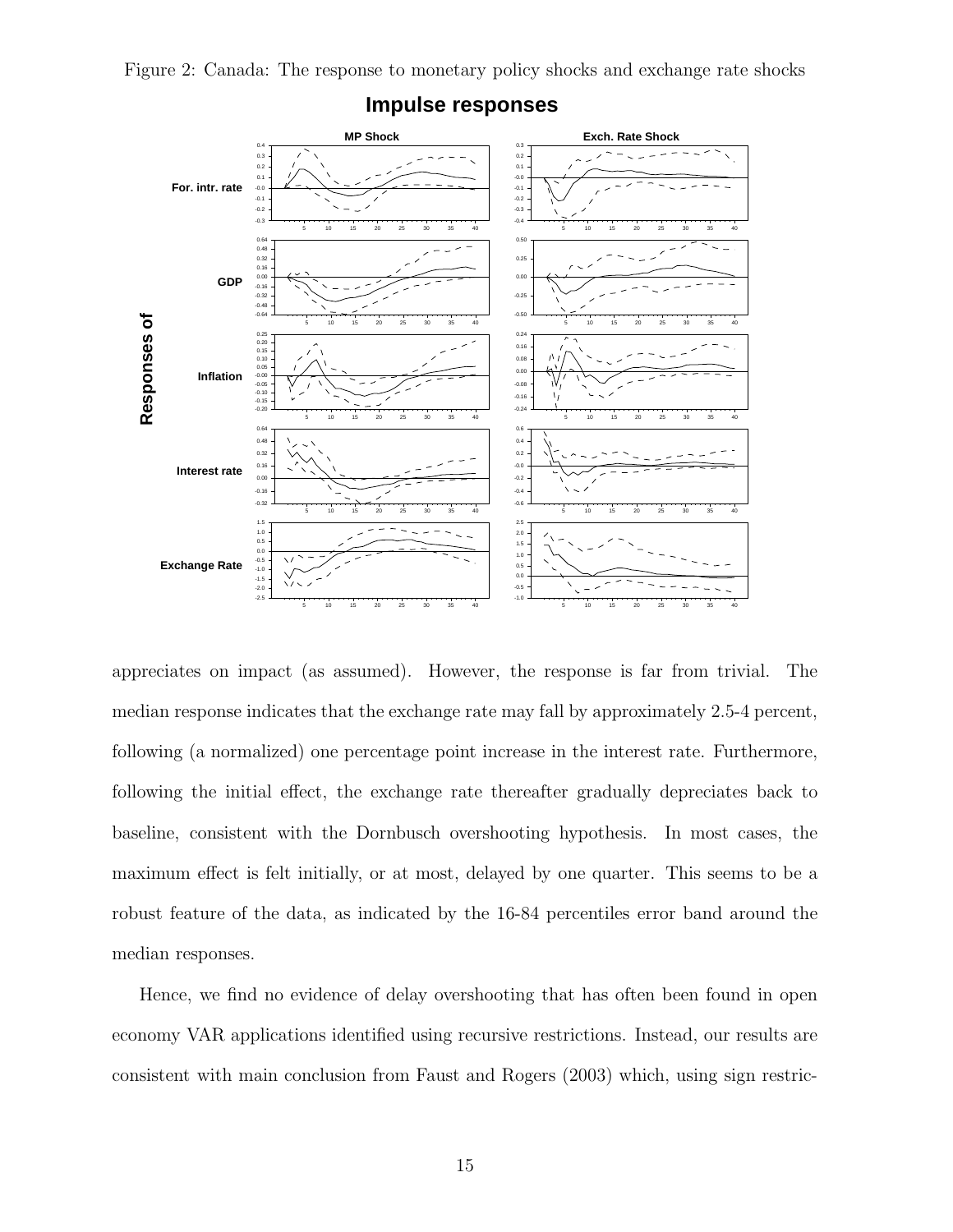Figure 3: New Zealand: The response to monetary policy shocks and exchange rate shocks



#### **Impulse responses**

tions only, could not rule out that there was an early peak in the exchange rate following a monetary policy shock.<sup>8</sup> However, whereas they could not determine whether the maximum response was immediate or delayed, our results suggest the maximum response to be within a quarter. This result of instant overshooting is also consistent with findings in Bjørnland (2006, 2008) and Cushman and Zha (1997), using either long-run (neutrality) restrictions or a structural approach to identify the VARs. Finally, the magnitude of the response found here is consistent with (non-VAR) event studies that measure the imme-

<sup>8</sup> In contrast, Uhlig and Scholl (2005) find no evidence of overshooting, using also sign restrictions. However, by restricting, among others, domestic prices from rising (thereby avoiding "price puzzles" by construction), they find instead puzzling responses in the other variables, as real output rises and the real exchange rate depreciates on impact following a contractionary monetary policy shock. These impulse responses are hard to interpret as all resulting from a contractionary monetary shock, making us question whether the identified shocks could be a hybrid of shocks, lacking clear economic interpretations.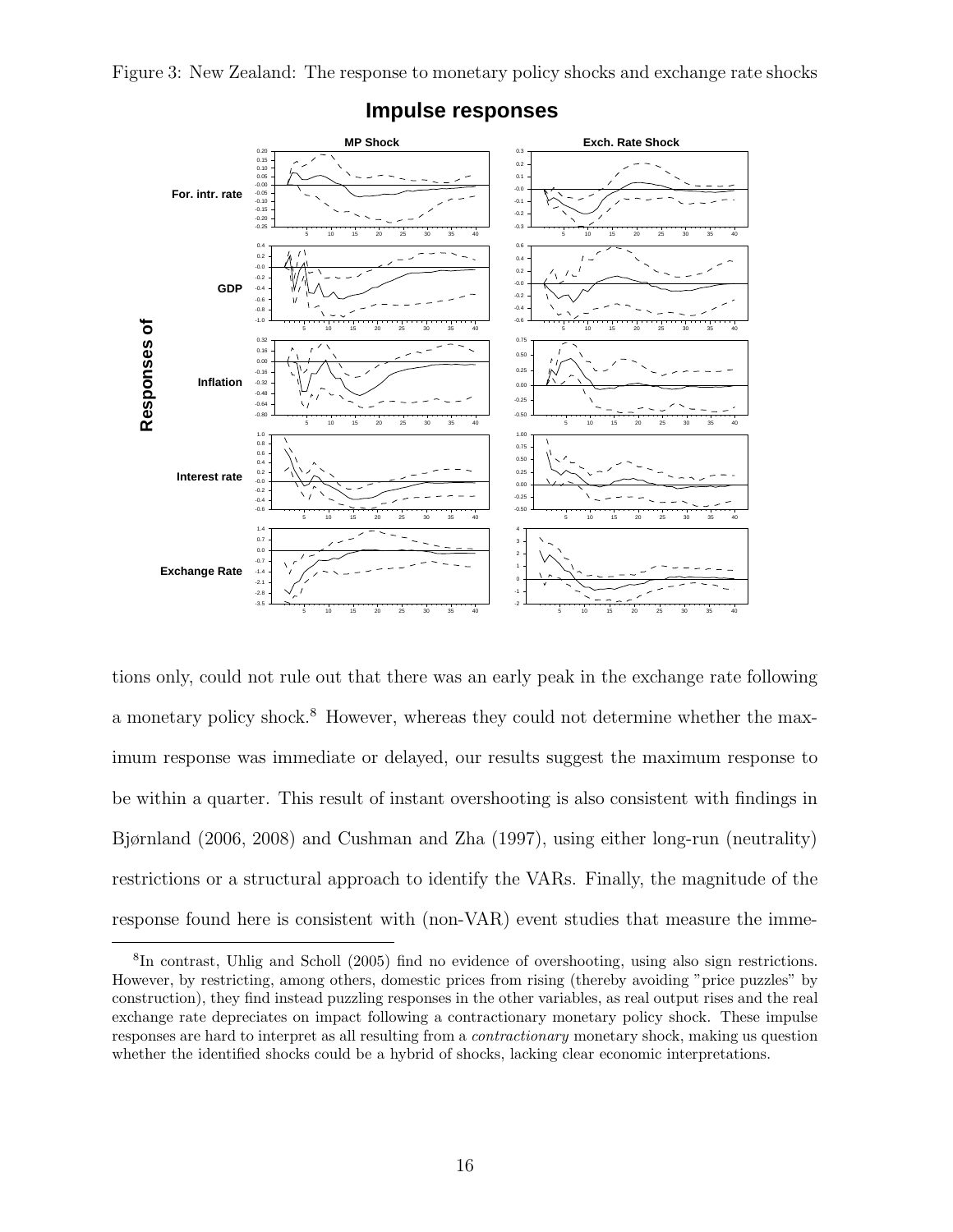Figure 4: Norway: The response to monetary policy shocks and exchange rate shocks



#### **Impulse responses**

diate response of the exchange rate to shocks associated with particular policy actions.<sup>9</sup> Hence, we feel confident to conclude that by allowing the interest rate and the exchange rate to respond simultaneously to news, the exchange rate behaves closer to economic theory than what previous VAR studies have reported.

Having examined the response in the variables to a (unsystematic) monetary policy shock, we now turn to address the core question in this paper, namely the systematic response in monetary policy to an exchange rate shock (right column). All figures emphasize that following an exchange rate shock that depreciates (increase) the real exchange rate

<sup>9</sup>For instance, Zettelmeyer (2004) analyzing Australia, Canada and New Zealand using daily data, finds that a one percentage point increase in the interest rate will appreciate the exchange rate on impact by 2-3 percent. Kearns and Manners (2006) using intraday data for the same three countries plus the UK find similar results, although the magnitude of the effects of the shocks is somewhat smaller.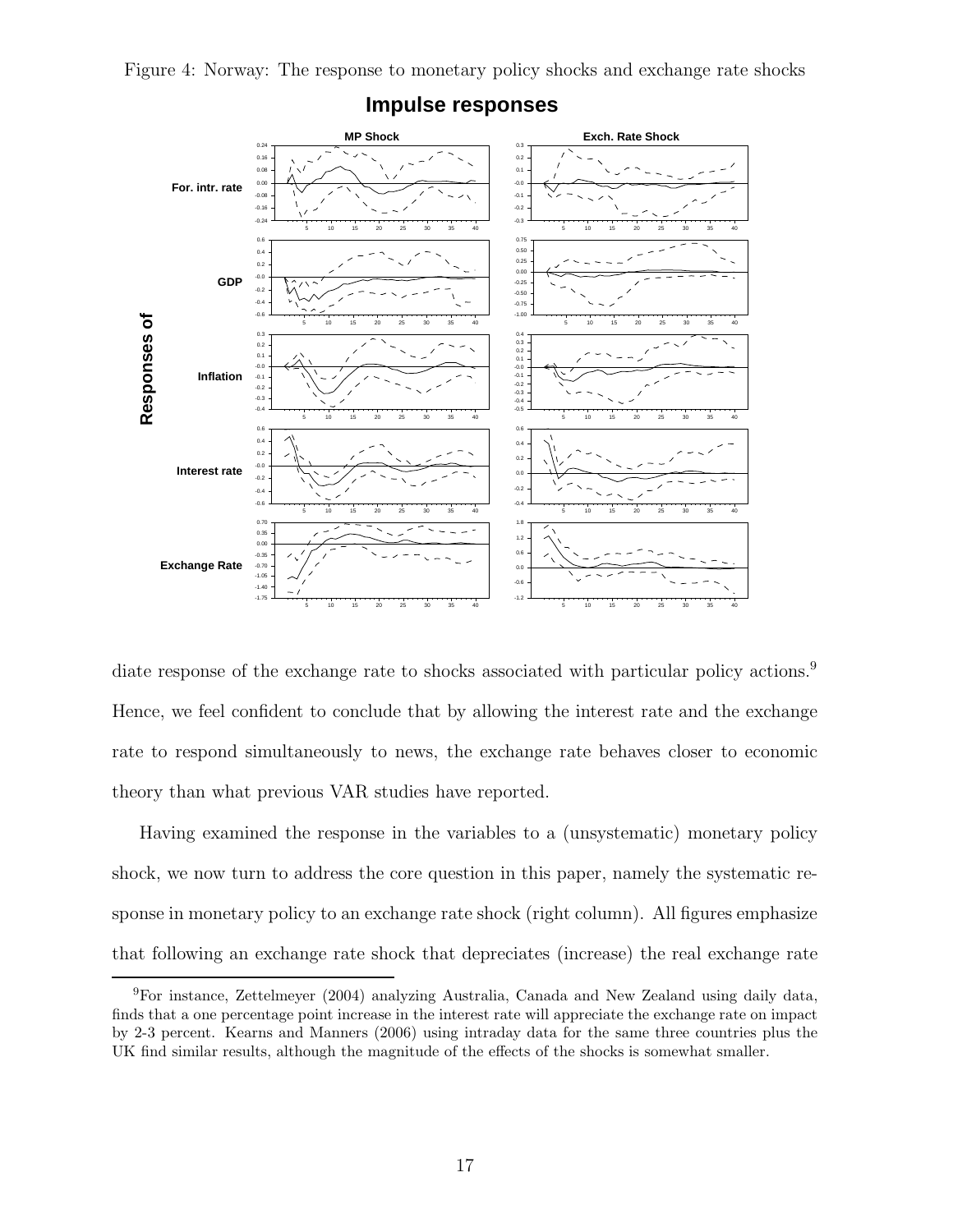Figure 5: Sweden: The response to monetary policy shocks and exchange rate shocks



#### **Impulse responses**

by one percent, interest rates increase by 20-40 basis points. In all countries, the maximum interest rate response is immediate and then dies quickly out, within a year or so. Hence, if the central banks respond to the exchange rate, they do so mainly on impact. Failing to account for this interaction will therefore probably bias all other results.

Interestingly, the interest rate response could be (indirectly) related to the effect of the exchange rate on inflation, which increases temporarily in most countries. Output, on the other hand, responds very little at first, but as the monetary contraction intensifies, it starts to fall. Eventually monetary policy is eased, and output returns to equilibrium.

Are these results plausible? From a theoretical point of view, central banks may want to respond to real exchange rate movements in order to smooth international relative price fluctuations that could affect their international competitiveness and have an effect on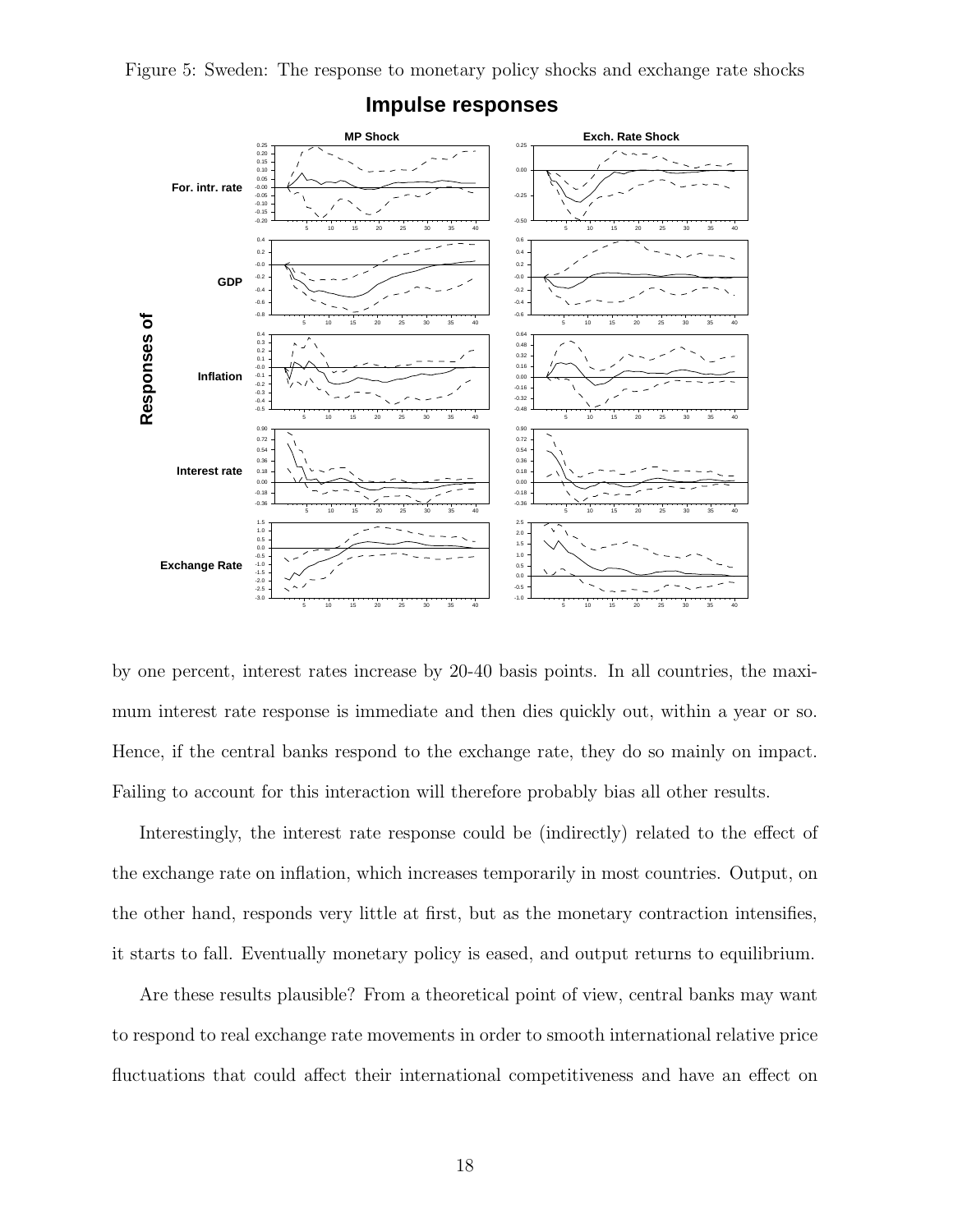

aggregate demand for domestic goods. This is the inherent feature of the DSGE model in Lubik and Schorfheide (2007), which finds that in in two of the four countries they examine (Canada and the UK), do the central banks include the exchange rate in their policy rules. Using a similar model, but allowing the exchange rate to be fully endogenously determined, Dong (2008) finds larger responses, as measured by the marginal likelihood values. Now the Reserve Bank of Australia, the Bank of Canada and the Bank of England have all responded to real exchange rate movements in the past.<sup>10</sup>

Finally, we examine the quantified contribution of the different shocks to the variance

 $10$ Normative studies also suggest that if monetary policy should offset the effects of exchange rate fluctuations, it should respond immediately. For instance, Ball (1999) finds that a depreciation of the exchange rate of 1 percent would call for an immediate interest rate response of 37 basis points, followed by a partial offset by 15 basis points the period after. Similar responses are also suggested in Svensson (2000), but there the response is offset the next period.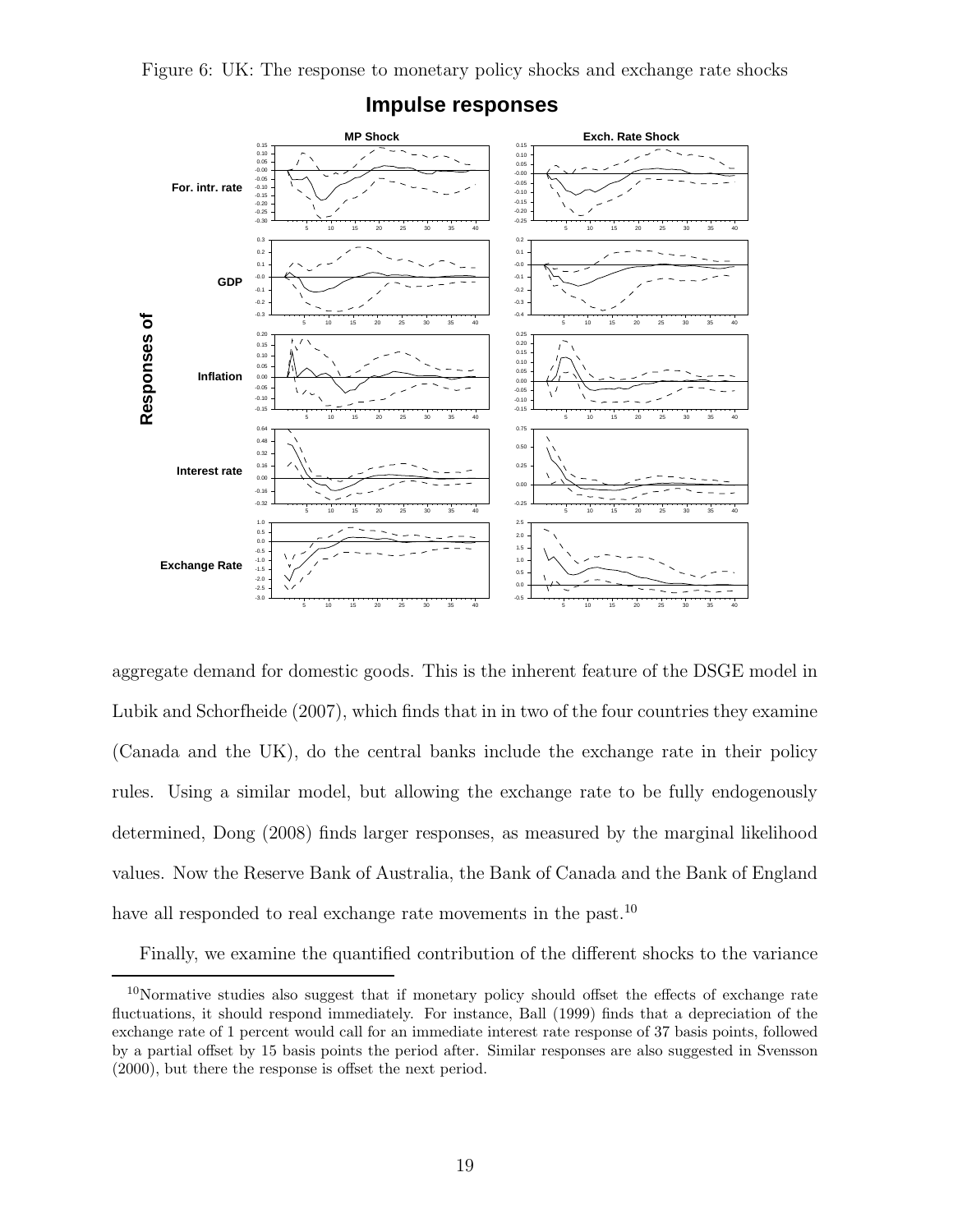| Shocks                | Monetary policy shock | Exchange rate shock | Other shocks |
|-----------------------|-----------------------|---------------------|--------------|
|                       |                       |                     |              |
| <b>AUSTRALIA</b>      |                       |                     |              |
| 1-step                | 0.44                  | 0.47                | 0.09         |
| $4$ -step             | $0.45\,$              | 0.22                | 0.33         |
| 8-step                | $0.30\,$              | 0.14                | $0.56\,$     |
| <b>CANADA</b>         |                       |                     |              |
| $1$ -step             | 0.30                  | 0.41                | 0.29         |
| $4$ -step             | 0.21                  | 0.15                | 0.64         |
| 8-step                | 0.19                  | 0.18                | $0.63\,$     |
| <b>NEW ZEALAND</b>    |                       |                     |              |
| $1$ -step             | 0.42                  | 0.38                | 0.20         |
| $4$ -step             | 0.25                  | 0.19                | $0.56\,$     |
| 8-step                | $0.16\,$              | 0.16                | 0.68         |
| <b>NORWAY</b>         |                       |                     |              |
| $1$ -step             | 0.33                  | 0.39                | 0.28         |
| $4$ -step             | 0.22                  | 0.18                | 0.60         |
| 8-step                | 0.17                  | 0.13                | 0.70         |
| <b>SWEDEN</b>         |                       |                     |              |
| $1$ -step             | 0.50                  | 0.34                | 0.16         |
| $4$ -step             | 0.34                  | 0.33                | 0.33         |
| 8-step                | 0.22                  | 0.24                | 0.54         |
| <b>UNITED KINGDOM</b> |                       |                     |              |
| $1$ -step             | 0.34                  | 0.42                | 0.24         |
| $4$ -step             | $0.36\,$              | 0.32                | 0.32         |
| 8-step                | $0.29\,$              | $0.23\,$            | 0.48         |
|                       |                       |                     |              |

Table 1: Variance decomposition of the interest rate, 1,4 and 8 quarter horizon

in the interest rate at different horizons. That is, Table 1 displays for each country the variance decomposition of the interest rate with respect to the (median) effect of the different shocks. We focus on the effect on impact, after four quarters and after eight quarters. The table demonstrates that the exchange rate explains a large share (34-47 percent) of the variation in the interest rate on impact. In fact, in four of the countries, Australia, Canada, Norway and the UK, the exchange rate shocks are the most important shocks for explaining the variation in the interest rate on impact. However, the contribution of these shocks thereafter quickly dies out, so that already after two years, the exchange rate shocks explain no more than 10-20 percent of the interest rate variation.

Hence, we can conclude that the interest rate responds systematically to exchange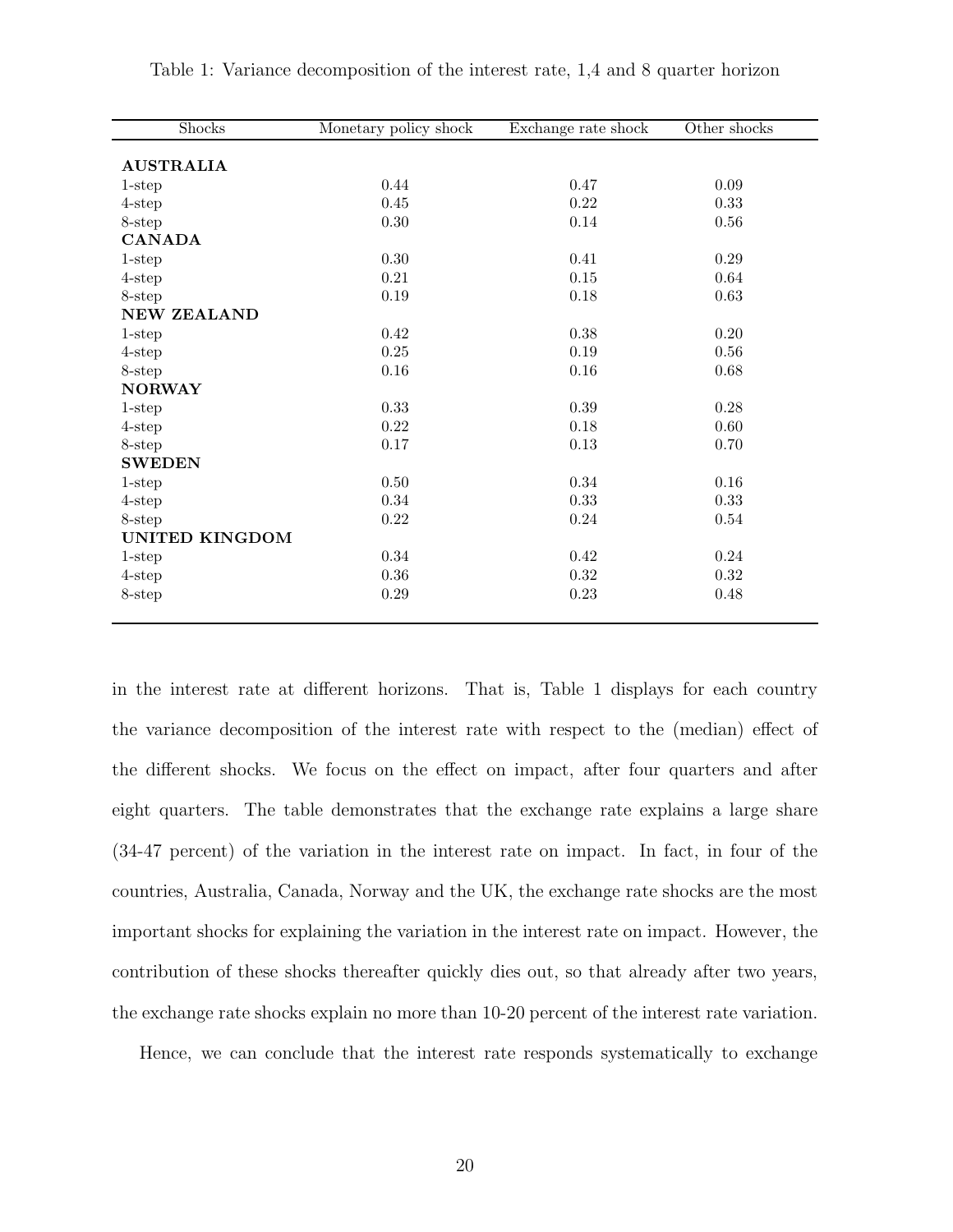rate shocks. However, this does not necessarily imply that the exchange rate has an independent role in the monetary policy rule. The fact that a depreciated exchange rate also increased inflation implies that we can not exclude the possibility that the systematic monetary policy response to exchange rate shocks could just reflect that exchange rates have an impact on less controversial objectives such as inflation. In particular, we have no evidence that the exchange rate has an independent role in the monetary policy rule other than as a leading indicator for variables such as inflation. The magnitude of the response, however, indicates that the exchange rate is an important variable in interest rate determination. Furthermore, accounting for this interaction may be important when identifying monetary policy in open economies. In particular, VAR studies that assume a lagged response in (the systematic) monetary policy setting to exchange rate news would most likely underestimate the responses. This issue is explored further in the next section.

#### 3.2 Comparing Cholesky-sign with Cholesky identification

If monetary policy reacts immediately to exchange rate shocks and the exchange rate reacts on impact to monetary policy shock, then one would expect the interaction between interest rates and exchange rates to be important when identifying the various shocks. Below we examine the implications of our restrictions versus a pure Cholesky decomposition where we restrict the interest rate to respond to exchange rate shocks with a lag.

Figures 7-12 reported in the appendix show for Australia, Canada, New Zealand, Norway, Sweden and the UK respectively, a comparison of the recursive Cholesky identification and our suggested Cholesky-sign restriction. Note that solid line is the impulse responses found using the Cholesky decomposition with the exchange rate now ordered below the interest rate, while the dotted line is the median response following our suggested Cholesky-sign decomposition reported above. For ease of exposition, the effect of the monetary policy shock (left column) is normalized to increase the interest rate by one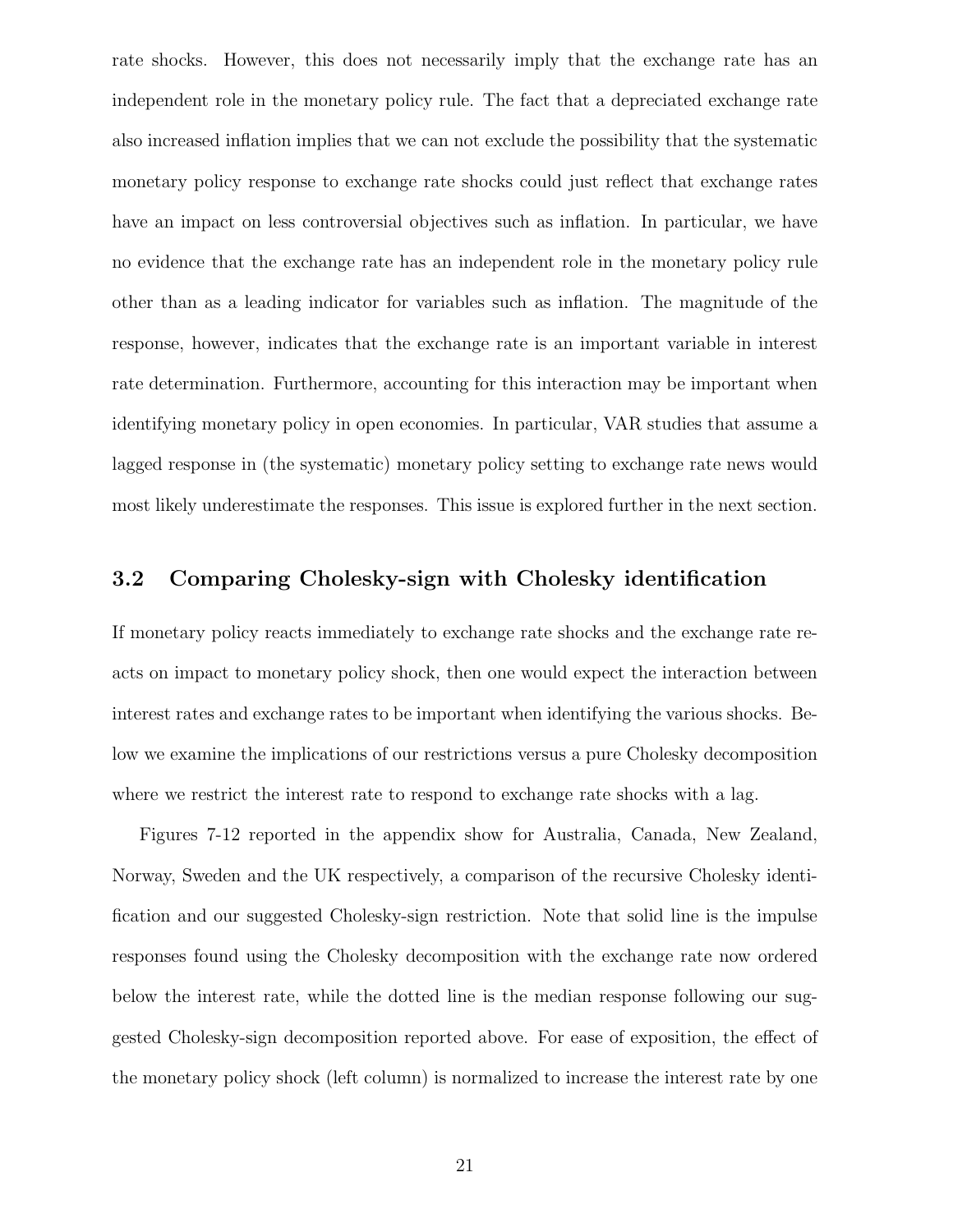percentage point initially, while the exchange rate shock (right column) is normalized to increase (depreciate) the exchange rate by one percent initially.

Starting with the effects of a monetary policy shock (left columns). The figures demonstrate that when monetary policy is identified using the traditional recursive Cholesky identification, four of the countries suggest virtually no exchange rate response to a monetary policy shock (Australia, Canada, Norway and the UK) while in the remaining two countries (New Zealand and Sweden), the exchange rate responds on impact, but shows evidence of delay overshooting.

Recall that to obtain these responses, we have restricted the interest rate from responding initially to exchange rate shocks. However, since our suggested Cholesky-sign identification found exactly the opposite, i.e. monetary policy will react immediately to exchange rate shocks, one could expect the interaction between interest rates and exchange rates to be important when identifying monetary policy shocks. Failing to account for this interaction may therefore likely have biased the results.

The right column, mapping out the effects of the exchange rate shocks, illustrates this. The figures suggest that when the recursive Cholesky identification is used, the interest rate does not respond to an exchange rate shock in any of the countries, even after a year. In fact, none of the countries, with the possible exception of New Zealand, suggest any systematic monetary policy response to the exchange rate shock at all.

Hence, whereas the Cholesky-sign identification has uncovered a clear interaction between the interest rate and the exchange rate, the conventional Cholesky identification would fail to recover any simultaneity between the interest rate and the exchange rate. This is important, as many researchers would argue that by restricting the policy response from responding by one period only, one can still allow possible monetary policy reactions to the exchange rate, but with a lag. However, as suggested from the figures above, the policy reaction will in most cases be severely underestimated.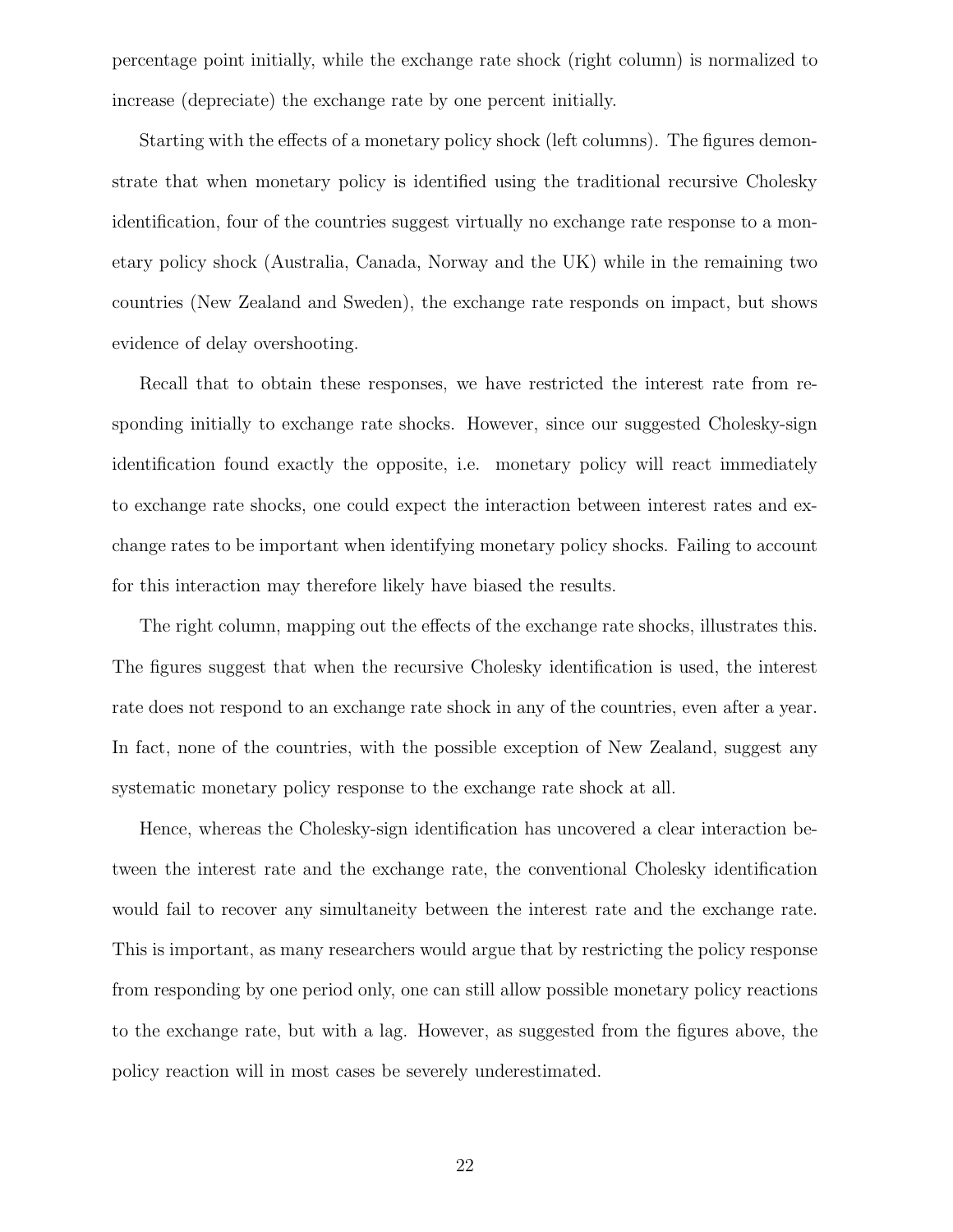Finally, note also that when the Cholesky identification is used, the effect of the monetary policy shock on the remaining variables will also be underestimated, suggesting more of a price puzzle and less of an output response relative to the median response found using the Cholesky-sign identification. Hence, accounting for an interaction between monetary policy and the exchange rate is imperative not only for estimating the systematic response in the interest rate to exchange rate shocks, but also for establishing the role of the exchange rate in the monetary policy transmission.

#### 3.3 Robustness

Below we check robustness of our results to the following six changes. We first examine two alterative model specifications: (i) We estimate the model in levels but without the trend and (ii) we check robustness to the lag order, using two instead of four lags in the estimated VAR. (iii) We then test robustness to the order of variables in the recursive (Cholesky) block. That is, we reverse the order of the first three variables, so that inflation is ordered above output which is ordered above the foreign interest rate. Now output and inflation will respond with a lag to both domestic and foreign monetary policy. (iv) Next we check robustness to the inclusion of an oil price. An objection to our set up is that many of the countries examined are net oil exporters (in particular Canada, Norway and the UK). By including the oil price, we can examine if oil is an important contributor to exchange rate variations. To save on the degrees of freedom, we let the oil price be exogenous to the VAR (since these are small countries with little effect on oil prices), although allowing it to enter as an endogenous variable provides about the same results. (v) We then check robustness to how we have included the foreign interest rate. Since the countries in our sample are small open economies, they have little effect (if any at all) on the foreign interest rate. We can therefore allow the foreign interest to be exogenous to the VAR. (vi) Finally, we re-estimate the model from 1988, using all variables. The period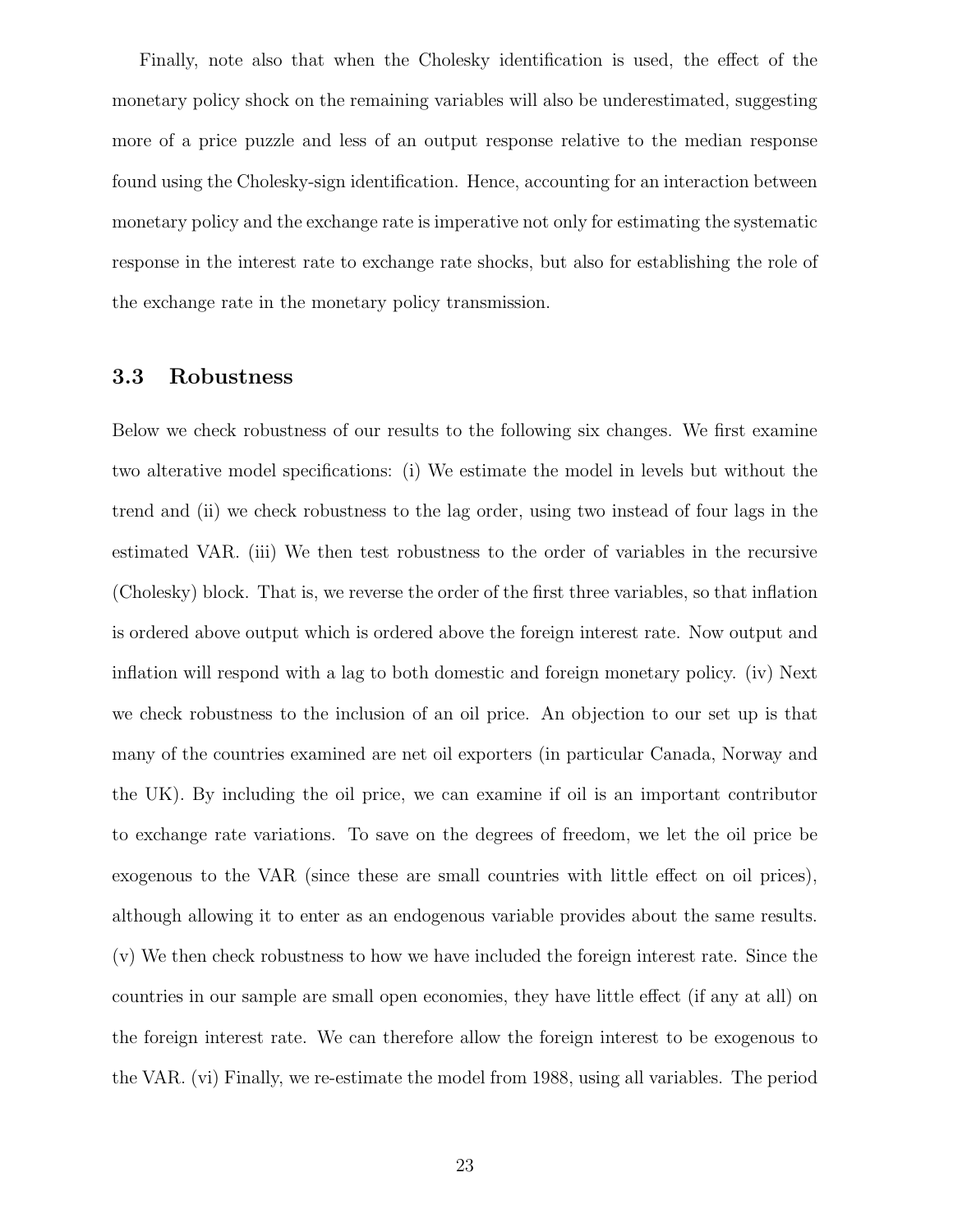after 1988 is considered to be a more stable monetary policy regime, with more countries adopting inflation-targeting as a monetary policy strategy. Due to the relatively short sample, we let GDP, inflation, interest rates and exchange rate be endogenous (using two lags in the VAR), while the foreign interest rate and oil prices are included as exogenous variables.

Figures 13-18 in Appendix A graph the impulse responses from the robustness exercises respectively. The results are illustrated for Canada, but similar findings can be obtained for the other countries at request. Clearly the main results are robust to these changes. In particular, the interdependence between monetary policy and exchange rate fluctuations remains intact. The main changes are found when we remove the trend from the analysis, as now the effect of monetary policy on output is more persistent than in the basic case. However, this is not surprising as the relevant measure in the central bank's reaction function is the output gap, and not the level of output.

Regarding the test of the ordering of the first three variables, the results remain unchanged. This is interesting, as it suggests that the order of the variables in the recursive block does not play any role. This follows from a generalization of the well known findings in Christiano, Eichenbaum, and Evans (1999). There, proposition 4.1 states that when the monetary policy variable (the interest rate) is ordered last in a Cholesky ordering, the responses to the monetary policy shock will be invariant to the ordering of the variables above the interest rate. Instead, the ordering of the variables above the policy equation becomes a computational convenience with no bite. The real bite here is the short-term (zero) restriction that the first three variables in the VAR don't respond contemporaneously to a monetary policy shock. The same argument will hold for the exchange rate shock since the first three variables don't respond contemporaneously to this shock either.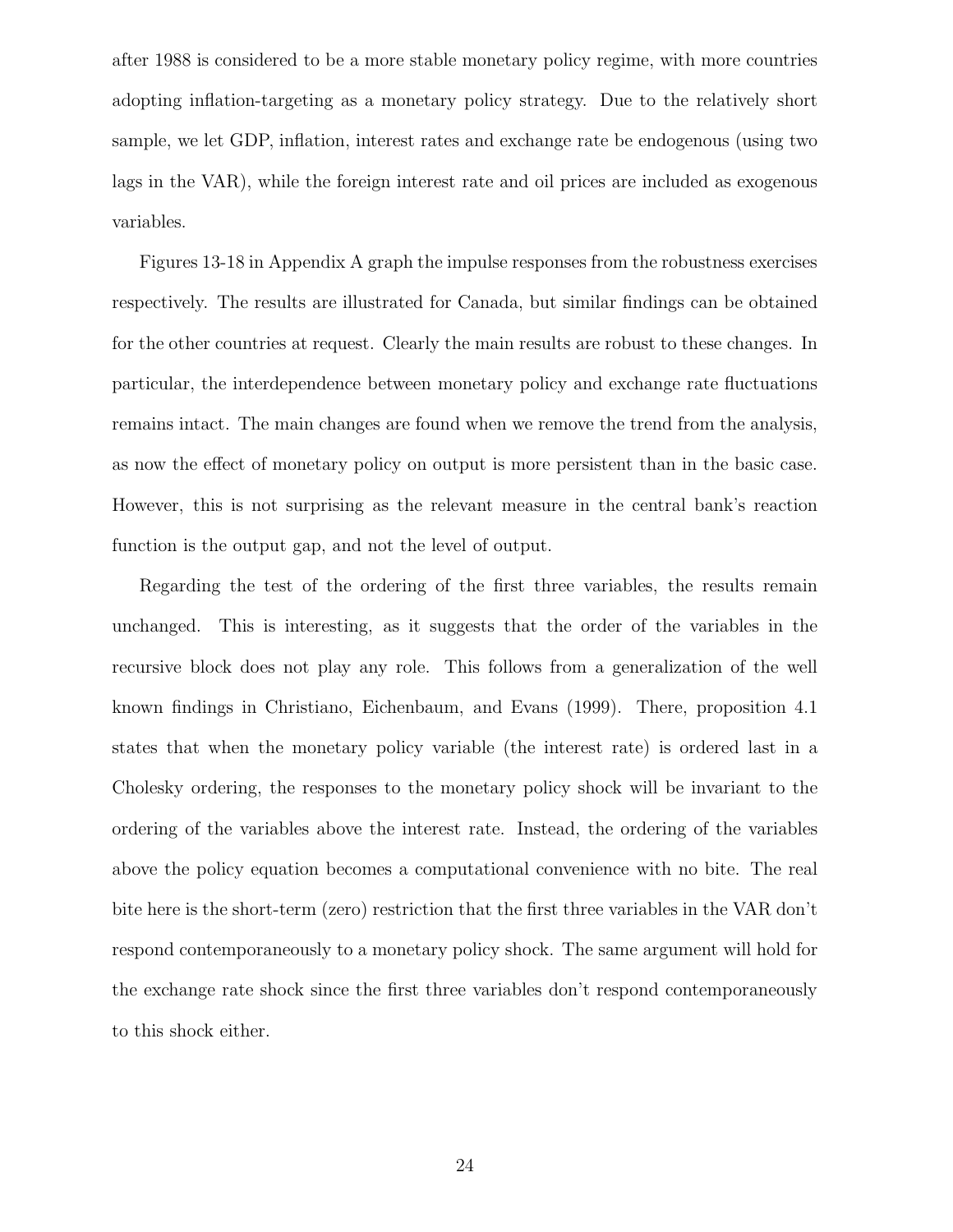# 4 Conclusions

Empirical evidence using intraday data has shown that exchange rates react immediately to news, including news about monetary policy. If monetary policy also reacts quickly to surprise changes in the exchange rate, one would expect the interaction between interest rates and exchange rates to be important in applied analysis of monetary policy.

This paper has demonstrated that monetary policy and exchange rate interaction matter. By estimating VAR models that are identified using a combination of sign and short-term (zero) restrictions (the Cholesky-sign identification), we have analyzed how monetary policy has responded to exchange rate movements in six open economies. Our suggested identification preserves the contemporaneous interaction between the interest rate and the exchange rate, without extensively deviating from the established literature of identifying a monetary policy shock as an exogenous shock to an interest rate reaction function.

The novel feature of such an approach is that, instead of the conventional view of using a recursive Cholesky ordering for all of the variables, or the more recent view of relying on only pure sign restrictions, we combine the two approaches in an intuitive way. That is, we allow for a simultaneous reaction between the variables that are observed to respond intraday to news (the interest rate and the exchange rate, but maintain the Cholesky recursive order for the traditional macroeconomic variables that are observed to respond with delay (output, inflation etc.) to economic shocks.

Doing so, we find great interaction between monetary policy and the exchange rate. In particular, an exchange rate shock that depreciates the exchange rate by one percent, increases the interest rate on impact (within a quarter) by 20-40 basis points. Furthermore, we find the impact of monetary policy shocks on exchange rates to be non-trivial and consistent with Dornbusch overshooting. In particular, a contractionary monetary policy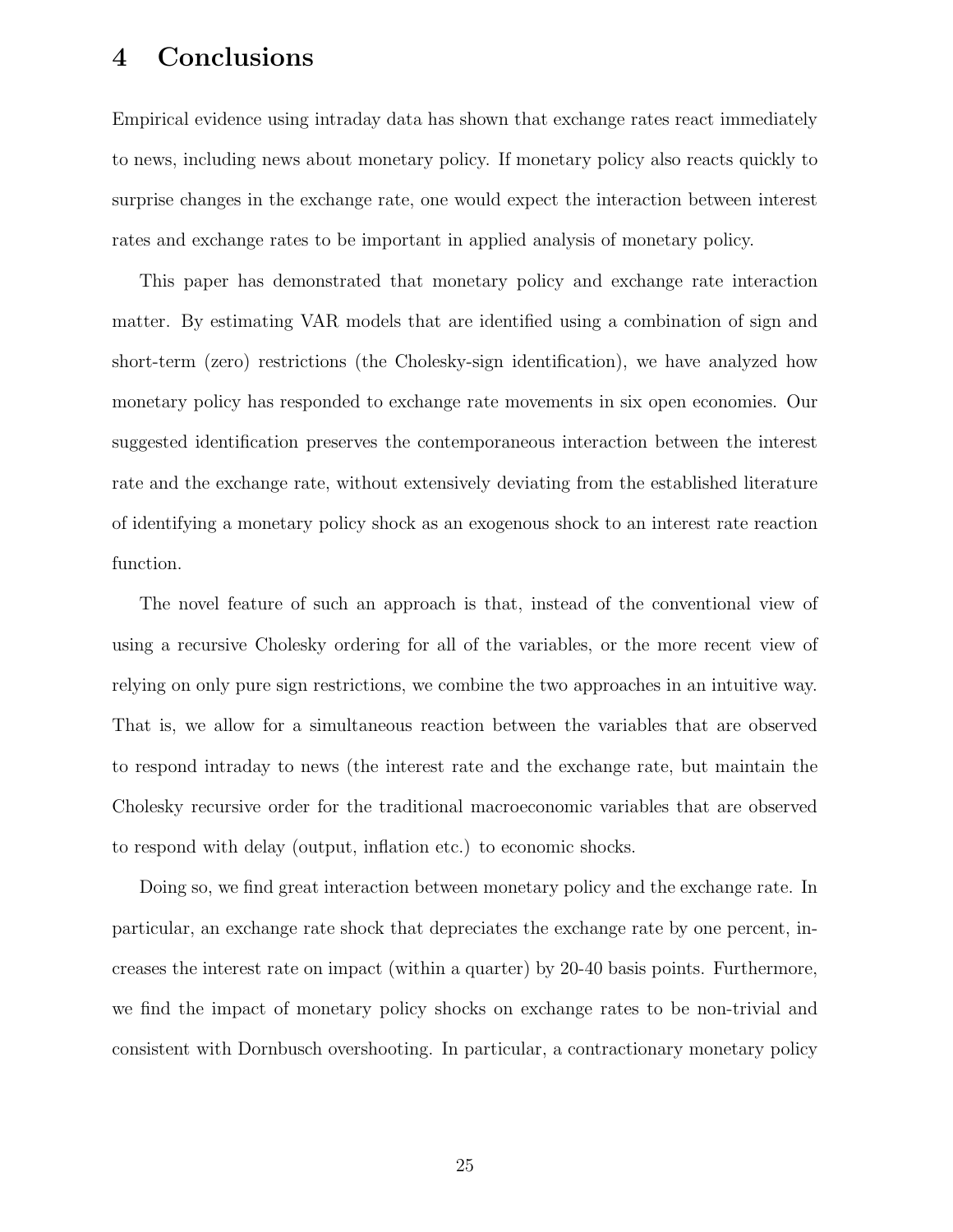shock that increases the interest rate by one percentage point, appreciates the exchange rate on impact by 2.5-4 percent. The exchange rate thereafter gradually depreciates back to baseline, broadly consistent with UIP. These results are in contrast to what has been found in traditional VAR studies.

# References

- BAGLIANO, F. C., AND C. FAVERO (1998): "Measuring monetary policy with VAR models: An evaluation," European Economic Review, 42, 1069–1112.
- BALL, L. (1999): "Policy Rules for Open Economies," in *Monetary Policy Rules*, ed. by john B. Taylor, pp. 127–144. University of Chicago Press.
- BERNANKE, B., AND A. BLINDER (1992): "The Federal Funds Rate and the Channels of Monetary Transmission," American Economic Review, 82, 901–921.
- Bjørnland, H. C. (2006): "Monetary policy and exchange rate overshooting: Dornbusch was right after all," Manuscript, Norwegian School of Management (BI).
- (2008): "Monetary Policy and Exchange Rate Interactions in a Small Open Economy," Scandinavian Journal of Economics, 110, 197–221.
- BJØRNLAND, H. C., AND K. LEITEMO (2008): "Identifying the Interdependence between U.S. Monetary Policy and the Stock Market," Journal of Monetary Economics, (Forthcoming).
- Bonser-Neal, C., V. Roley, and G. Sellon (1998): "Monetary Policy Actions, Intervention, and Exchange Rates: A Reexamination of the Empirical Relationships Using Federal Funds Rate Target Data," Journal of Business, 71, 147–177.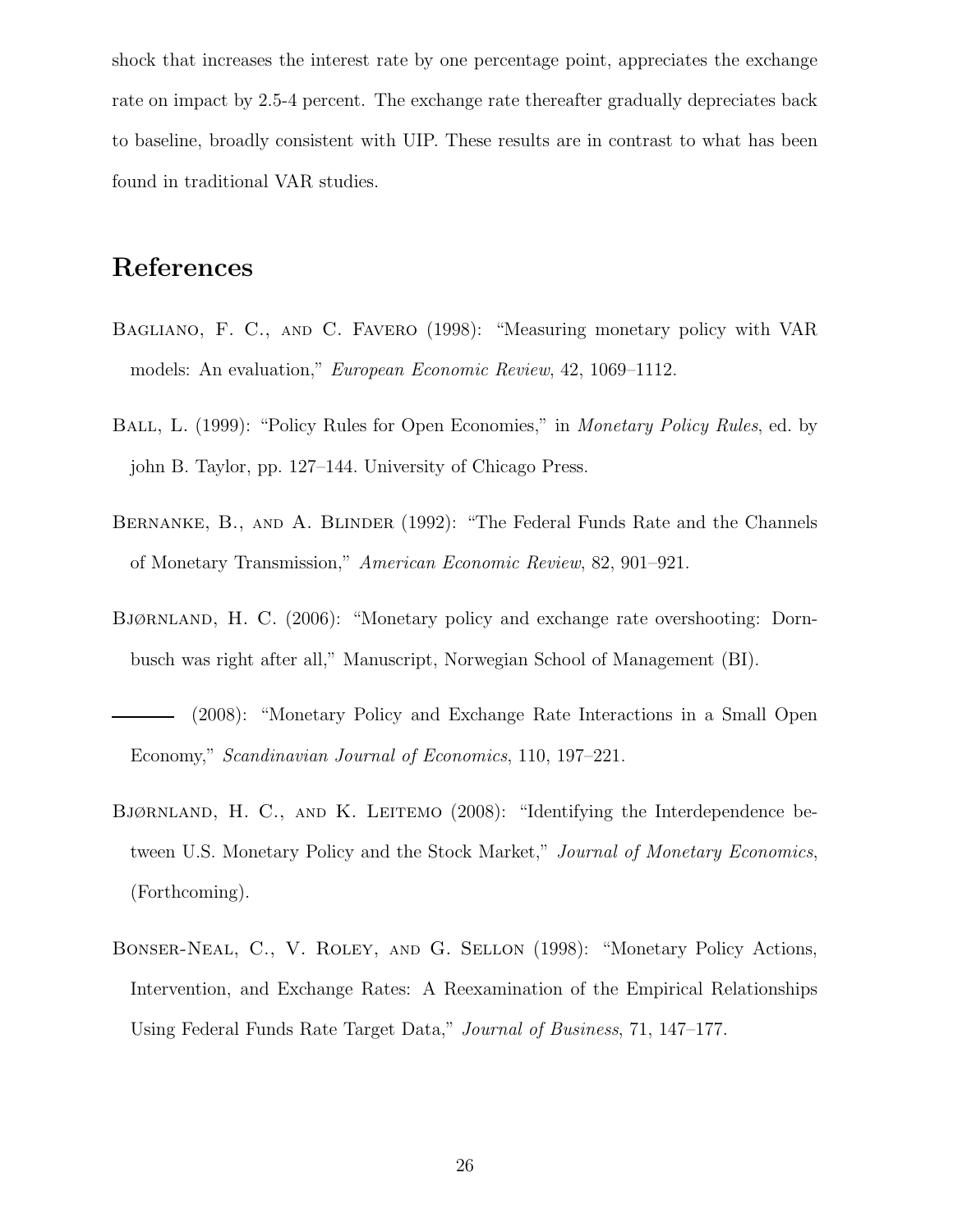- CHOWDHURY, I., M. HOFFMANN, AND A. SCHABERT (2006): "Inflation dynamics and the cost channel of monetary transmission," European Economic Review, 50, 995–1016.
- Christiano, L. J., M. Eichenbaum, and C. L. Evans (1999): "Monetary Policy Shocks: What Have We Learned and to What End?," in Handbook of Macroeconomics. Volume 1A, ed. by J. B. Taylor, and M. Woodford, pp. 65–148. Elsevier Science.
- (2005): "Nominal Rigidities and the Dynamic Effects of a Shock to Monetary Policy," Journal of Political Economy, 113 (1), 1–45.
- Clarida, R., J. Gali, and M. Gertler (2000): "Monetary policy rules and macroeconomic stability: evidence and some theory," Quarterly Journal of Economics, 115, 147–180.
- (2001): "Optimal Monetary Policy in Open Versus Closed Economies: An Integrated Approach," American Economic Review Papers and Proceeding, 91, 248–252.
- Cushman, D. O., and T. Zha (1997): "Identifying monetary policy in a small open economy under flexible exchange rates," Journal of Monetary Economics, 39, 433–448.
- Dong, W. (2008): "Do Central Banks Respond to Exchange Rate Movements? Some New Evidence from Structural Estimation," Mimeo, Bank of Canada.
- Eichenbaum, M., and C. L. Evans (1995): "Some Empirical Evidence on the Effects of Shocks to Monetary Policy on Exchange Rates," The Quarterly Journal of Economis, pp. 975–1009.
- FAUST, J., AND J. ROGERS (2003): "Monetary policy's role in exchange rate behaviour," Journal of Monetary Economics, 50, 1403–1424.
- FAUST, J., E. SWANSON, AND J. WRIGHT (2004): "Identifying VARS based on high frequency futures data," Journal of Monetary Economics, 51, 1107–1131.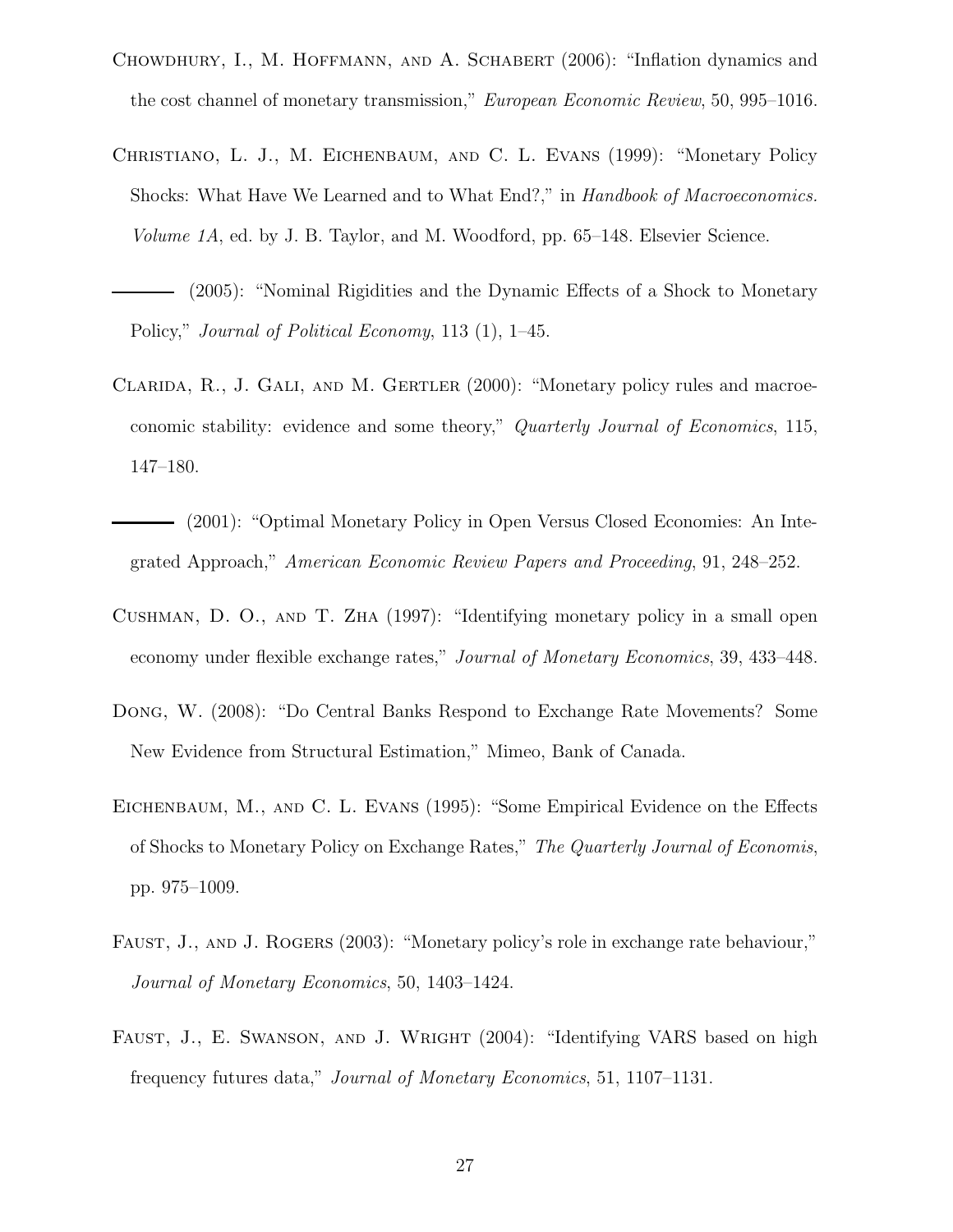- Fry, R., and A. Pagan (2007): "Some Issues in Using Sign Restrictions for Identifying Structural VARs," NCER Working Paper 14.
- GIORDANI, P. (2004): "An alternative explanation of the price puzzle," *Journal of Mon*etary Economics, 51, 1271–1296.
- Heikensten, L. (1998): "Inflation and monetary policy," Sveriges Riksbank Deputy Governor Speech to Swedish Shareholders Association.
- Kearns, J., and P. Manners (2006): "The Impact of Monetary Policy on the Exchange Rate: A Study Using Intraday Data," International Journal of Central Banking, 2, 157– 183.
- Kim, S. (2002): "Exchange rate stabilization in the ERM: identifying European monetary policy reactions," Journal of International Money and Finance, 21, 413–434.
- LINDÉ, J. (2003): "Monetary Policy Shocks and Business Cycle Fluctuations in a Small Open Economy: Sweden 1986-2002," Sveriges Riksbank Working Paper Series No.153.
- LUBIK, T. A., AND F. SCHORFHEIDE (2007): "Do central banks respond to exchange rate movements? A structural investigation," Journal of Monetary Economics, 54, 1069–1087.
- Mojon, B., and G. Peersman (2003): "A VAR description of the effects of monetary policy in the individual countries of the Euro area," in Monetary Policy Transmission in the Euro Area, Part 1, ed. by I. Angeloni, A. Kashyap, and B. Mojon, pp. 56–74. Cambridge University Press.
- PAUSTIAN, M. (2007): "Assessing Sign Restrictions," The B.E. Journal of Macroeconomics, 7(1, Article 23).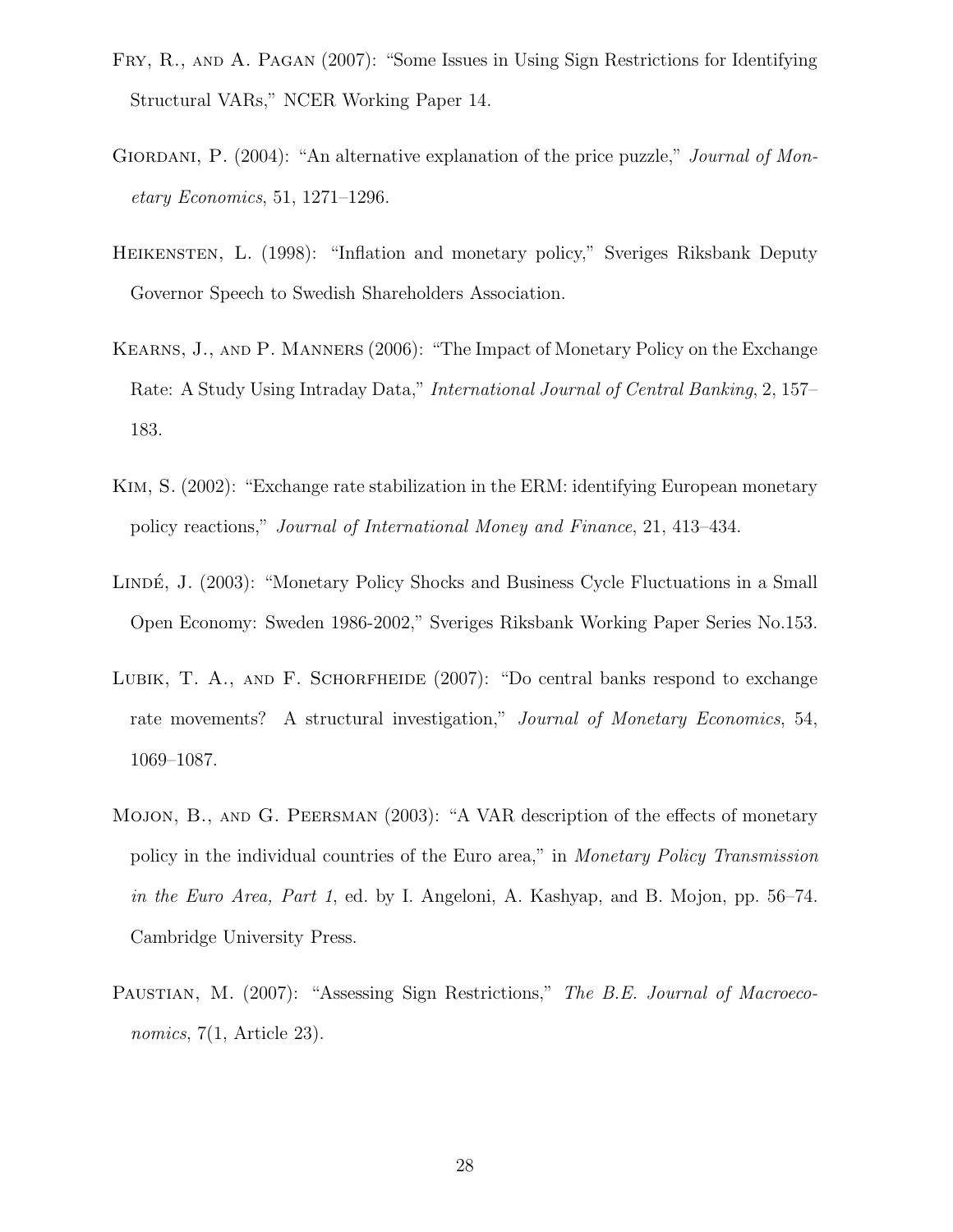- PEERSMAN, G., AND F. SMETS (2003): "The monetary transmission mechanism in the euro area: more evidence from VAR analysis," in Monetary Policy Transmission in the Euro Area, Part 1, ed. by A. K. I. Angeloni, and B. Mojon, pp. 36–55. Cambridge University Press.
- Ravenna, F., and C. E. Walsh (2006): "Optimal monetary policy with the cost channel," Journal of Monetary Economics, 53, 199–216.
- Sims, C. (1980): "Macroeconomics and Reality," Econometrica, 48, 1–48.
- Svensson, L. (1997): "Inflation Forecast Targeting: Implementing and Monitoring Inflation Targets," *European Economic Review*, 41, 1111–1146.
- (2000): "Open-economy inflation targeting," Journal of International Economics, 50, 155–183.
- Taylor, J. B. (1999): Monetary Policy Rules. University of Chicago Press.
- (2001): "The Role of the Exchange Rate in Monetary-Policy Rules," *American* Economic Review, 91, 263–267.
- Uhlig, H. (2005): "What are the Effects of Monetary Policy on Output? Results from an Agnostic Identification Procedure," Journal of Monetary Economics, 52, 381–419.
- UHLIG, H., AND A. SCHOLL (2005): "New Evidence on the Puzzles. Results from an Agnostic Identification on Monetary Policy and Exchange Rates," SFB 649 Discussion Paper 2005-037.
- WOODFORD, M. (2003): "Optimal Interest-Rate Smoothing," Review of Economic Studies, 70, 861–886.
- ZETTELMEYER, J.  $(2004)$ : "The impact of monetary policy on the exchange rate: evidence from three small open economies," Journal of Monetary Economics, 51, 635–652.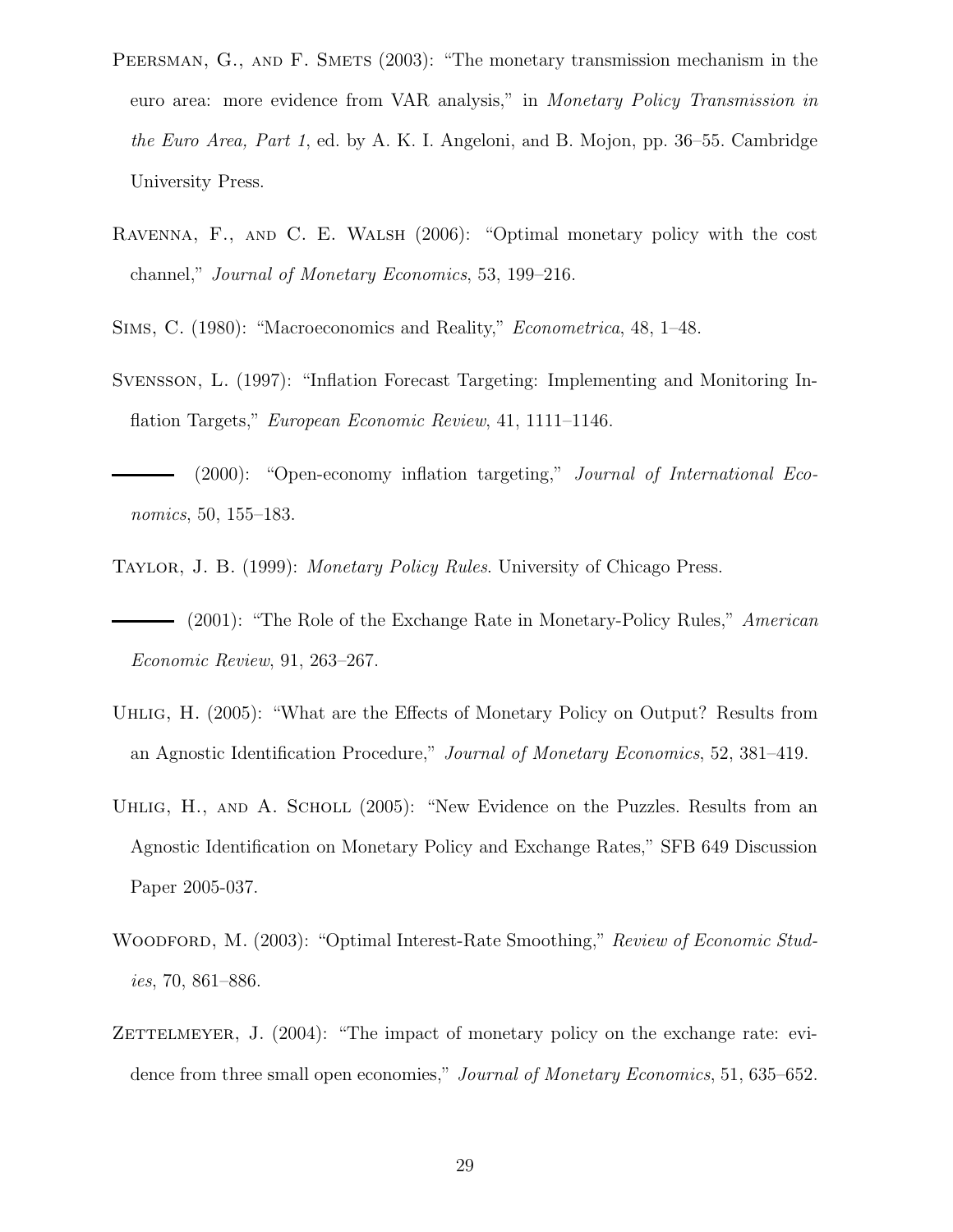# 5 Appendix

Figure 7: Australia: The response to monetary policy shocks and exchange rate shocks; Cholesky versus Cholesky-sign **Impulse responses**

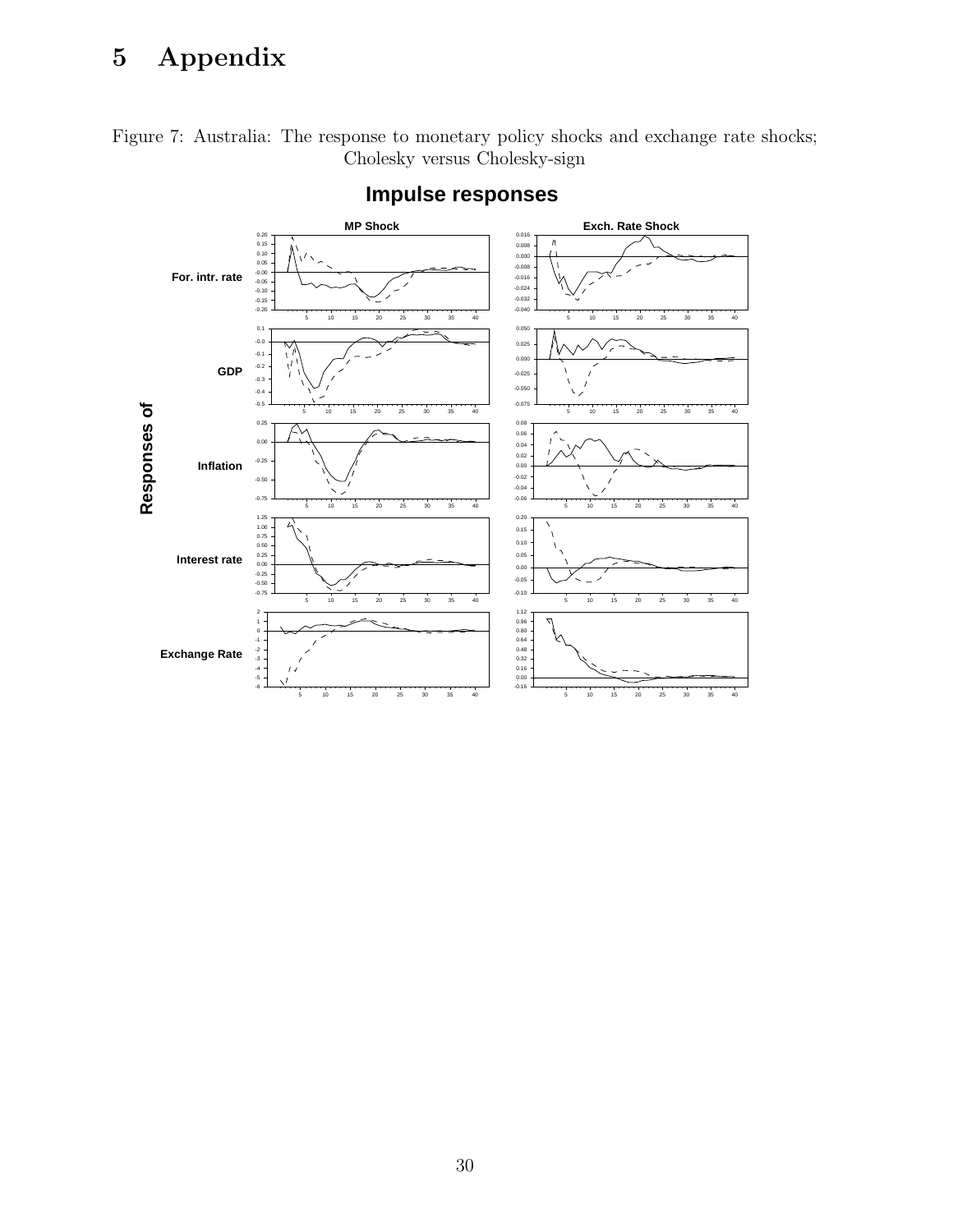

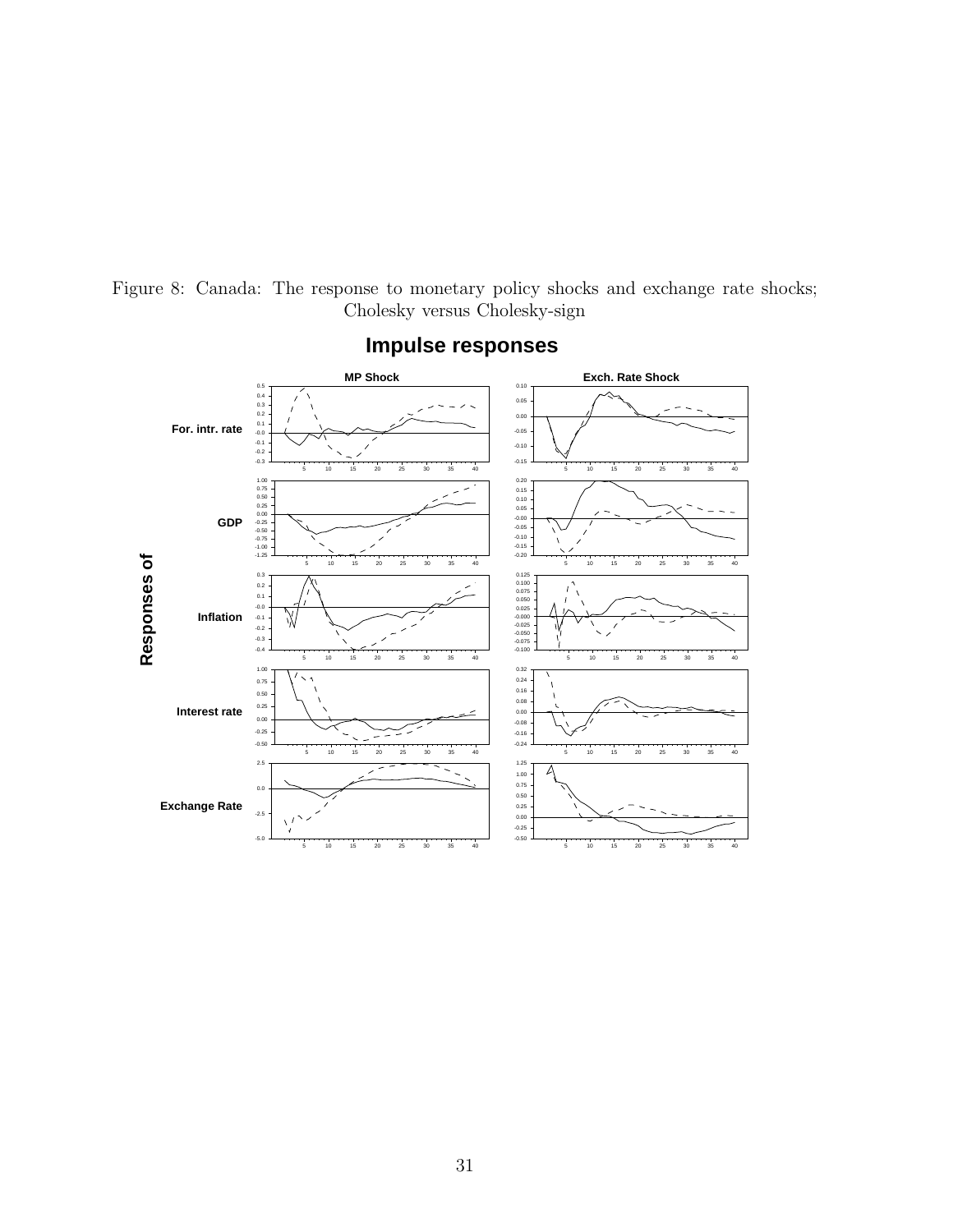Figure 9: Norway: The response to monetary policy shocks and exchange rate shocks; Cholesky versus Cholesky-sign

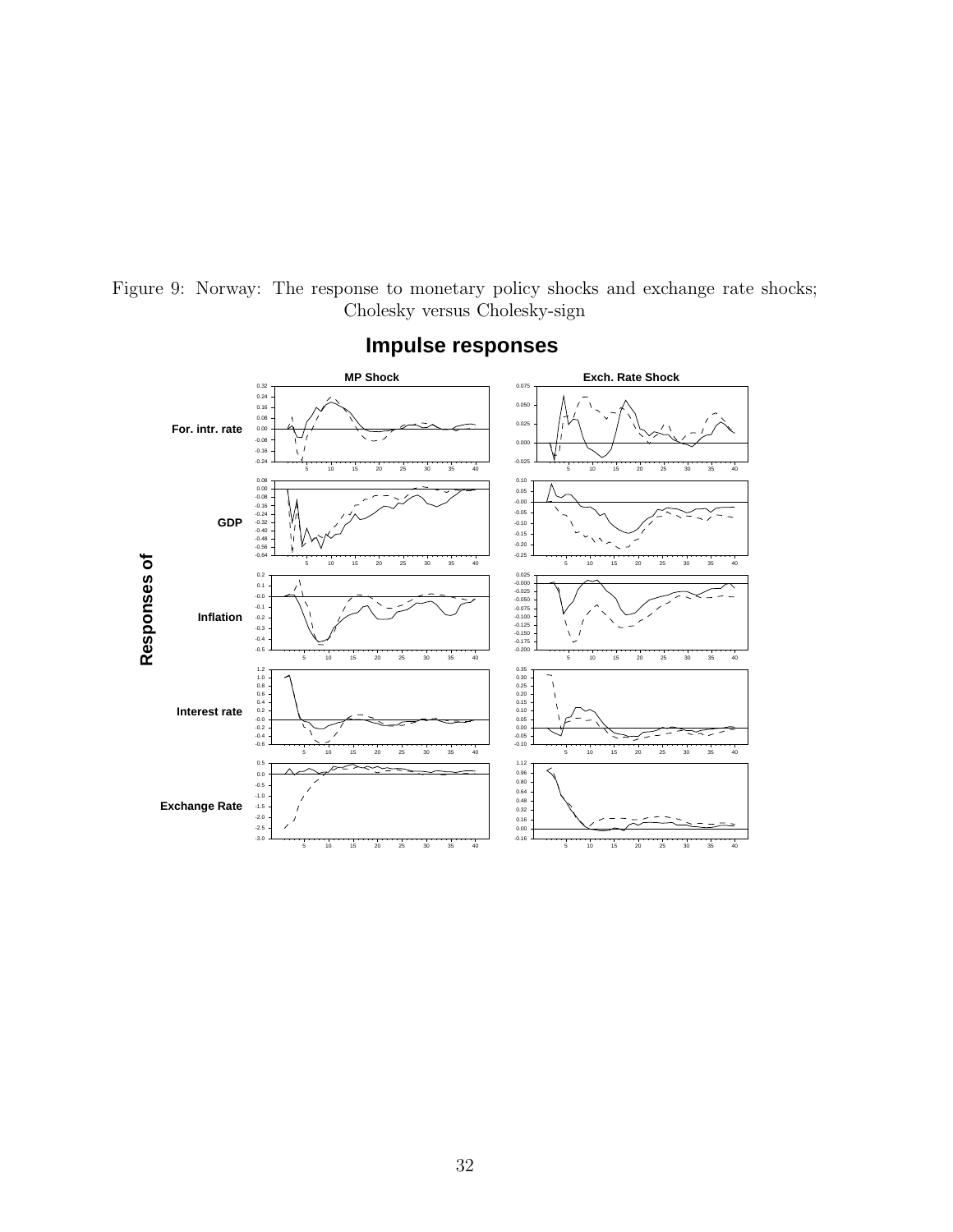

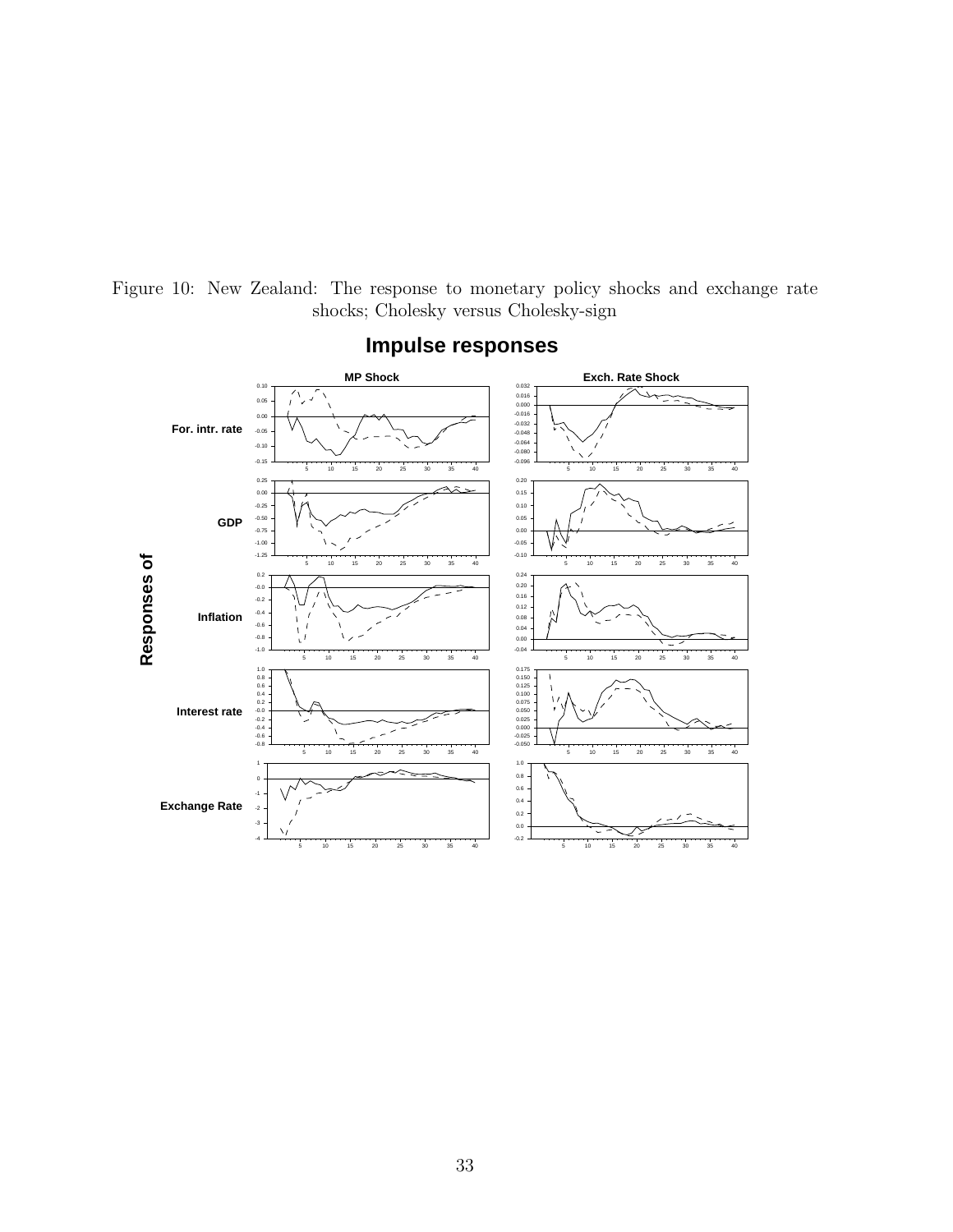

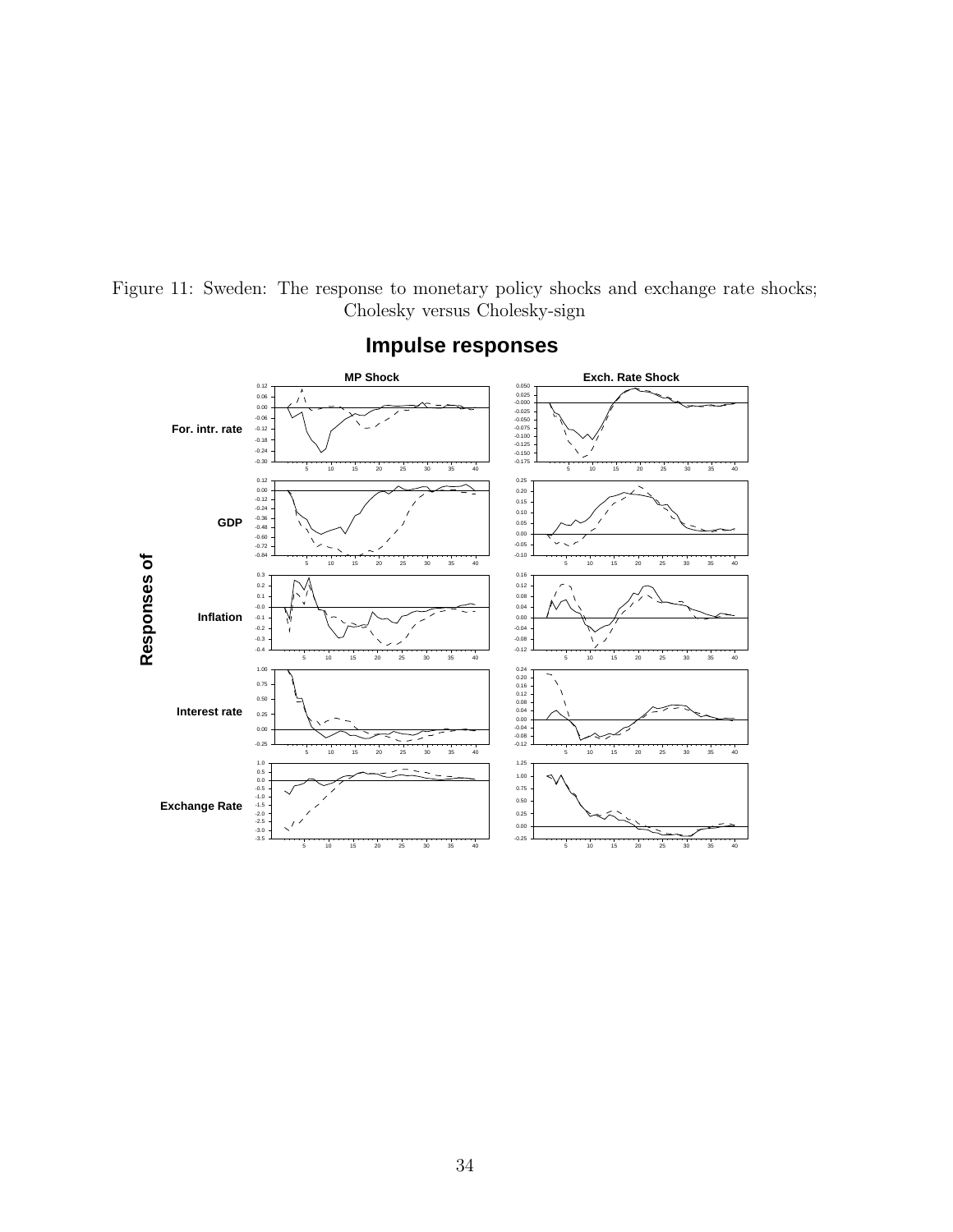

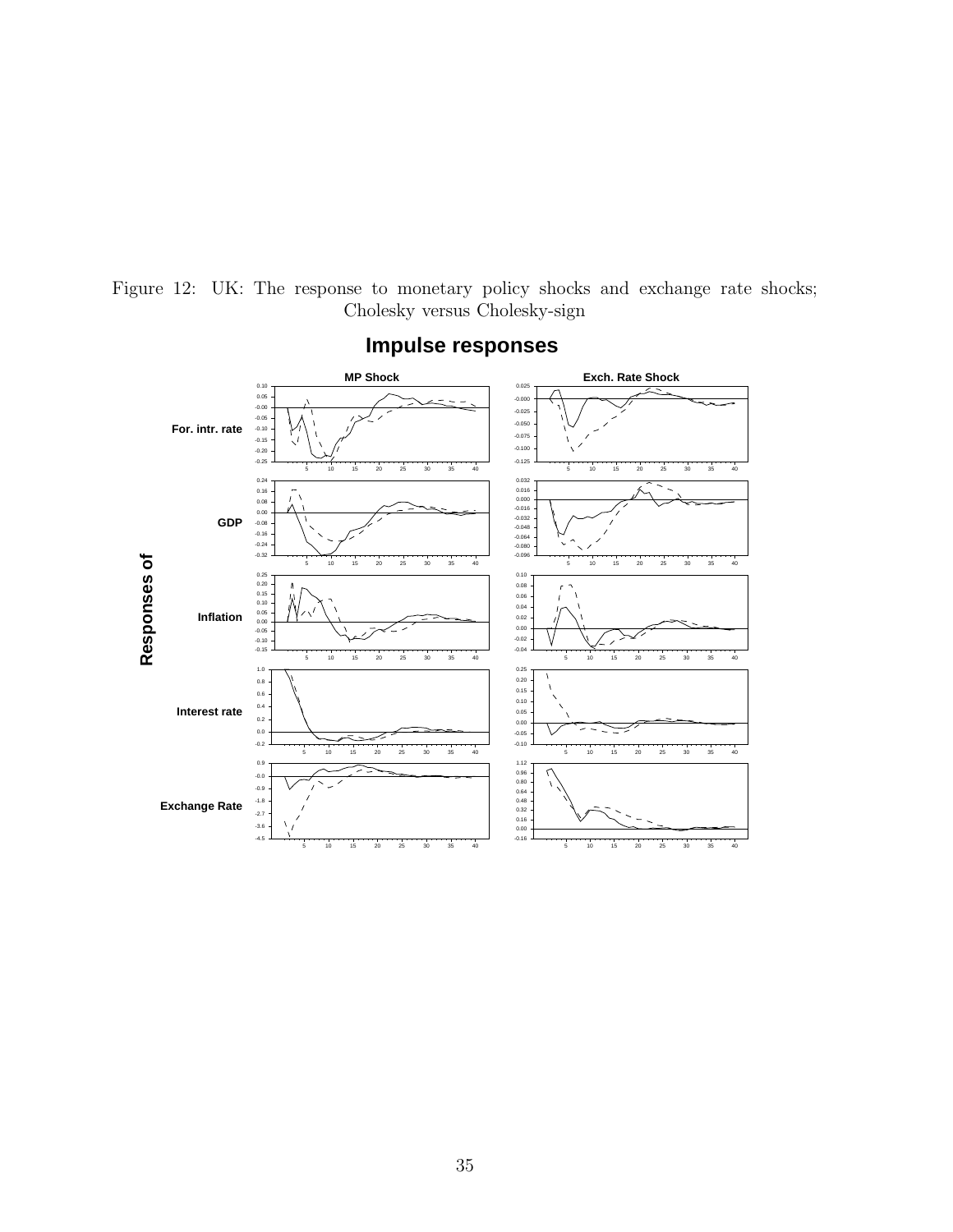

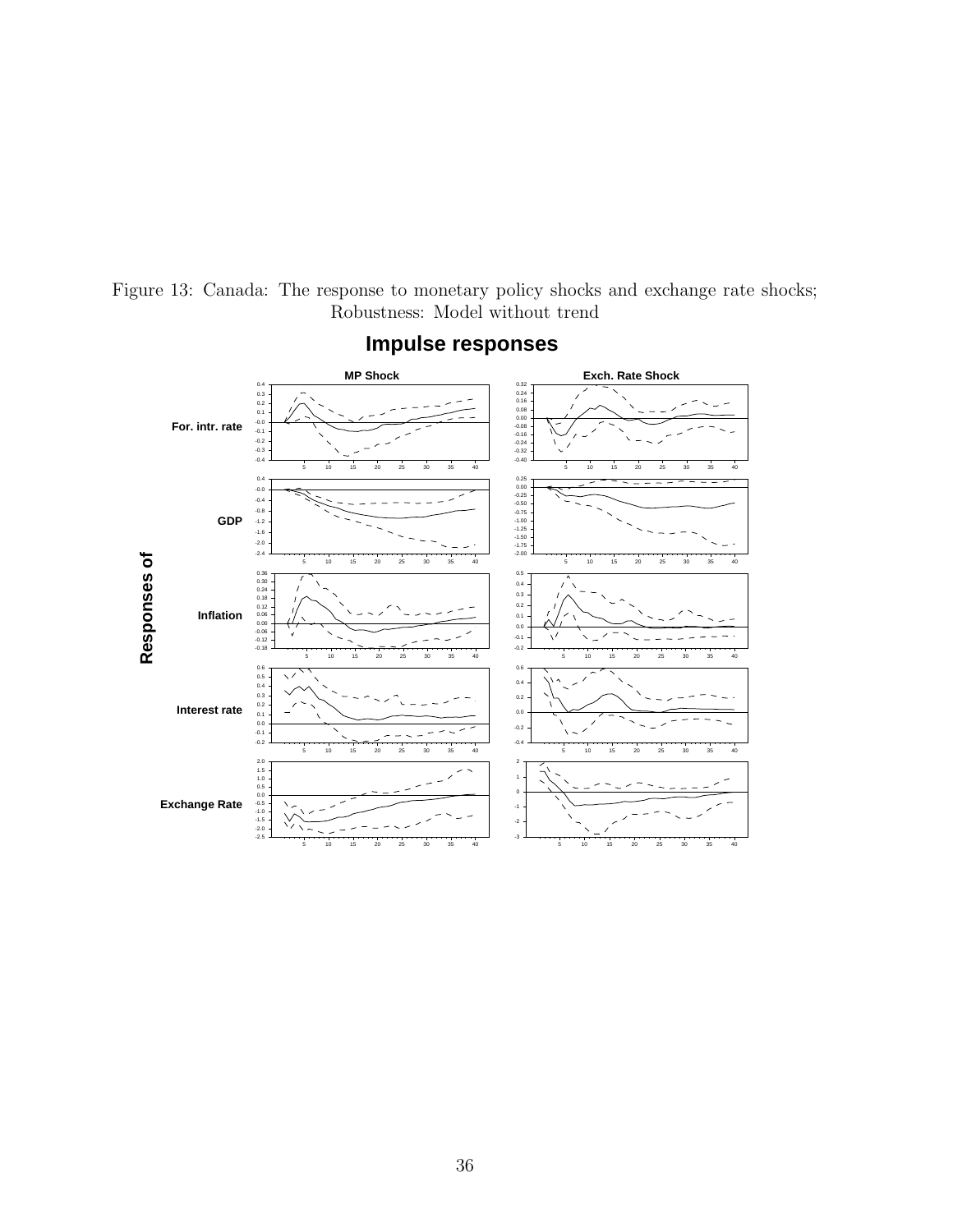

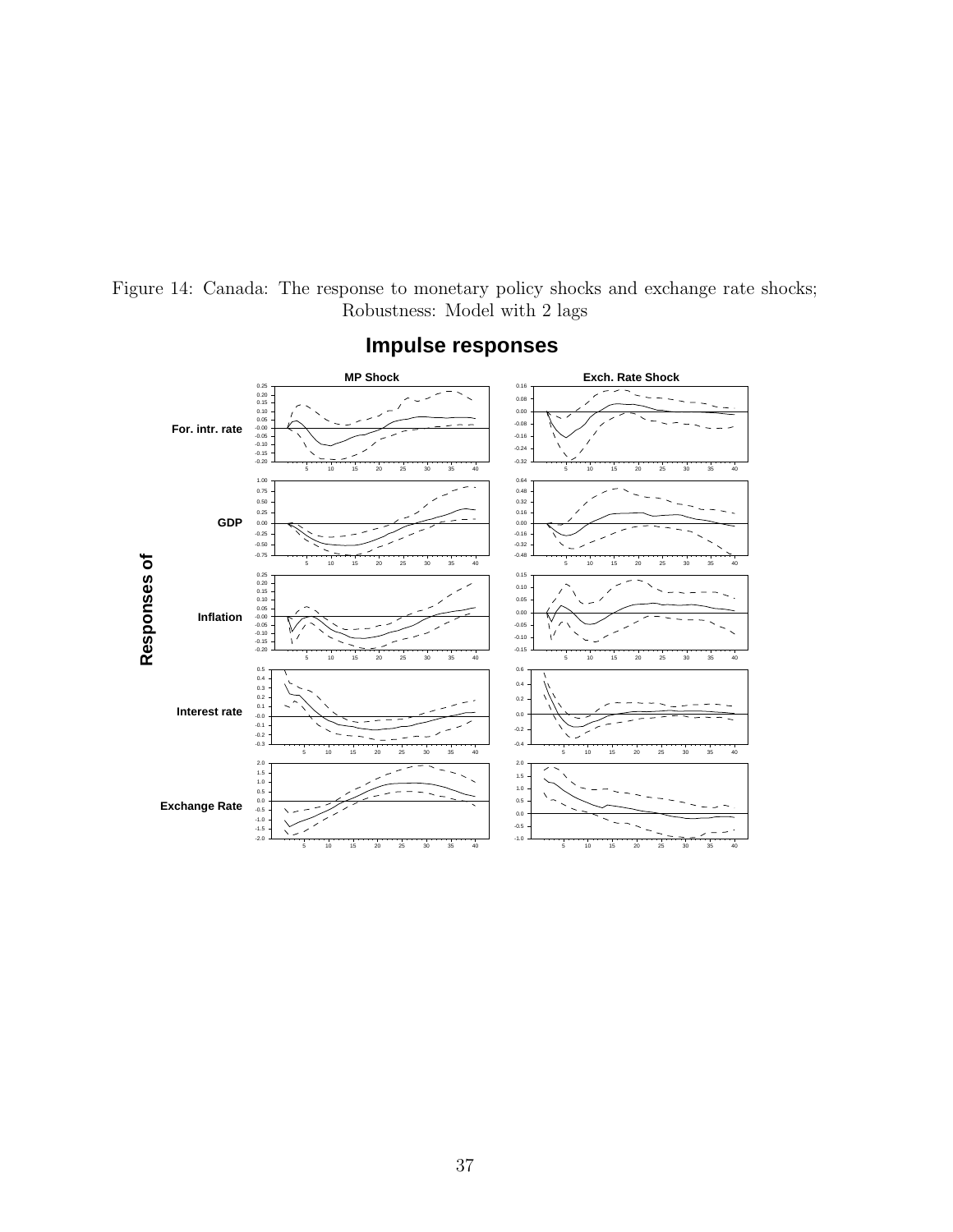

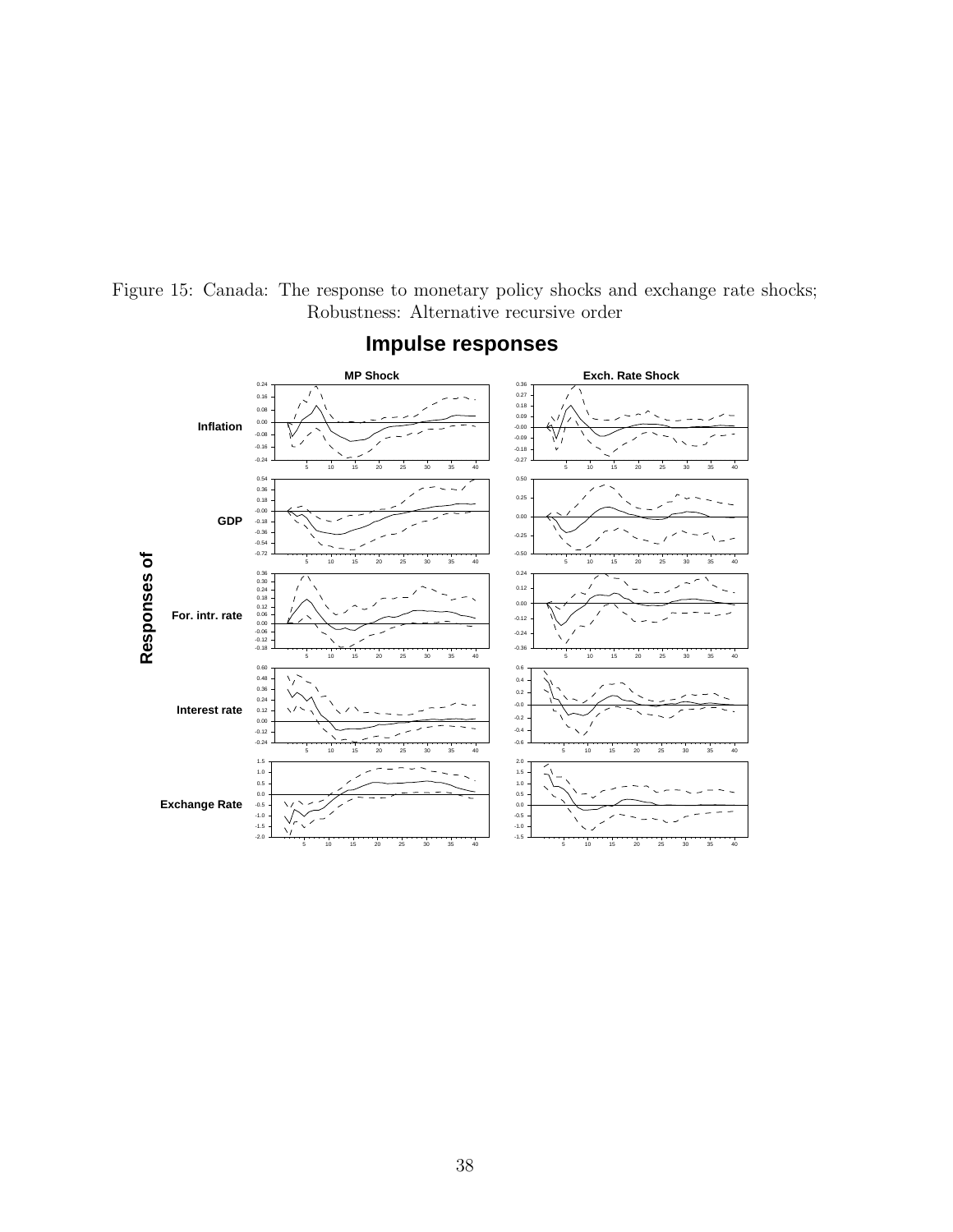Figure 16: Canada: The response to monetary policy shocks and exchange rate shocks; Robustness: Exogenous oil price

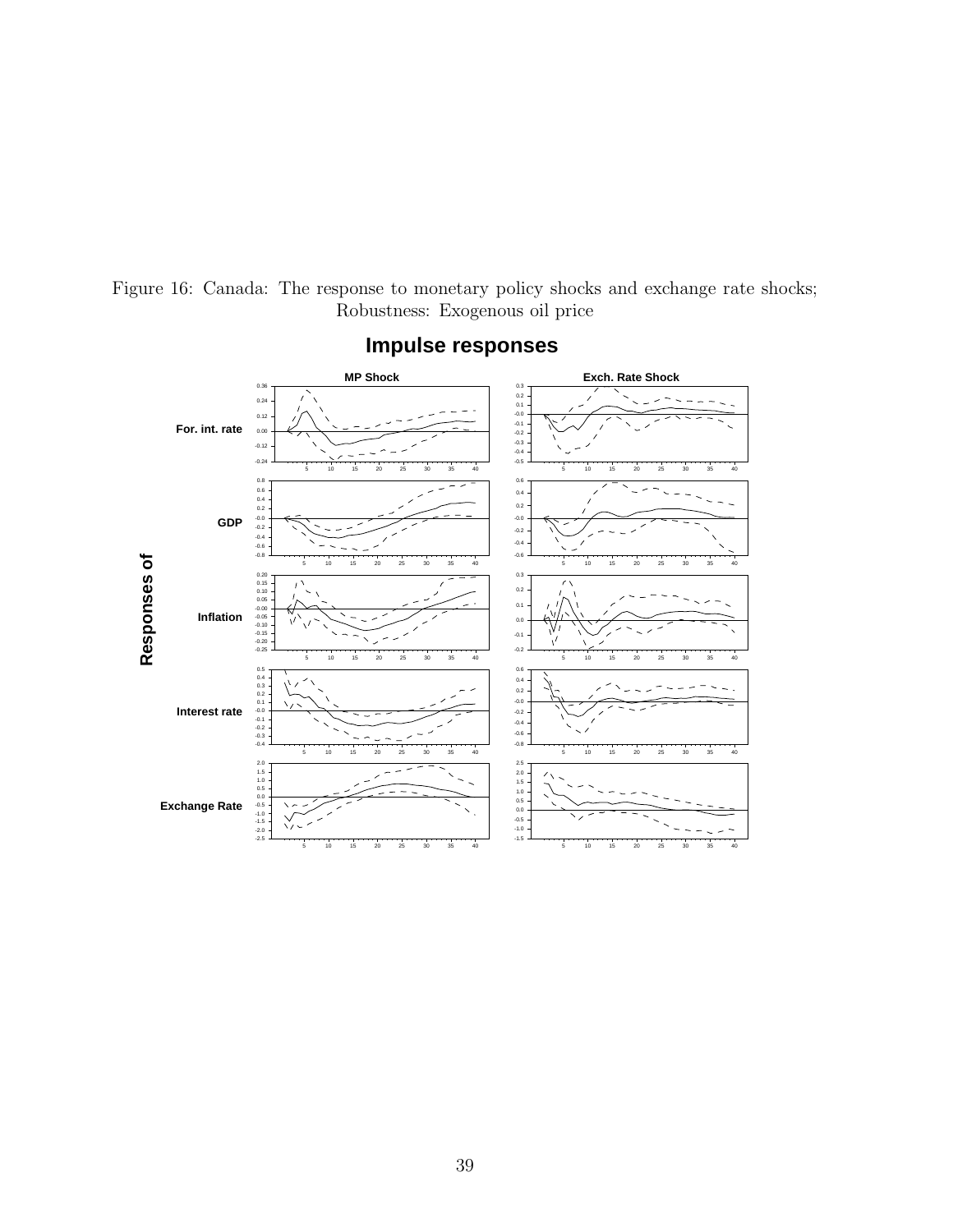

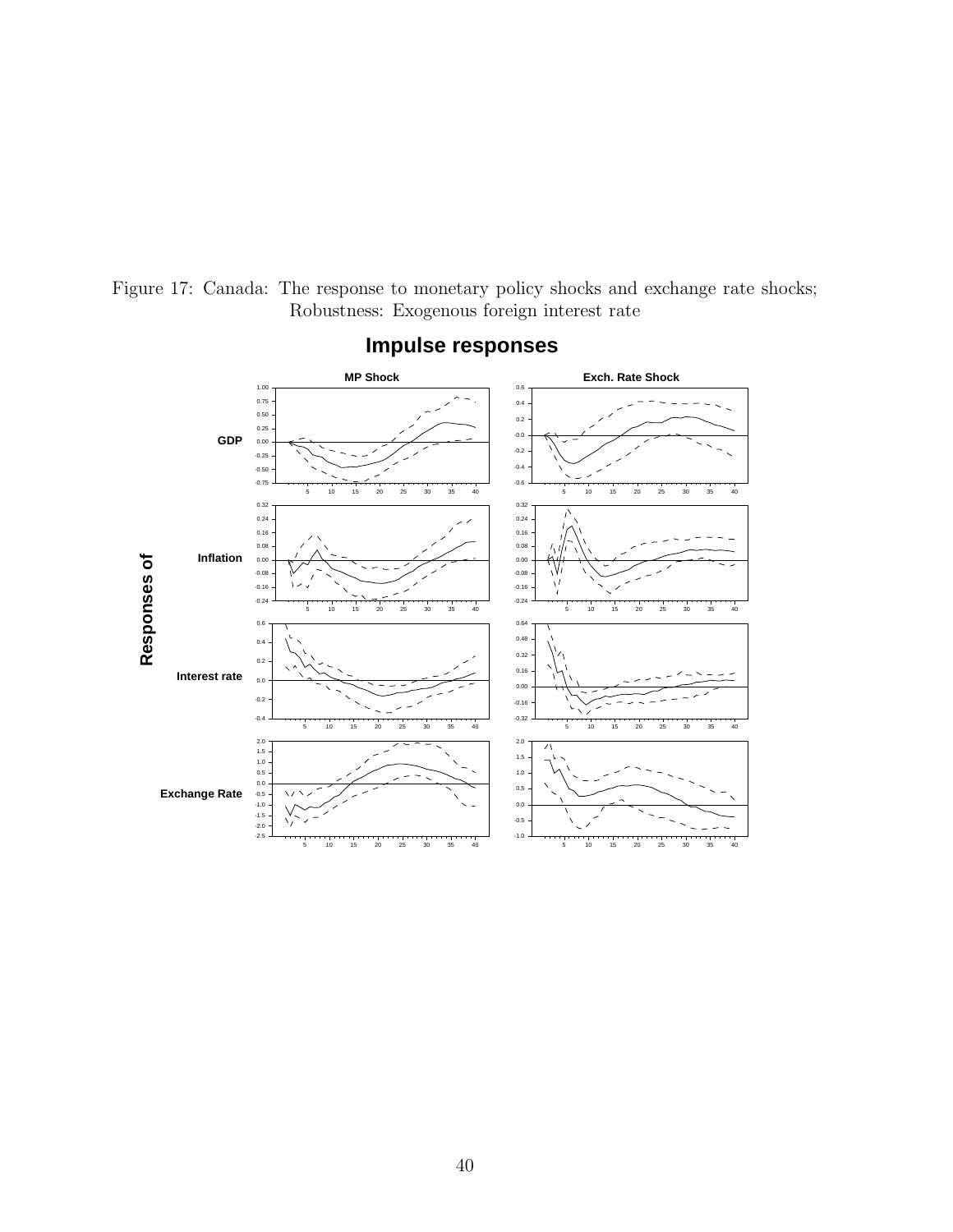

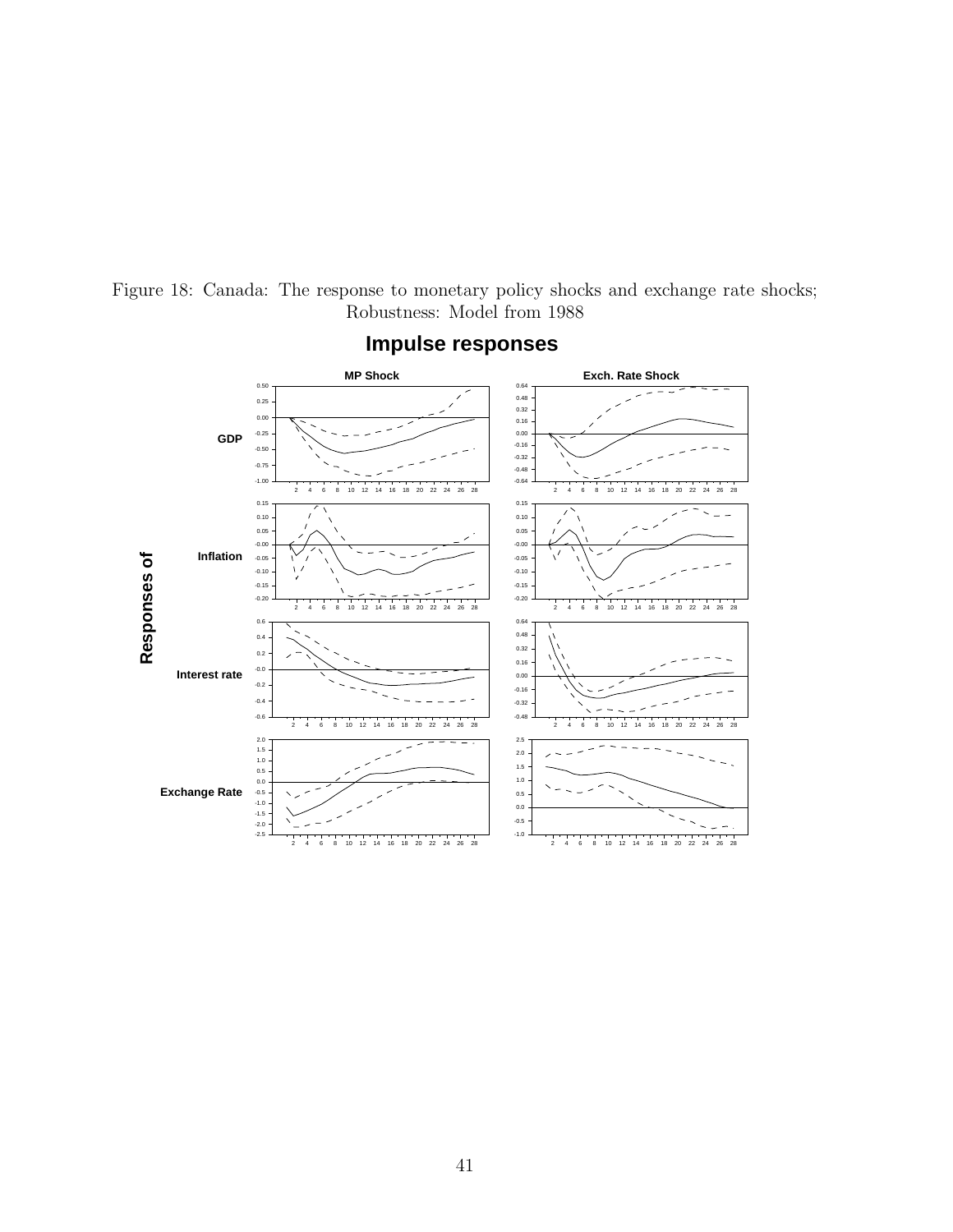#### **WORKING PAPERS (ANO) FROM NORGES BANK 2005-2008**

Working Papers were previously issued as Arbeidsnotater from Norges Bank, see Norges Bank's website http://www.norges-bank.no

| 2005/1 | Q. Farooq Akram<br>Efficient consumption of revenues from natural resources -<br>An application to Norwegian petroleum revenues | Research Department, 33 p          |  |
|--------|---------------------------------------------------------------------------------------------------------------------------------|------------------------------------|--|
| 2005/2 | Q. Farooq Akram, Øyvind Eitrheim and Lucio Sarno                                                                                |                                    |  |
|        | Non-linear dynamics in output, real exchange rates and real money balances: Norway, 1830-<br>2003                               | Research Department, 53 p          |  |
| 2005/3 | Carl Andreas Claussen and Øistein Røisland<br>Collective economic decisions and the discursive dilemma                          | Monetary Policy Department, 21 p   |  |
| 2005/4 | Øistein Røisland                                                                                                                |                                    |  |
|        | Inflation inertia and the optimal hybrid inflation/price level target                                                           | Monetary Policy Department, 8 p    |  |
|        |                                                                                                                                 |                                    |  |
| 2005/5 | Ragna Alstadheim<br>Is the price level in Norway determined by fiscal policy?                                                   | Research Department, 21 p          |  |
| 2005/6 | Tommy Sveen and Lutz Weinke                                                                                                     |                                    |  |
|        | Is lumpy investment really irrelevant for the business cycle?                                                                   | Research Department, 26 p          |  |
| 2005/7 | Bjørn-Roger Wilhelmsen and Andrea Zaghini                                                                                       |                                    |  |
|        | Monetary policy predictability in the euro area: An international comparison                                                    | Economics Department, 28 p         |  |
|        |                                                                                                                                 |                                    |  |
| 2005/8 | Moshe Kim, Eirik Gaard Kristiansen and Bent Vale<br>What determines banks' market power? Akerlof versus Herfindahl              | Research Department, 38 p          |  |
| 2005/9 | Q. Farooq Akram, Gunnar Bårdsen and Øyvind Eitrheim                                                                             |                                    |  |
|        | Monetary policy and asset prices: To respond or not?                                                                            | Research Department, 28 p          |  |
|        | 2005/10 Eirik Gard Kristiansen                                                                                                  |                                    |  |
|        | Strategic bank monitoring and firms' debt structure                                                                             | Research Department, 35 p          |  |
|        | 2005/11 Hilde C. Bjørnland                                                                                                      |                                    |  |
|        | Monetary policy and the illusionary exchange rate puzzle                                                                        | Research Department, 30 p          |  |
|        | 2005/12 Q. Farooq Akram, Dagfinn Rime and Lucio Sarno                                                                           |                                    |  |
|        | Arbitrage in the foreign exchange market: Turning on the microscope                                                             |                                    |  |
|        |                                                                                                                                 | Research Department, 43 p          |  |
|        | 2005/13 Geir H. Bjønnes, Steinar Holden, Dagfinn Rime and Haakon O.Aa. Solheim                                                  |                                    |  |
|        | "Large" vs. "small" players: A closer look at the dynamics of speculative attacks                                               |                                    |  |
|        |                                                                                                                                 | Research Department, 31 p          |  |
|        | 2005/14 Julien Garnier and Bjørn-Roger Wilhelmsen                                                                               |                                    |  |
|        | The natural real interest rate and the output gap in the euro area: A joint estimation                                          |                                    |  |
|        |                                                                                                                                 | Economics Department, 27 p         |  |
|        | 2005/15 Egil Matsen                                                                                                             |                                    |  |
|        | Portfolio choice when managers control returns                                                                                  | Research Department, 31 p          |  |
|        | 2005/16 Hilde C. Bjørnland                                                                                                      |                                    |  |
|        | Monetary policy and exchange rate interactions in a small open economy                                                          |                                    |  |
|        |                                                                                                                                 | Research Department, 28 p          |  |
| 2006/1 | Gunnar Bårdsen, Kjersti-Gro Lindquist and Dimitrios P. Tsomocos                                                                 |                                    |  |
|        | Evaluation of macroeconomic models for financial stability analysis                                                             |                                    |  |
|        |                                                                                                                                 | Financial Markets Department, 45 p |  |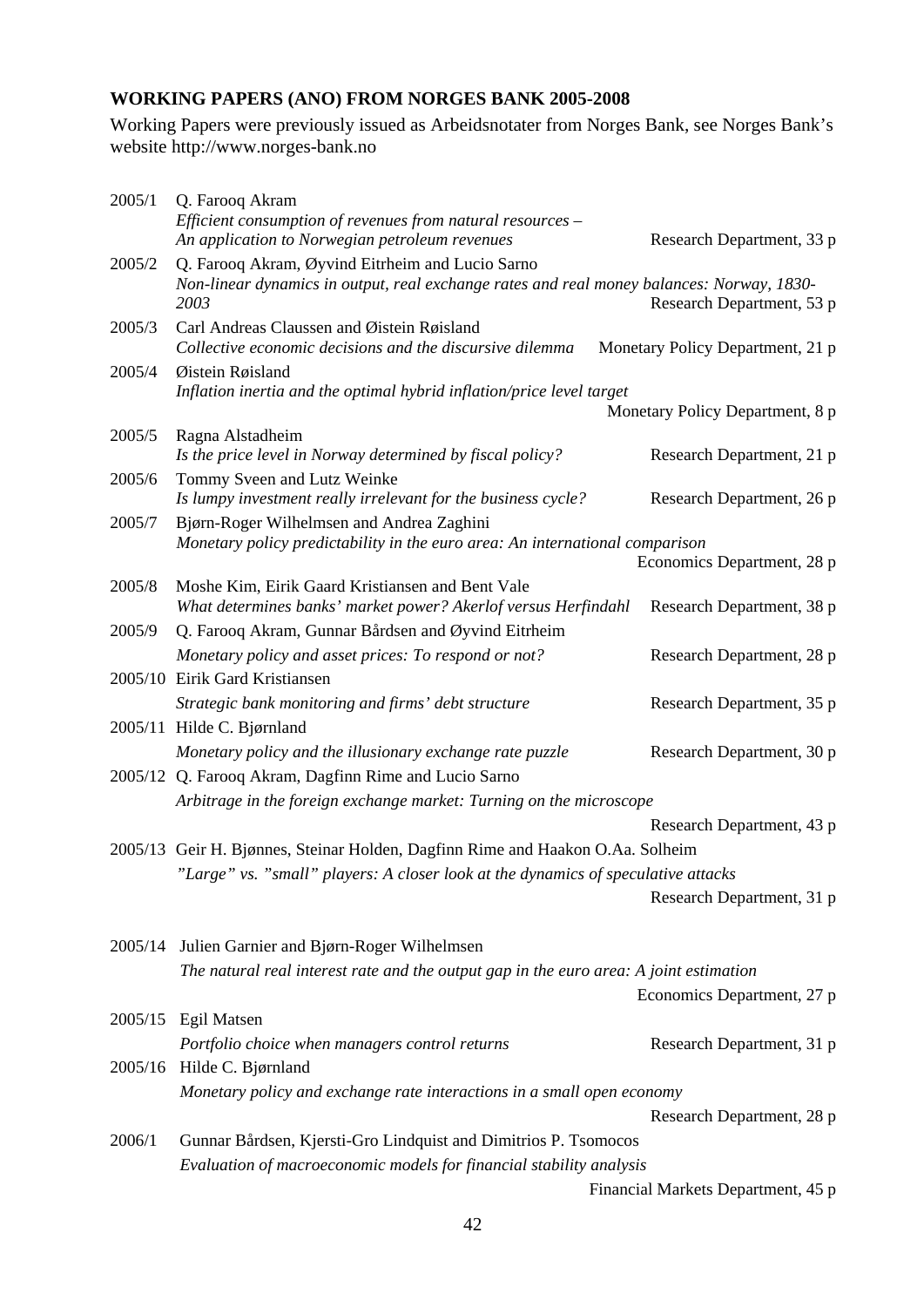| 2006/2  | Hilde C. Bjørnland, Leif Brubakk and Anne Sofie Jore                                     |                                   |  |  |  |
|---------|------------------------------------------------------------------------------------------|-----------------------------------|--|--|--|
|         | Forecasting inflation with an uncertain output gap                                       | Economics Department, 37 p        |  |  |  |
| 2006/3  | Ragna Alstadheim and Dale Henderson                                                      |                                   |  |  |  |
|         | Price-level determinacy, lower bounds on the nominal interest rate, and liquidity traps  |                                   |  |  |  |
|         |                                                                                          | Research Department, 34 p         |  |  |  |
| 2006/4  | Tommy Sveen and Lutz Weinke                                                              |                                   |  |  |  |
|         | Firm-specific capital and welfare                                                        | Research Department, 34 p         |  |  |  |
| 2006/5  | Jan F. Qvigstad                                                                          |                                   |  |  |  |
|         | When does an interest rate path "look good"? Criteria for an appropriate future          |                                   |  |  |  |
|         | interest rate path                                                                       | Norges Bank Monetary Policy, 20 p |  |  |  |
| 2006/6  | Tommy Sveen and Lutz Weinke                                                              |                                   |  |  |  |
|         | Firm-specific capital, nominal rigidities, and the Taylor principle                      | Research Department, 23 p         |  |  |  |
| 2006/7  | Q. Farooq Akram and Øyvind Eitrheim                                                      |                                   |  |  |  |
|         | Flexible inflation targeting and financial stability: Is it enough to stabilise          |                                   |  |  |  |
|         | inflation and output?                                                                    | Research Department, 29 p         |  |  |  |
| 2006/8  | Q. Farooq Akram, Gunnar Bårdsen and Kjersti-Gro Lindquist                                |                                   |  |  |  |
|         | Pursuing financial stability under an inflation-targeting regime                         | Research Department, 29 p         |  |  |  |
| 2006/9  | Yuliya Demyanyk, Charlotte Ostergaard and Bent E. Sørensen                               |                                   |  |  |  |
|         | U.S. banking deregulation, small businesses, and interstate insurance of personal income |                                   |  |  |  |
|         |                                                                                          | Research Department, 57 p         |  |  |  |
| 2006/10 | Q. Farooq Akram, Yakov Ben-Haim and Øyvind Eitrheim                                      |                                   |  |  |  |
|         | Managing uncertainty through robust-satisficing monetary policy                          | Research Department, 33 p         |  |  |  |
| 2006/11 | Gisle James Natvik:                                                                      |                                   |  |  |  |
|         | Government spending and the Taylor pinciple                                              | Research Department, 41 p         |  |  |  |
| 2006/12 | Kjell Bjørn Nordal:                                                                      |                                   |  |  |  |
|         | Banks' optimal implementation strategies for a risk sensitive regulatory                 |                                   |  |  |  |
|         | capital rule: a real options and signalling approach                                     | Research Department, 36 p         |  |  |  |
| 2006/13 | Q. Farooq Akram and Ragnar Nymoen                                                        |                                   |  |  |  |
|         | Model selection for monetary policy analysis - importance of empirical validity          |                                   |  |  |  |
|         |                                                                                          | Research Department, 37 p         |  |  |  |
| 2007/1  | Steinar Holden and Fredrik Wulfsberg                                                     |                                   |  |  |  |
|         | Are real wages rigid downwards?                                                          | Research Department, 44 p         |  |  |  |
| 2007/2  | Dagfinn Rime, Lucio Sarno and Elvira Sojli                                               |                                   |  |  |  |
|         | Exchange rate forecasting, order flow and macroeconomic information                      |                                   |  |  |  |
|         |                                                                                          | Research Department, 43 p         |  |  |  |
| 2007/3  | Lorán Chollete, Randi Næs and Johannes A. Skjeltorp                                      |                                   |  |  |  |
|         | What captures liquidity risk? A comparison of trade and order based liquidity factors    |                                   |  |  |  |
|         |                                                                                          | Research Department, 45 p         |  |  |  |
| 2007/4  | Moshe Kim, Eirik Gaard Kristiansen and Bent Vale                                         |                                   |  |  |  |
|         | Life-cycle patterns of interest rate markups in small firm finance                       | Research Department, 42 p         |  |  |  |
| 2007/5  | Francesco Furlanetto and Martin Seneca                                                   |                                   |  |  |  |
|         | Rule-of-thumb consumers, productivity and hours                                          | Research Department, 41 p         |  |  |  |
| 2007/6  | Yakov Ben-Haim, Q. Farooq Akram and Øyvind Eitrheim                                      |                                   |  |  |  |
|         | Monetary policy under uncertainty: Min-max vs robust-satisficing strategies              |                                   |  |  |  |
|         |                                                                                          | Research Department, 28 p         |  |  |  |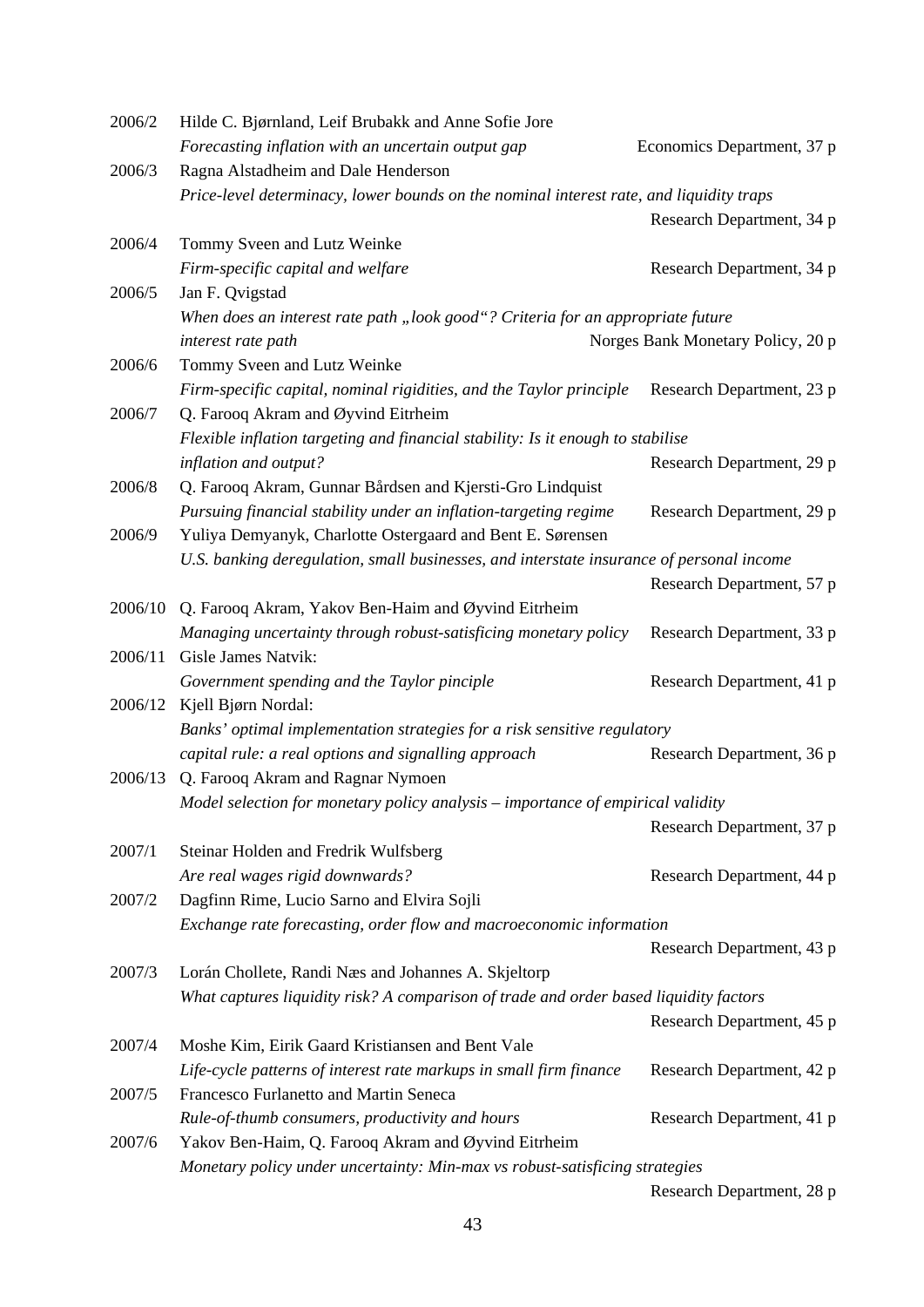| 2007/7  | Carl Andreas Claussen and Øistein Røisland                                                 |                                   |  |
|---------|--------------------------------------------------------------------------------------------|-----------------------------------|--|
|         | Aggregating judgments on dependent variables: an (im)possibility result                    |                                   |  |
|         |                                                                                            | Research Department, 17 p         |  |
| 2007/8  | Randi Næs, Johannes Skjeltorp og Bernt Arne Ødegaard                                       |                                   |  |
|         | Hvilke faktorer driver kursutviklingen på Oslo Børs?                                       | Forskningsavdelingen, 68 s        |  |
| 2007/9  | Knut Are Astveit and Tørres G. Trovik                                                      |                                   |  |
|         | Nowcasting Norwegian GDP: The role of asset prices in a small open economy                 |                                   |  |
|         |                                                                                            | Research Department, 29 p         |  |
| 2007/10 | Hilde C. Bjørnland, Kai Leitemo and Junior Maih                                            |                                   |  |
|         | Estimating the natural rates in a simple new Keynesian framework                           |                                   |  |
|         |                                                                                            | Economics Department, 33 p        |  |
| 2007/11 | Randi Næs and Bernt Arne Ødegaard                                                          |                                   |  |
|         | Liquidity and asset pricing: Evidence on the role of investor holding period               |                                   |  |
|         |                                                                                            | Research Department, 31 p         |  |
|         | 2007/12 Ida Wolden Bache                                                                   |                                   |  |
|         | Assessing estimates of the exchange rate pass-through                                      | Research Department, 60 p         |  |
|         | 2007/13 Q. Farooq Akram                                                                    |                                   |  |
|         | What horizon for targeting inflation?                                                      | Research Department, 45 p         |  |
| 2007/14 | Q. Farooq Akram, Yakov Ben-Haim and Øyvind Eitrheim                                        |                                   |  |
|         | Robust-satisficing monetary policy under parameter uncertainty                             | Research Depatrment, 33 p         |  |
| 2007/15 |                                                                                            |                                   |  |
|         | Ida Wolden Bache and Bjørn E. Naug                                                         |                                   |  |
|         | Estimating New Keynesian import price models                                               | Research Department, 40 p         |  |
| 2008/1  | Anne Sofie Jore, James Mitchell and Shaun P. Vahey                                         |                                   |  |
|         | Combining forecast densities from VARs with uncertain instabilities                        |                                   |  |
|         |                                                                                            | Economics Department, 26 p        |  |
| 2008/2  | Henrik Andersen                                                                            |                                   |  |
|         | Failure prediction of Norwegian banks: A logit approach Financial Markets Department, 49 p |                                   |  |
| 2008/3  | Lorán Chollete, Randi Næs and Johannes A. Skjeltorp                                        |                                   |  |
|         | The risk components of liquidity                                                           | Research Department, 28 p         |  |
| 2008/4  | Hilde C. Bjørnland and Kai Leitemo                                                         |                                   |  |
|         | Identifying the interdependence between US monetary policy and the stock market            |                                   |  |
|         |                                                                                            | Economics Department, 28 p        |  |
| 2008/5  | Christian Kascha and Karel Mertens                                                         |                                   |  |
|         | Business cycle analysis and VARMA models                                                   | Research Department, 40 p         |  |
| 2008/6  | Alan S. Blinder                                                                            |                                   |  |
|         | On the design of Monetary policy committees                                                | Norges Bank Monetary Policy, 22 p |  |
| 2008/7  | <b>Francesco Furlanetto</b>                                                                |                                   |  |
|         | Does monetary policy react to asset prices? Some international evidence                    |                                   |  |
|         |                                                                                            | Research Department, 44 p         |  |
| 2008/8  | Christian Huurman, Francesco Ravazzolo and Chen Zhou                                       |                                   |  |
|         | The power of weather. Some empirical evidence on predicting day-ahead power prices         |                                   |  |
|         | through weather forecasts                                                                  | Research Department, 28 p         |  |
| 2008/9  | Randi Næs, Johannes A. Skjeltorp and Bernt Arne Ødegaard                                   |                                   |  |
|         | Liquidity at the Oslo Stock Exchange                                                       | Research Department, 49 p         |  |
| 2008/10 | Francesco Furlanetto and Martin Seneca                                                     |                                   |  |
|         | Fiscal shocks and real rigidities                                                          | Research Department, 41 p         |  |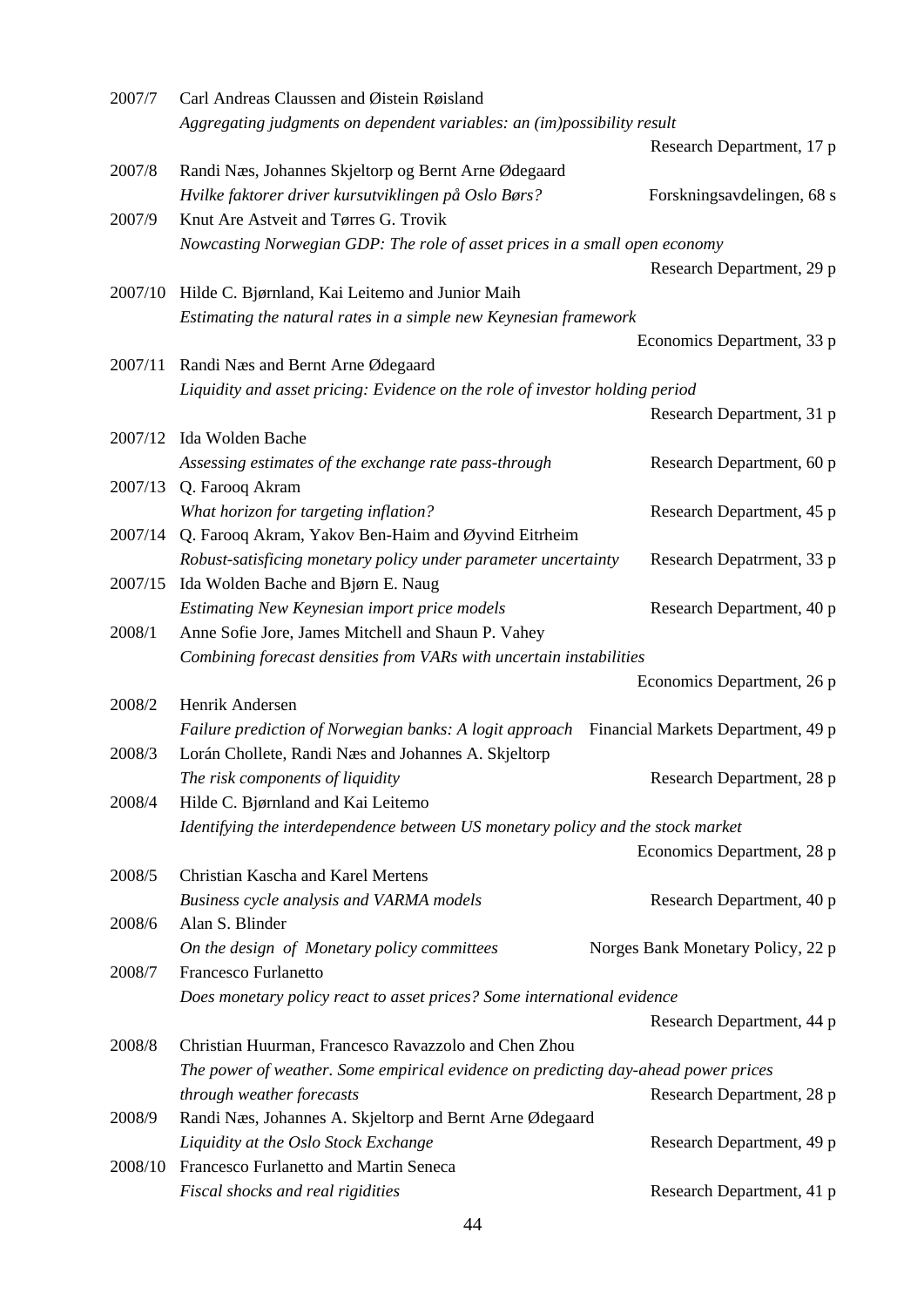|                                                                                   | 2008/11 Randi Næs, Johannes A. Skjeltorp and Bernt Arne Ødegaard                        |                                          |  |
|-----------------------------------------------------------------------------------|-----------------------------------------------------------------------------------------|------------------------------------------|--|
|                                                                                   | Liquidity and the business cycle                                                        | Research Department, 45 p                |  |
|                                                                                   | 2008/12 Q. Farooq Akram                                                                 |                                          |  |
|                                                                                   | Commodity prices, interest rates and the dollar                                         | Research Department, 33 p                |  |
|                                                                                   | 2008/13 Henrik Andersen, Sigbjørn Atle Berg and Eilev S. Jansen                         |                                          |  |
|                                                                                   | The dynamics of operating income in the Norwegian banking sector                        |                                          |  |
|                                                                                   |                                                                                         | Financial Markets Department, 27 p.      |  |
|                                                                                   | 2008/14 Lars Fredrik Øksendal                                                           |                                          |  |
| Monetary policy under the gold standard – examining the case of Norway, 1893-1914 |                                                                                         |                                          |  |
|                                                                                   |                                                                                         | Norges Bank's bicentenary project, 103 p |  |
| 2008/15                                                                           | Hilde C. Bjørnland and Jørn I. Halvorsen                                                |                                          |  |
|                                                                                   | How does monetary policy respond to exchange rate movements? New international evidence |                                          |  |
|                                                                                   |                                                                                         | Research Department, 45 p                |  |